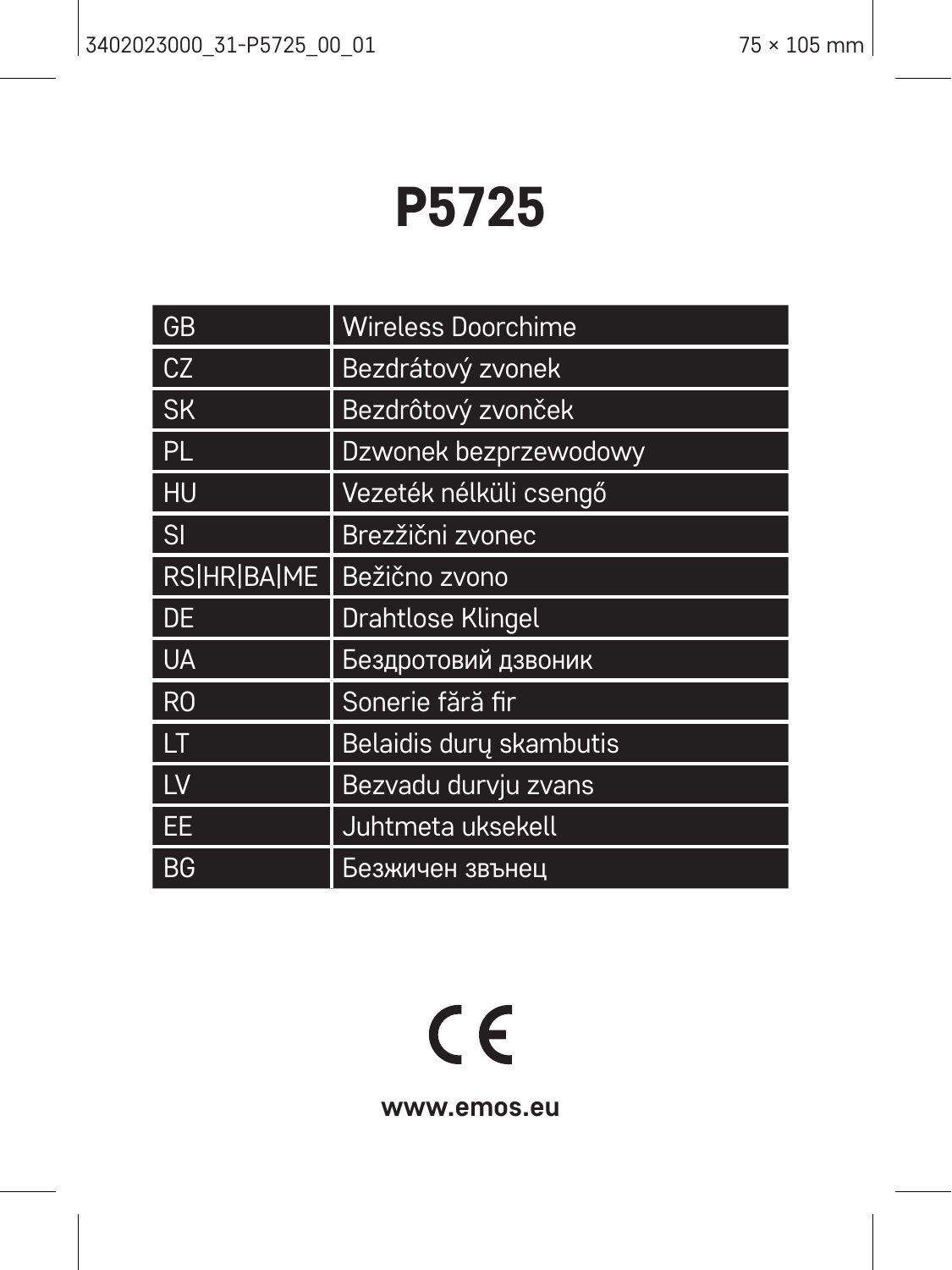

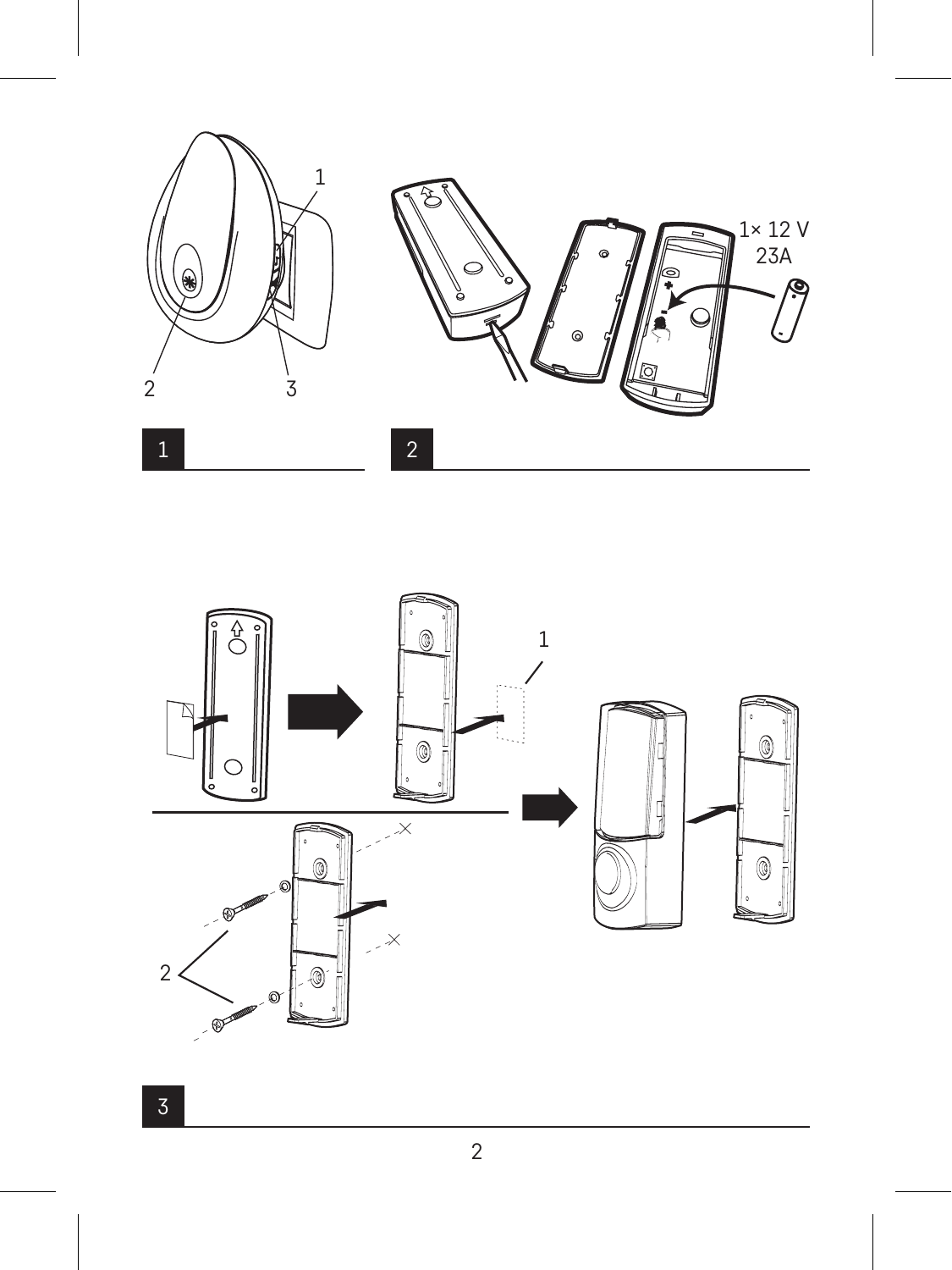# GB | Wireless Doorchime

The set consists of a doorbell button (transmitter) and a doorbell (receiver) The transmission between the button and the doorbell is performed via radio waves at a frequency of 433.92 MHz. The range depends on local conditions and reaches up to 100 m in open spaces without interference. For proper usage of the wireless doorbell, read the instruction manual thoroughly.

# **Specifications**

Transmission range: up to 100 m in an open area (can drop down to one fifth in a built-up area) Doorbell and button pairing: "self-learning" function Pairing capacity: max. 4 buttons Optical signalling of the doorbell ringing Night-light function Number of melodies: 32 Transmission frequency: 433.92 MHz, 10 mW e.r.p. max. Doorbell power supply: 230 V AC/50 Hz, 0.5 W max. Button power supply: 1× 12 V battery (type A23) Included: double-sided adhesive tape, 2 screws

# **Doorbell and Button Description** *(see Fig. 1)*

1 – tone selection

3 – volume settings

2 – night-light mode

**Changing the Button's Battery** *(see Fig. 2)*

1× 12 V 23A battery

**Button Installation** *(see Fig. 3)*

1 – Double-sided adhesive tape 2 – Screws

# **Putting into Operation**

## **Doorbell button (transmitter)**

- 1. Remove the rear cover with a screwdriver through the opening on the side of the button. Insert a 12 V battery. When inserting the battery, make sure it has the correct polarity.
- 2. Attach the rear cover, which serves as a holder, to the wall with two screws. Can also be attached using the double-sided tape. Before assembly, test that the set works reliably at the selected spot. It is best to place the button so that it is protected, for example by placing it in a niche.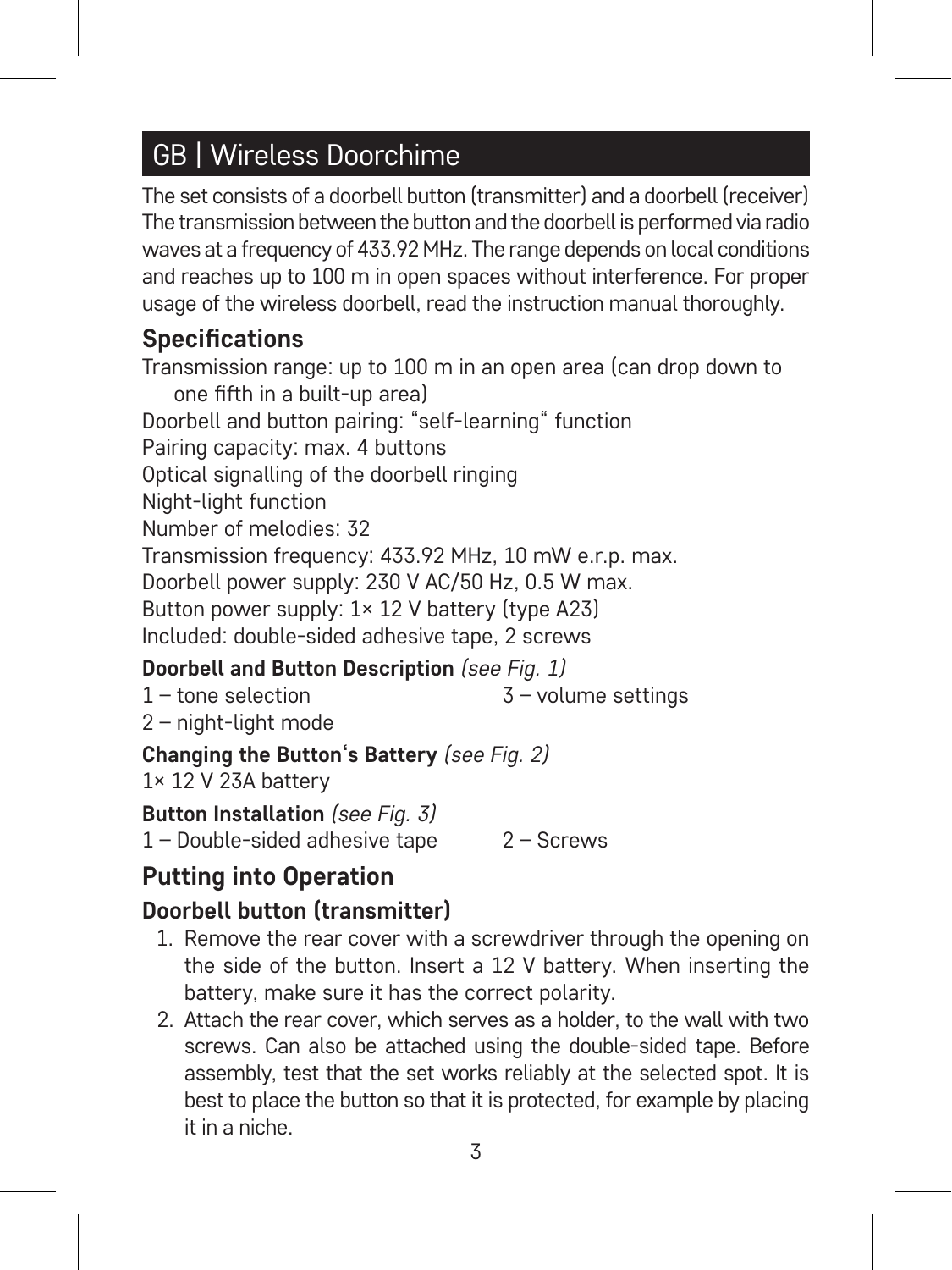- 3. Assemble the button by fitting the frontal part onto the rear cover and pressing it shut.
- 4. Write a name on the label under the transparent cover. Remove the cover by pulling it out slightly.

*Note: The doorbell button (transmitter) can be placed on wood or brick walls without issue. However, never place the button directly onto metal objects or materials containing metal, such as plastic window or door structures which have a metal frame.In such cases, the transmitter will not work properly.*

#### **Pairing the Button with the Doorbell**

- 1. Plug the doorbell into a 230 V AC/50 Hz socket; insert the battery into the button.
- 2. Long-press the melody selection button on the doorbell; a tone will start playing. After a moment, a short tone will sound two times (ding – ding); the doorbell is now in the pairing mode.
- 3. Press the ring button on the doorbell button (transmitter). A tone will play and the devices will pair.
- 4. To pair other buttons, repeat the process according to point 3. Button pairing can be done 10 seconds after the tone (ding – ding) plays at the latest.After 10 seconds, the short tone will play again (ding – ding), which signals the pairing mode ending. Using this process, you can pair a maximum of 4 buttons, one by one.

#### **Erasing the Memory of Paired Buttons**

- 1. Unplug the doorbell, press and hold the button for tone selection.
- 2. Plug the doorbell back in the socket; after 8 seconds release the button for tone selection. This will wipe the memory of all paired buttons.

#### **Setting the Bell Volume**

Repeatedly press the volume selection button; you can choose up to 4 different volume levels.

#### **Ringtone Selection**

Repeatedly press the tone selection button. A different tone will play with each press. The last tone played will be the selected ringtone. You can change the ringtone at any time as long as the doorbell is powered. *Note: The transmission range (max. 100 m) is influenced by local conditions, such as the number of walls through which the signal passes, metal door frames and other elements which affect the transmission of radio signals*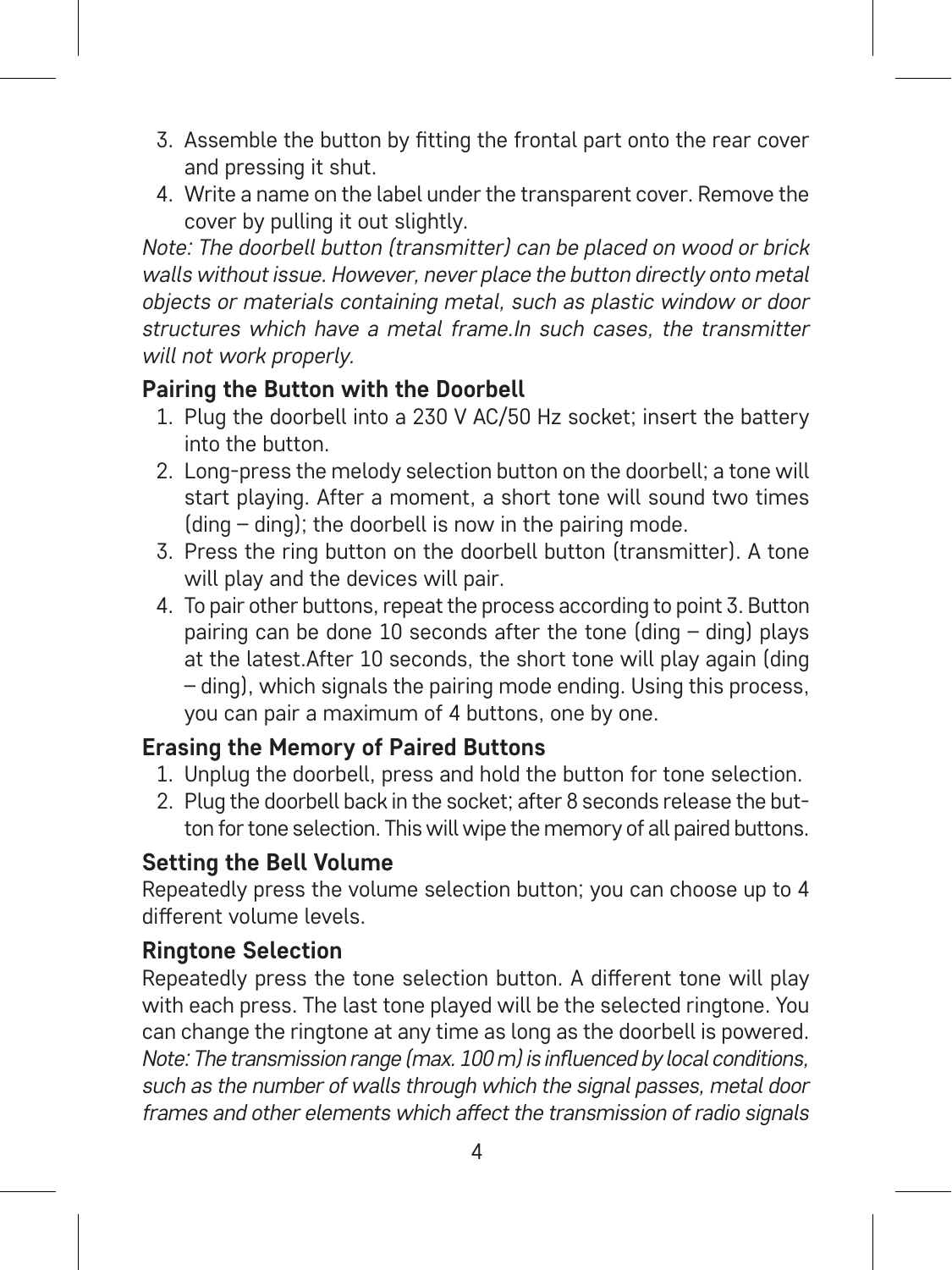*(presence of other radio devices operating at a similar frequency, such as wireless thermometers, gate controls etc.). The transmission range can decrease drastically due to these factors.*

# **Night-light Mode**

You can set two modes for the night-light.

After plugging the doorbell in a socket, the night-light mode is automatically enabled only during ringing. When ringing, the night-light blinks; when ringing stops, the light-turns off. Pressing the night-light button on the doorbell turns the night-light on permanently; the light will blink only when ringing. Pressing the night-light button again will set the previous mode. The night-light function cannot be turned off.

# **Troubleshooting**

## **The doorbell is not ringing:**

- The doorbell may be out of range.
	- Change the distance between the button and the doorbell; the range may be affected by local conditions.
- The doorbell battery may be dead.
	- Replace the battery. Make sure it has the correct polarity.
- The doorhell is not nowered
	- Make sure the doorbell is properly inserted in the socket and that the power is running or the fuse/circuit breaker for the electric network section is on.

## **Care and Maintenance**

The wireless digital doorbell is a sensitive electronic device. Therefore, it is necessary to observe the following precautions:

- The doorbell (receiver) is designed for interior use in dry environments only.
- The doorbell must be located in an easily accessible location for ease of handling and unplugging.
- Periodically check the functionality of the doorbell button and replace the battery in time. Use only quality alkaline batteries of prescribed dimensions.
- When the doorhell is not used for a long time, remove the battery from the doorbell pushbutton.
- Do not expose the doorbell to excessive vibrations and shocks.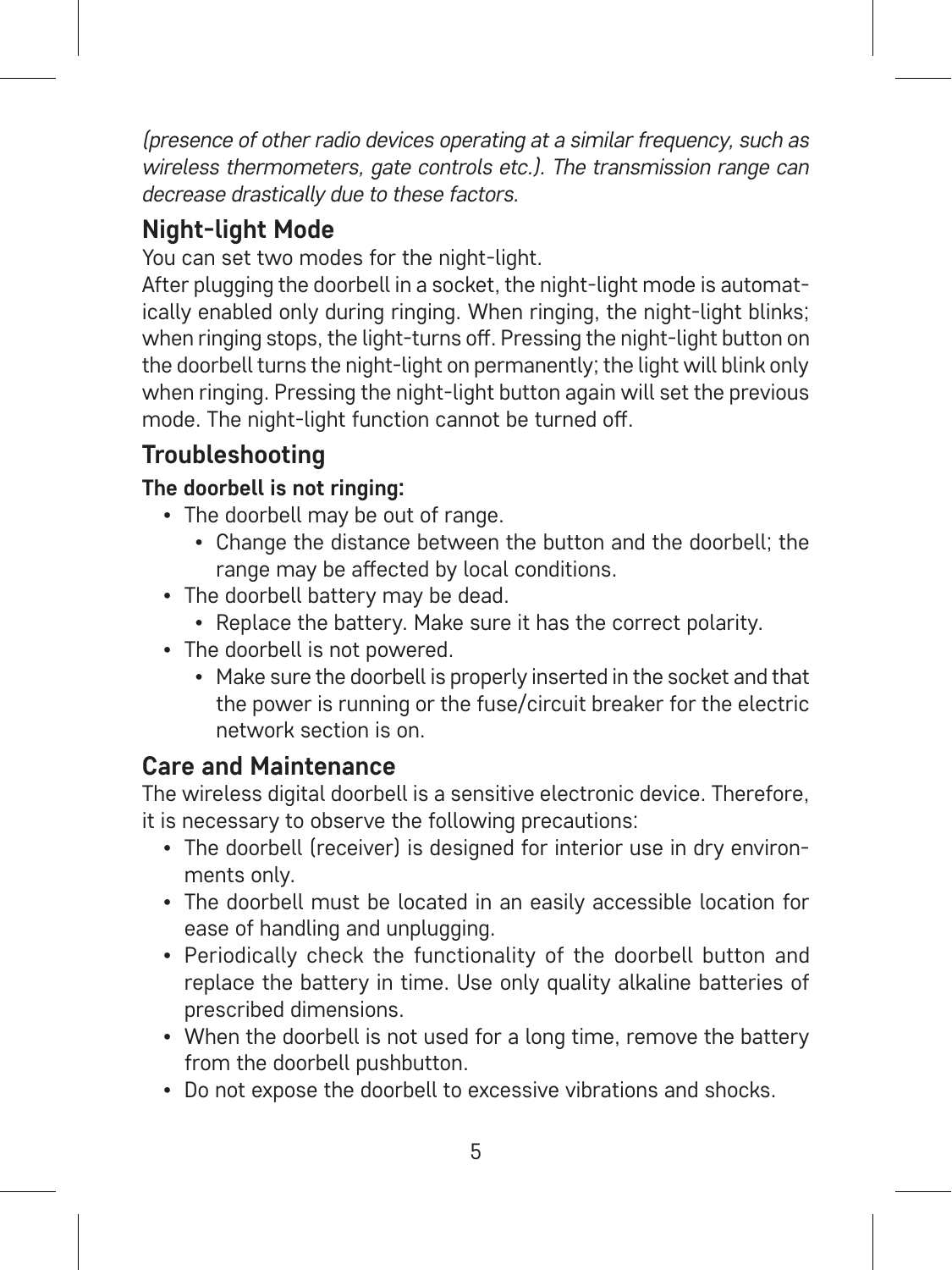- Do not expose the doorbell to excessive heat and direct sunlight or moisture.
- When cleaning the doorbell, unplug it from the socket.
- For cleaning, use a slightly moistened cloth with a little detergent; do not use aggressive cleaning agents or solvents.

This device is not intended for use by persons (including children) whose physical, sensory or mental disability or lack of experience and expertise prevents safe use, unless they are supervised or instructed regarding the use of the appliance by a person responsible for their safety. It is necessary to supervise children to ensure they do not play with the appliance.

Do not dispose with domestic waste. Use special collection points  $\chi^2$  for sorted waste. Contact local authorities for information about collection points. If the electronic devices would be disposed on landfill, dangerous substances may reach groundwater and subsequently food chain, where it could affect human health.

EMOS spol. s r.o. declares that the P5725 is in compliance with the basic requirements and other relevant provisions of Directive 2014/53/EU. The device can be freely operated in the EU. The Declaration of Conformity can be found at http://www.emos.eu/download.

# CZ | Bezdrátový zvonek

Soupravu tvoří tlačítko zvonku (vysílač) a domácí zvonek (přijímač). Přenos mezi tlačítkem a zvonkem zprostředkovávají rádiové vlny na frekvenci 433,92 MHz. Dosah závisí na místních podmínkách a je až 100 m ve volném prostoru bez rušení. Pro správné použití bezdrátového zvonku si pečlivě prostudujte návod k použití.

# **Specifikace**

Dosah vysílání: až 100 m ve volném prostoru (v zastavěném prostoru může klesnout až na pětinu) Párování zvonku s tlačítkem: funkce "self-learning" Kapacita párování: max. 4 tlačítka Optická signalizace zvonění na zvonku Funkce nočního světla Počet melodií: 32 melodií Frekvence přenosu: 433,92 MHz, 10 mW e.r.p. max. Napájení zvonku: 230 V AC/50 Hz, 0,5 W max.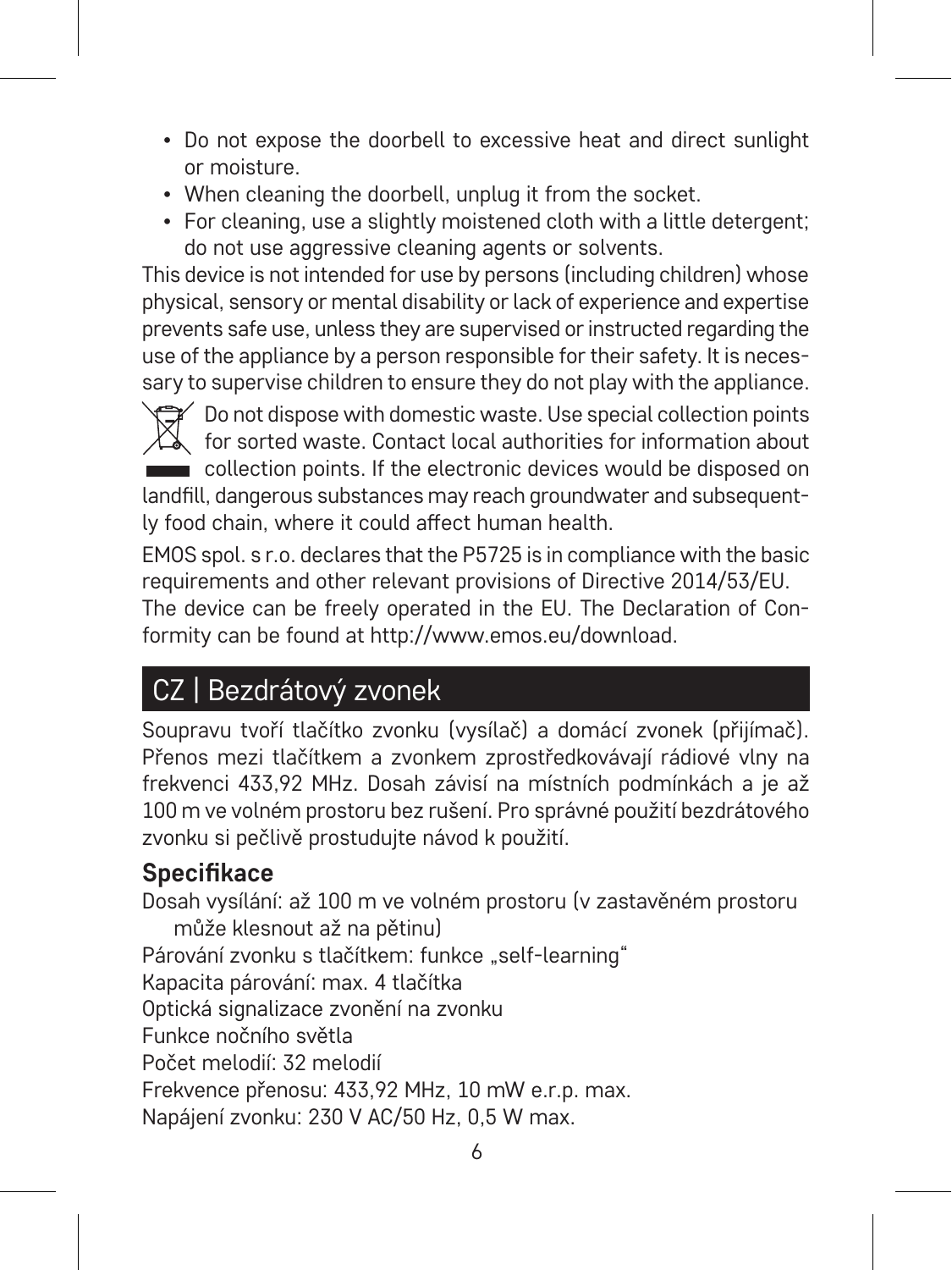Napájení tlačítka: baterie 1× 12 V (typ A23) Součást dodávky: oboustranná lepicí páska, 2 šroubky

**Popis zvonku a tlačítka** *(viz obr. 1)*

1 – výběr melodie 3 – nastavení hlasitosti

2 – režim nočního světla

**Výměna baterie v tlačítku** *(viz obr. 2)* 1× 12 V 23A baterie

**Instalace tlačítka** *(viz obr. 3)* 1 – oboustranná lepicí páska 2 – šroubky

# **Uvedení do provozu**

# **Tlačítko zvonku (vysílač)**

- 1. Odstraňte zadní kryt otvorem v boční části tlačítka pomocí šroubováku. Vložte do tlačítka 12V baterii. Dbejte na správnou polaritu vkládané baterie.
- 2. Připevněte zadní kryt, který slouží jako držák, dvěma šroubky na zeď. Lze jej též připevnit pomocí oboustranné lepicí pásky. Před montáží vyzkoušejte, zda souprava na vybraném místě spolehlivě funguje. Je vhodné vybrat polohu tlačítka tak, aby bylo tlačítko chráněno, např. umístěním ve výklenku.
- 3. Tlačítko sestavte tak, že přední část nasadíte na zadní kryt a zaklapnete.
- 4. Napište jméno na štítek pod průhledným krytem. Kryt odstraňte mírným vytažením.

*Poznámka: Tlačítko zvonku (vysílač) lze bezproblémově umístit na dřevo nebo cihlové stěny. Nikdy však tlačítko neumísťujte přímo na kovové předměty nebo materiály, které kov obsahují, např. na umělohmotné konstrukce oken a dveří, které obsahují kovový rám. Vysílač by nemusel správně fungovat.*

## **Párování tlačítka se zvonkem**

- 1. Zasuňte zvonek do zásuvky 230 V AC/50 Hz, vložte baterii do tlačítka.
- 2. Na zvonku zmáčkněte dlouze tlačítko volby melodie, začne hrát melodie. Po chvíli zazní dvakrát krátká melodie (ding – ding), zvonek je nyní v režimu párování.
- 3. Na tlačítku (vysílači) stiskněte tlačítko zvonění, zazní melodie, dojde ke spárování.
- 4. Pro spárování dalších tlačítek zopakujte postup podle bodu 3. Párování tlačítek lze provést nejpozději do 10 sekund od zaznění melodie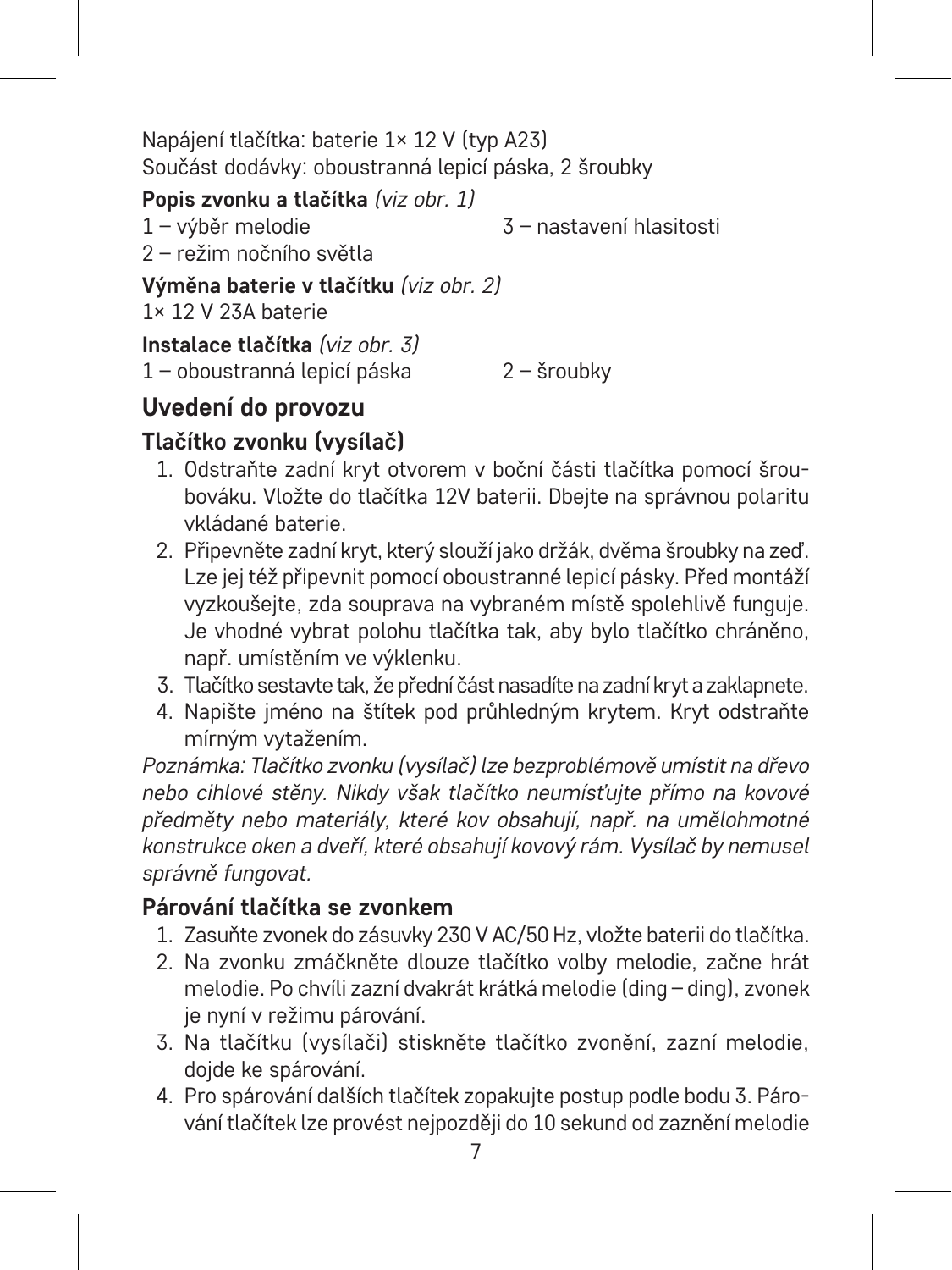(ding – ding). Po uplynutí 10 sekund se znovu ozve krátká melodie (ding – ding), párovací režim je ukončen. Takto můžete postupně spárovat maximálně 4 tlačítka.

#### **Vymazání paměti napárovaných tlačítek**

- 1. Vysuňte zvonek ze zásuvky, stiskněte a držte tlačítko pro výběr melodie.
- 2. Zasuňte zvonek do zásuvky, po 8 sekundách uvolněte tlačítko pro výběr melodie. Paměť všech napárovaných tlačítek je smazána.

#### **Nastavení hlasitosti vyzvánění**

Stiskněte opakovaně tlačítko pro nastavení hlasitosti, je možné zvolit až 4 různé úrovně.

#### **Volba vyzváněcí melodie**

Stiskněte opakovaně tlačítko pro výběr melodie. Při každém stisku zazní jiná melodie. Nastavená bude poslední přehraná melodie. Změnu melodie vyzvánění je možné provést kdykoli, pokud je zvonek napájen. *Poznámka: Dosah vysílání (max. 100 m) je ovlivněn místními podmínkami, například počtem zdí, přes které musí signál projít, kovovými zárubněmi dveří a jinými prvky, které mají vliv na přenos rádiového signálu (přítomnost jiných rádiových prostředků pracujících na podobném kmitočtu, např. bezdrátové teploměry, ovladače vrat apod.). Dosah vysílání může vlivem těchto faktorů rapidně poklesnout.*

#### **Režim nočního světla**

Lze nastavit 2 režimy provozu nočního světla.

Po zasunutí zvonku do zásuvky je automaticky nastaven režim nočního světla pouze při zvonění. Během zvonění noční světlo bliká, po ukončení zvonění světlo zhasne. Stiskem tlačítka režimu nočního světla na zvonku se noční světlo trvale rozsvítí a při zvonění bude blikat. Dalším stiskem tlačítka režimu nočního světla se nastaví předchozí režim. Funkci nočního světla nelze deaktivovat.

# **Řešení problémů**

#### **Zvonek nezvoní:**

- Zvonek může být mimo daný dosah.
	- Upravte vzdálenost mezi tlačítkem zvonku a domovním zvonkem, dosah může být ovlivněn místními podmínkami.
- V tlačítku zvonku může být vybitá baterie.
	- Vyměňte baterii, při tom dbejte na správnou polaritu vkládané baterie.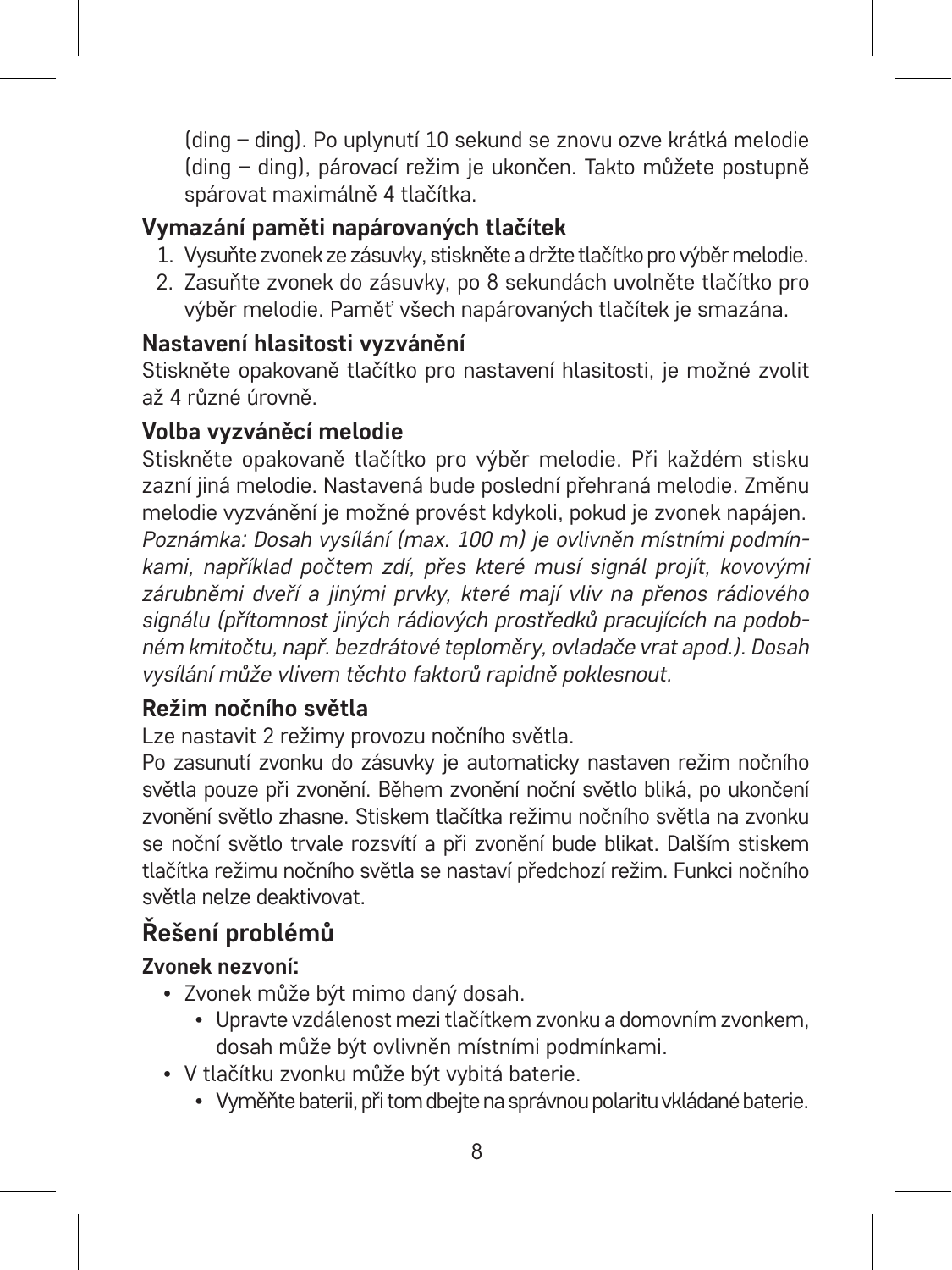- Domovní zvonek nemá napájení.
	- Zkontrolujte, zda je domovní zvonek správně zasunutý v síťové zásuvce nebo zda není vypnutý proud respektive vypnut jistící prvek větve (pojistka, jistič).

# **Péče a údržba**

Bezdrátový digitální domovní zvonek je citlivé elektronické zařízení, proto dodržujte následující opatření:

- Zvonek (přijímač) je určen jen pro vnitřní použití v suchých prostorách.
- Zvonek musí být umístěn na dobře přístupném místě pro snadnou manipulaci a odpojení.
- Občas zkontrolujte činnost tlačítka zvonku a včas vyměňte baterii. Používejte pouze kvalitní alkalickou baterii o předepsaných parametrech.
- Nepoužíváte-li zvonek delší dobu, vyjměte baterii z tlačítka zvonku.
- Nevystavujte tlačítko a zvonek nadměrným otřesům a úderům.
- Nevystavujte tlačítko a zvonek nadměrné teplotě a přímému slunečnímu svitu nebo vlhkosti.
- Při čištění domovního zvonku je nutné jej odpojit od elektrické sítě vytažením ze zásuvky.
- Pro čištění použijte jemně navlhčený hadřík s trochou saponátu, nepoužívejte agresivní čisticí prostředky nebo rozpouštědla.

Tento přístroj není určen pro používání osobami (včetně dětí), jimž fyzická, smyslová nebo mentální neschopnost či nedostatek zkušeností a znalostí zabraňuje v bezpečném používání přístroje, pokud na ně nebude dohlíženo nebo pokud nebyly instruovány ohledně použití tohoto přístroje osobou zodpovědnou za jejich bezpečnost. Je nutný dohled nad dětmi, aby se zajistilo, že si nebudou s přístrojem hrát.

Nevyhazujte elektrické spotřebiče jako netříděný komunální odpad, použijte sběrná místa tříděného odpadu. Pro aktuální informace o sběrných místech kontaktujte místní úřady. Pokud jsou elektrické spotřebiče uložené na skládkách odpadků, nebezpečné látky mohou prosakovat do podzemní vody a dostat se do potravního řetězce a poškozovat vaše zdraví.

EMOS spol. s r.o. prohlašuje, že P5725 je ve shodě se základními požadavky a dalšími příslušnými ustanoveními směrnice 2014/53/EU. Zařízení lze volně provozovat v EU. Prohlášení o shodě lze najít na webových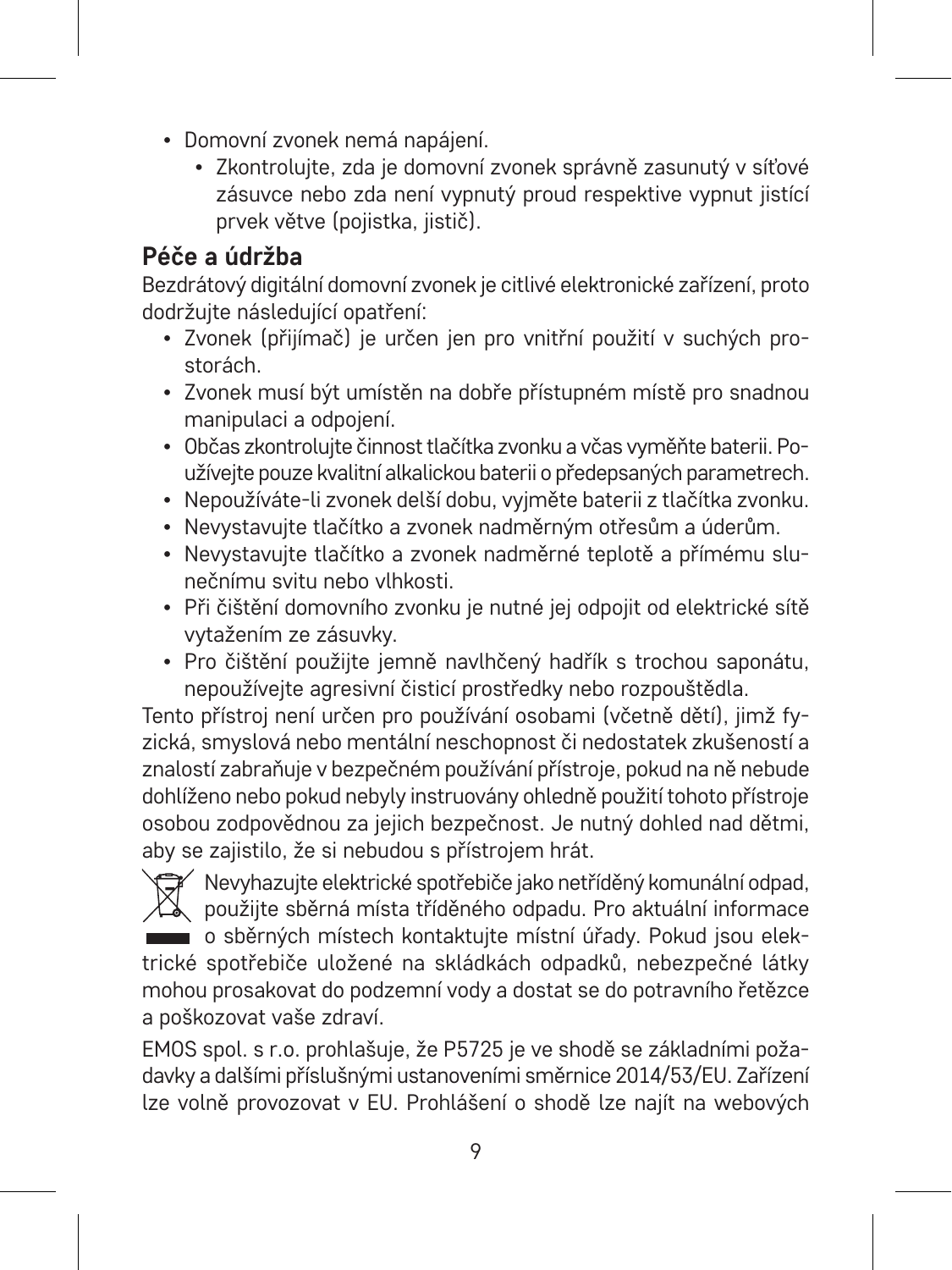stránkách http://www.emos.eu/download. Výrobek lze provozovat na základě všeobecného oprávnění č. VO-R/10/12.2019-9.

# SK | Bezdrôtový zvonček

Súpravu tvorí tlačidlo zvončeka (vysielač) a domáci zvonček (prijímač). Prenos medzi tlačidlom a zvončekom sprostredkovávajú rádiové vlny na frekvencii 433,92 MHz. Dosah závisí na miestnych podmienkach a je až 100 m vo voľnom priestore bez rušenia. Pre správne použitie bezdrôtového zvončeka si pozorne preštudujte návod na použitie.

# **Špecifikácia**

Dosah vysielania: až 100 m vo voľnom priestore (v zastavanom priestore môže klesnúť až na pätinu) Párovanie zvončeka s tlačidlom: funkcia "self-learning" Kapacita párovania: max. 4 tlačidlá Optická signalizácia zvonenia na zvončeku Funkcia nočného svetla Počet melódií: 32 melódií Frekvencia prenosu: 433,92 MHz, 10 mW e.r.p. max. Napájanie zvončeka: 230 V AC/50 Hz, 0,5 W max. Napájanie tlačidla: batéria 1× 12 V (typ A23) Súčasť dodávky: obojstranná lepiaca páska, 2 skrutky

## **Popis zvončeka a tlačidlá** *(pozri obr. 1)*

1 – výber melódie 3 – nastavenie hlasitosti

2 – režim nočného svetla

**Výmena batérie v tlačidle** *(pozri obr. 2)*

1× 12 V 23A batéria

**Inštalácia tlačidla** *(pozri obr. 3)* 1 – obojstranná lepiaca páska 2 – skrutky

# **Uvedenie do prevádzky**

## **Tlačidlo zvončeka (vysielač)**

- 1. Odstráňte zadný kryt otvorom v bočnej časti tlačidlá pomocou skrutkovača. Vložte do tlačidla 12 V batériu. Dbajte na správnu polaritu vkladanej batérie.
- 2. Pripevnite zadný kryt, ktorý slúži ako držiak, dvoma skrutkami na stenu. Možno ho tiež pripevniť pomocou obojstrannej lepiacej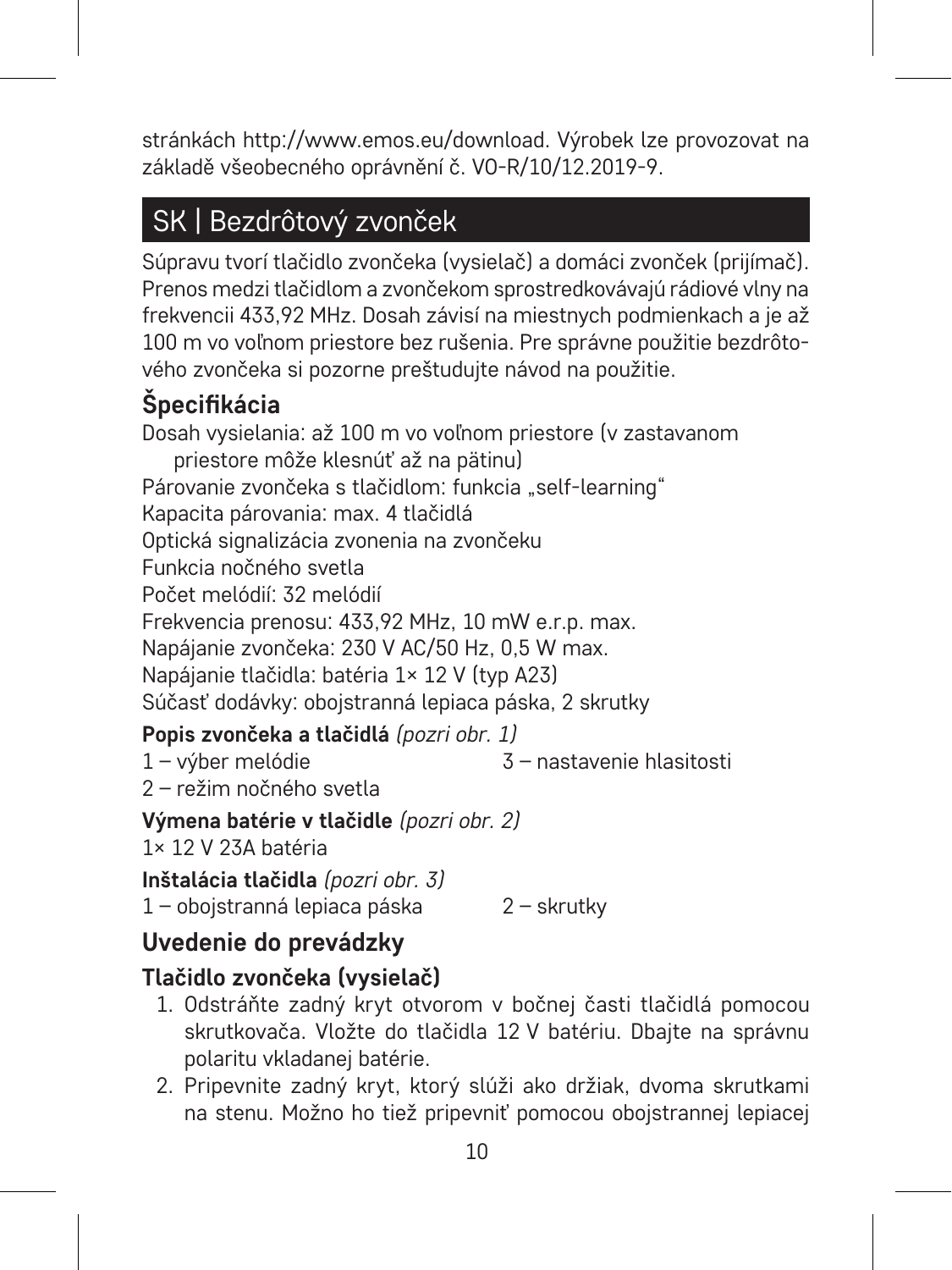pásky. Pred montážou vyskúšajte, či súprava na vybranom mieste spoľahlivo funguje. Je vhodné vybrať polohu tlačidlá tak, aby bolo tlačidlo chránené, napr. umiestnením do výklenku.

- 3. Tlačidlo zostavte tak, že prednú časť nasadíte na zadný kryt a zaklapnete.
- 4. Napíšte meno na štítok pod priehľadným krytom. Kryt odstráňte miernym vytiahnutím.

*Poznámka: Tlačidlo zvončeka (vysielač) možno bezproblémovo umiestniť na drevo alebo tehlové steny. Nikdy však tlačidlo neumiestňujte priamo na kovové predmety alebo materiály, ktoré kov obsahujú, napr. na umelohmotné konštrukcie okien a dverí, ktoré obsahujú kovový rám. Vysielač by nemusel správne fungovať.*

## **Párovanie tlačidla so zvončekom**

- 1. Zasuňte zvonček do zásuvky 230 V AC/50 Hz, vložte batériu do tlačidla.
- 2. Na zvončeku stlačte dlhšie tlačidlo voľby melódie, začne hrať melódia. Po chvíli zaznie dvakrát krátka melódia (ding - ding), zvonček je teraz v režime párovania.
- 3. Na tlačidle (vysielača) stlačte tlačidlo zvonenia, zaznie melódia, dôjde k spárovaniu.
- 4. Pre spárovanie ďalších tlačidiel zopakujte postup podľa bodu 3. Párovanie tlačidiel možno vykonať najneskôr do 10 sekúnd od zaznenia melódie (ding - ding). Po uplynutí 10 sekúnd sa znovu ozve krátka melódia (ding - ding), párovací režim je ukončený. Takto môžete postupne spárovať maximálne 4 tlačidlá.

#### **Vymazanie pamäte naparovaných tlačidiel**

- 1. Vysuňte zvonček zo zásuvky, stlačte a držte tlačidlo pre výber melódie.
- 2. Zasuňte zvonček do zásuvky, po 8 sekundách uvoľnite tlačidlo pre výber melódie. Pamäť všetkých naparovaných tlačidiel je vymazaná.

#### **Nastavenie hlasitosti vyzváňania**

Stlačte opakovane tlačidlo pre nastavenie hlasitosti, je možné zvoliť až 4 rôzne úrovne.

#### **Voľba vyzváňacej melódie**

Stlačte opakovane tlačidlo pre výber melódie. Pri každom stlačení zaznie iná melódia. Nastavená bude posledná prehraná melódia. Zmenu melódie zvonenia je možné vykonať kedykoľvek, ak je zvonček napájaný.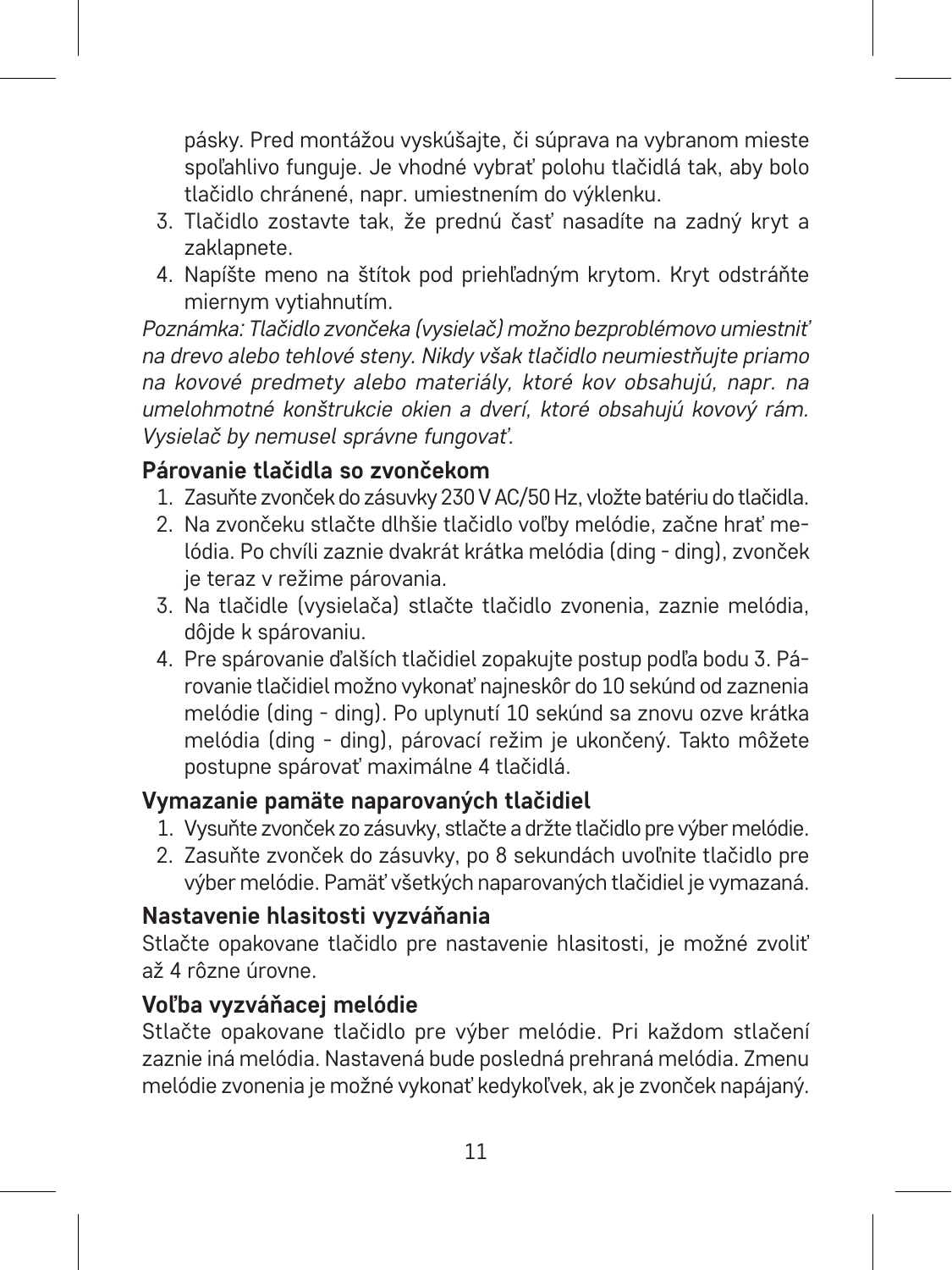*Poznámka: Dosah vysielania (max. 100 m) je ovplyvnený miestnymi podmienkami, napríklad počtom stien, cez ktoré musí signál prejsť, kovovými zárubňami dverí a inými prvkami, ktoré majú vplyv na prenos rádiového signálu (prítomnosť iných rádiových prostriedkov pracujúcich na podobnom kmitočte, napr. bezdrôtové teplomery, ovládače brán a pod.). Dosah vysielania môže vplyvom týchto faktorov rapídne poklesnúť.*

## **Režim nočného svetla**

Možno nastaviť 2 režimy prevádzky nočného svetla.

Po zasunutí zvončeka do zásuvky je automaticky nastavený režim nočného svetla iba pri zvonení. Počas zvonenia nočné svetlo bliká, po skončení zvonenia svetlo zhasne. Stlačením tlačidla režimu nočného svetla na zvončeku sa nočné svetlo trvalo rozsvieti a pri zvonení bude blikať. Ďalším stlačením tlačidla režimu nočného svetla sa nastaví predchádzajúci režim. Funkcia nočného svetla sa nedá deaktivovať.

# **Riešenie problémov**

#### **Zvonček nezvoní:**

- Zvonček môže byť mimo daný dosah.
	- Upravte vzdialenosť medzi tlačidlom zvončeka a domovým zvončekom, dosah môže byť ovplyvnený miestnymi podmienkami.
- V tlačidle zvončeka môže byť vybitá batéria.
	- Vymeňte batériu, pri tom dbajte na správnu polaritu vkladanej batérie.
- Domový zvonček nemá napájanie.
	- Skontrolujte, či je domový zvonček správne zasunutý v sieťovej zásuvke alebo či nie je vypnutý prúd respektíve vypnutý istiaci prvok vetvy (poistka, istič).

# **Starostlivosť a údržba**

Bezdrôtový digitálny domový zvonček je citlivé elektronické zariadenie, preto dodržujte nasledujúce opatrenia:

- Zvonček (prijímač) je určený len pre vnútorné použitie v suchých priestoroch.
- Zvonček musí byť umiestnený na dobre prístupnom mieste pre ľahkú manipuláciu a odpojenie.
- Občas skontrolujte činnosť tlačidla zvončeka a včas vymeňte batériu. Používajte iba kvalitnú alkalickú batériu s predpísanými parametrami.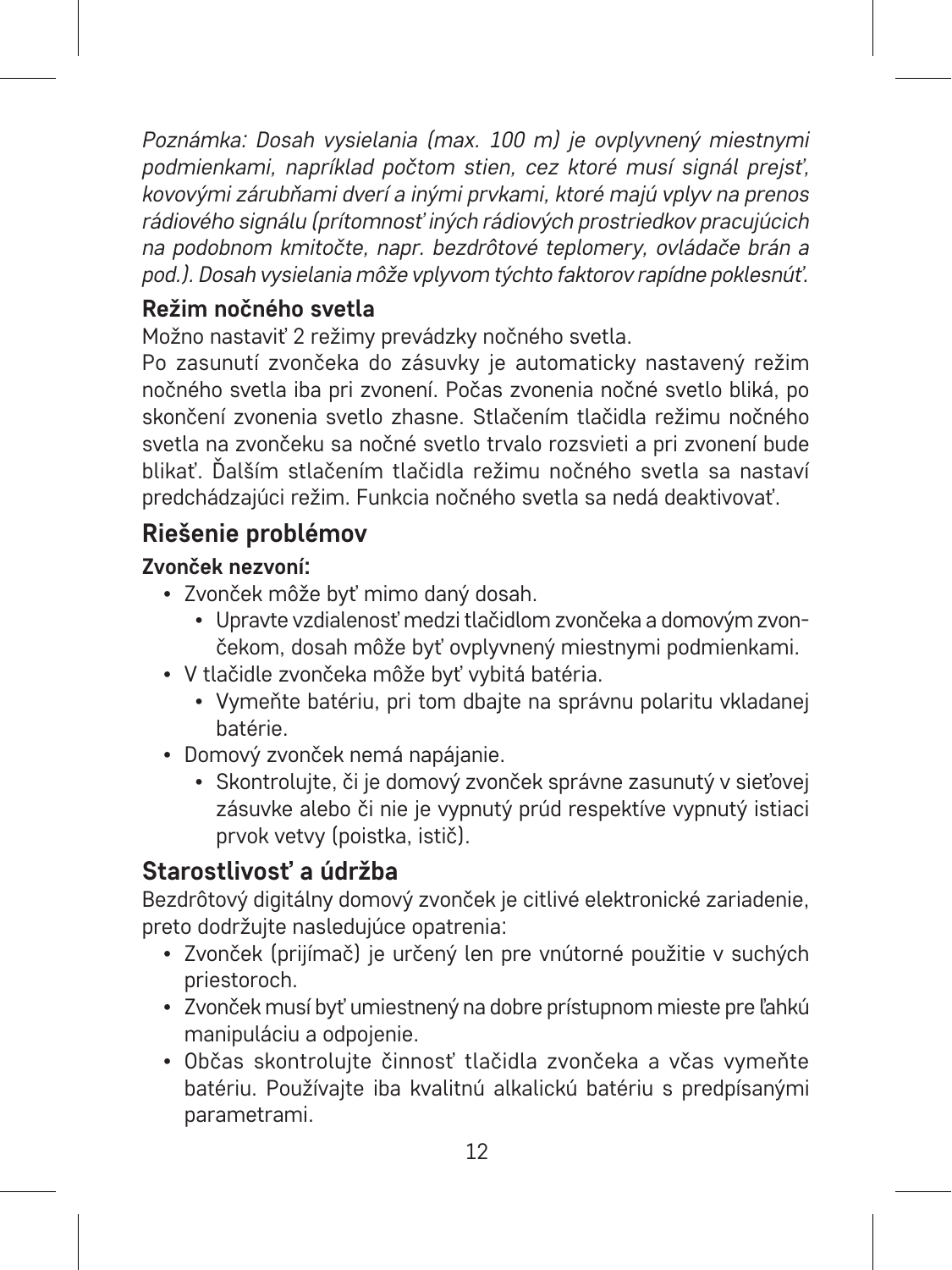- Ak nepoužívate zvonček dlhšiu dobu, vyberte batériu z tlačidla zvončeka.
- Nevystavujte tlačidlo a zvonček nadmerným otrasom a úderom.
- Nevystavujte tlačidlo a zvonček nadmernej teplote a priamemu slnečnému svitu alebo vlhkosti.
- Pri čistení domového zvončeka je nutné ho odpojiť od elektrickej siete vytiahnutím zo zásuvky.
- Na čistenie použite jemne navlhčenú handričku s trochou saponátu, nepoužívajte agresívne čistiace prostriedky alebo rozpúšťadlá.

Tento prístroj nie je určený pre používanie osobami (vrátane detí), ktorým fyzická, zmyslová alebo mentálna neschopnosť či nedostatok skúseností a znalostí zabraňuje v bezpečnom používaní prístroja, pokiaľ na ne nebude dohliadané alebo pokiaľ neboli inštruované ohľadne použitia tohto prístroja osobou zodpovednou za ich bezpečnosť. Je nutný dohľad nad deťmi, aby sa zaistilo, že sa nebudú s prístrojom hrať.

Nevyhadzujte elektrické spotrebiče ako netriedený komunálny odpad, použite zberné miesta triedeného odpadu. Pre aktuálne informácie o zberných miestach kontaktujte miestne úrady. Pokiaľ sú elektrické spotrebiče uložené na skládkach odpadkov, nebezpečné látky môžu presakovať do podzemnej vody a dostať sa do potravinové-

ho reťazca a poškodzovať vaše zdravie. EMOS spol. s r.o. prehlasuje, že P5725 je v zhode so základnými požiadavkami a ďalšími príslušnými ustanoveniami smernice 2014/53/EÚ. Zariadenie je možné voľne prevádzkovať v EÚ. Prehlásenie o zhode je možno nájsť na webových stránkach http://www.emos.eu/download.

# PL | Dzwonek bezprzewodowy

Zestaw tworzy przycisk dzwonkowy (nadajnik) i domowy dzwonek (odbiornik). Transmisja miedzy przyciskiem, a dzwonkiem odbywa się na falach radiowych o częstotliwości 433,92 MHz. Zasięg zależy od warunków lokalnych i wynosi do 100 m na wolnej przestrzeni bez zakłóceń. Aby poprawnie użytkować dzwonek bezprzewodowy prosimy uważnie przeczytać jego instrukcję użytkowania.

# **Specyfikacja**

Zasięg nadawania: do 100 m na wolnej przestrzeni (w przestrzeni wypełnionej różnymi przedmiotami może spaść nawet do jednej piątej tej odległości)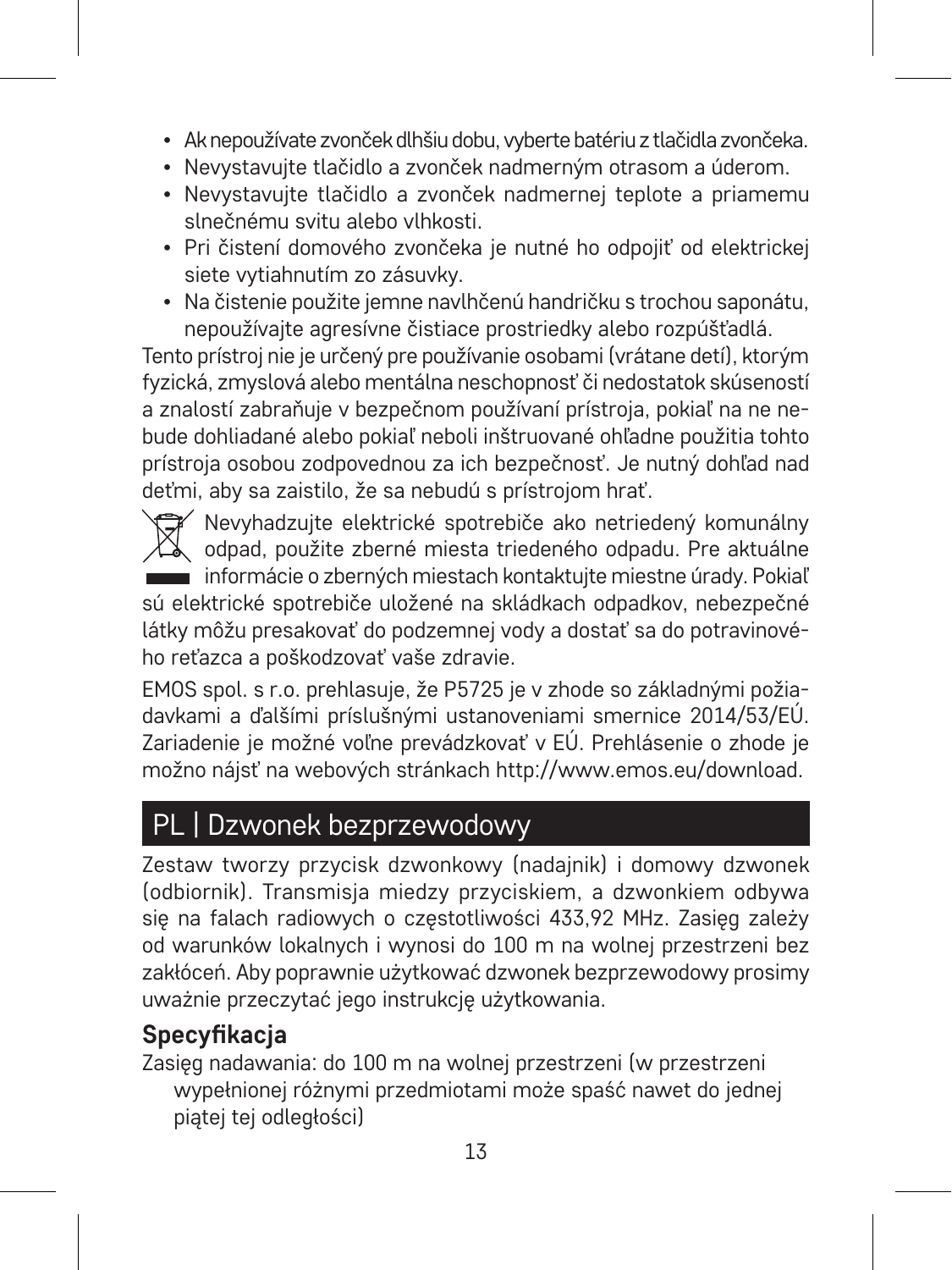Parowanie dzwonka z przyciskiem: funkcja "self-learning" Liczba parowanych przycisków: maks. 4 Sygnalizacja optyczna dzwonienia umieszczona w dzwonku Funkcja lampki nocnej Liczba melodyjek: 32 melodyjki Częstotliwość transmisji: 433,92 MHz, 10 mW e.r.p. max. Zasilanie dzwonka: 230 V AC/50 Hz, 0,5 W maks. Zasilanie przycisku: bateria 1× 12 V (typ A23) W komplecie: dwustronna taśma klejąca, 2 wkręty **Opis dzwonka i przycisku** *(patrz rys. 1)*

- 1 wybór melodyjki 3 – regulacja głośności
- 2 tryb lampki nocnej

**Wymiana baterii w przycisku** *(patrz rys. 2)* Bateria 1× 12 V 23A

**Instalacja przycisku** *(patrz rys. 3)* 1 – dwustronna taśma klejąca 2 – wkręty

# **Uruchomienie do pracy**

# **Przycisk dzwonkowy (nadajnik)**

- 1. Za pomocą wkrętaka zdejmujemy tylną część obudowy przycisku korzystając z otworu w jego bocznej części. Do przycisku wkładamy baterię 12 V. Zwracamy uwagę na poprawną polaryzację wkładanej baterii.
- 2. Mocujemy tylną część obudowy, która służy, jako uchwyt, dwoma wkrętami do ściany. Można ją też przymocować za pomocą dwustronnej taśmy klejącej. Przed montażem sprawdzamy, czy cały zestaw niezawodnie pracuje w wybranym miejscu. Dobrze jest tak dobrać położenie przycisku, aby został on osłonięty, na przykład umieszczając go we wnęce.
- 3. Przycisk montujemy tak, że zakładamy i zatrzaskujemy przednią część na tylnej podstawie.
- 4. Pod przezroczystym szyldzikiem możemy umieścić nazwisko. Obudowe rozbiera się przez lekkie pociągnięcie.

*Uwaga: Przycisk dzwonkowy (nadajnik) można umieszczać na ścianie drewnianej albo murowanej. Nigdy nie należy jednak umieszczać przycisku bezpośrednio na przedmiotach metalowych albo materiałach, które*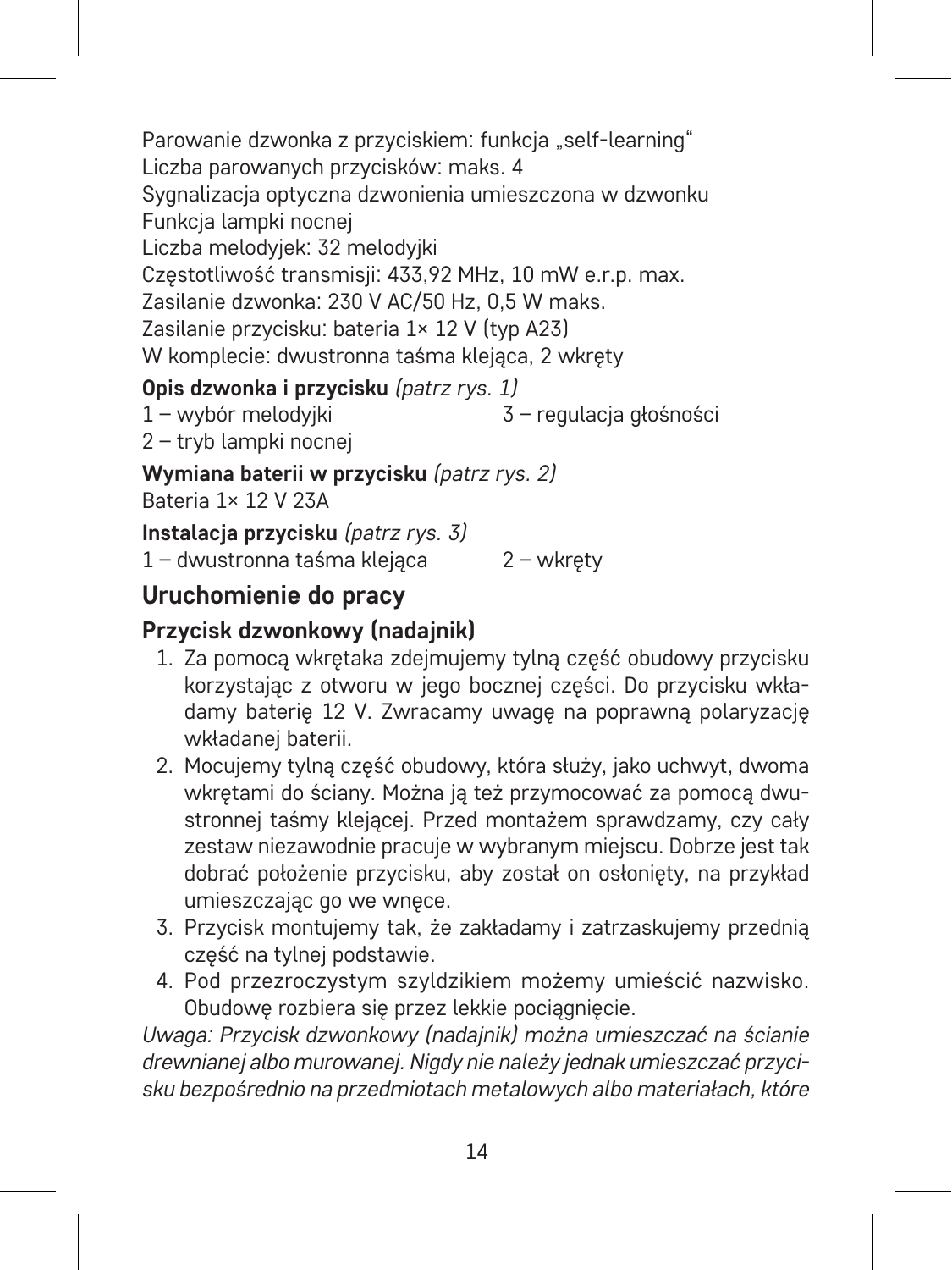*zawierają metale, na przykład na konstrukcji okien i drzwi, które zawierają metalowe ramy. Wtedy nadajnik może przestać poprawnie działać.*

#### **Parowanie przycisku z dzwonkiem**

- 1. Dzwonek włączamy do gniazdka 230 V AC/50 Hz, baterię wkładamy do przycisku.
- 2. W dzwonku naciskamy dłużej przycisk do wybierania melodyjki, melodyjka zostanie odtworzona. Po chwili będzie słychać krótkie dźwięki (ding – ding), dzwonek jest teraz w trybie parowania.
- 3. W przycisku (nadajnik) naciskamy przycisk do dzwonienia, melodyjka zostanie odtworzona, nastąpi sparowanie.
- 4. Aby sparować więcej przycisków powtarzamy za każdym razem procedurę według punktu 3. Parowanie przycisków wykonuje się w czasie do 10 sekund od odtworzenia dźwięków (ding- ding). Po upływie 10 sekund ponownie słychać te krótkie dźwięki (ding – ding) i tryb parowania zostaje zakończony. W ten sposób można sparować maksymalnie 4 przyciski.

#### **Kasowanie pamięci sparowanych przycisków**

- 1. Wyjmujemy dzwonek z gniazdka, naciskamy i przytrzymujemy przycisk do wyboru melodyjki.
- 2. Włączamy dzwonek do gniazdka, po 8 sekundach puszczamy przycisk do wyboru melodyjki. Pamięć wszystkich sparowanych przycisków zostanie skasowana.

#### **Ustawianie głośności dzwonienia**

Kolejno naciskamy przycisk do regulowania głośności, można wybierać pomiędzy 4 różnymi poziomami.

#### **Wybór odtwarzanej melodyjki**

Kolejno naciskamy przycisk do wybierania melodyjki. Przy każdym naciśnięciu będzie odtwarzana inna melodyjka. Ustawiona zostaje ostatnia odtworzona melodyjka. Zmianę melodyjki można wykonać w każdej chwili, jeżeli tylko dzwonek jest zasilany.

*Uwaga: Zasięg nadawania (maks. 100 m) jest zależny od warunków lokalnych, na przykład liczby ścian, przez które sygnał musi przejść, metalowych ościeżnic drzwi i innych elementów, które wpływają na transmisję sygnału radiowego (obecność innych urządzeń radiowych pracujących na podobnej częstotliwości, na przykład termometry bezprzewodowe, sterowniki do bram, itp.). Zasięg nadawania może sie wtedy gwałtownie zmniejszyć.*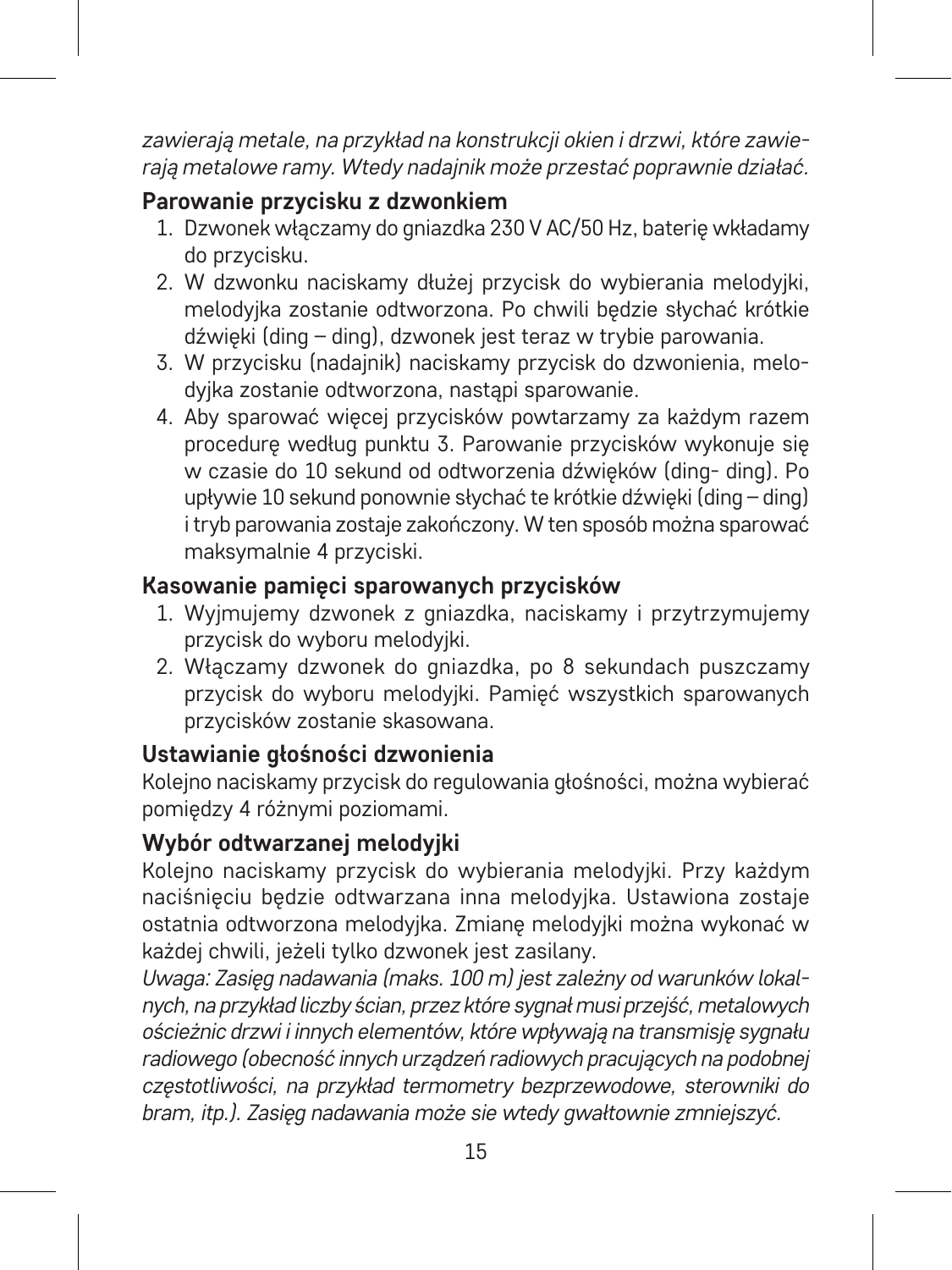# **Tryb nocnej lampki**

Można ustawić 2 tryby pracy nocnej lampki. Po włączeniu dzwonka do gniazdka jest automatycznie ustawiany tryb lampki nocnej tylko podczas dzwonienia. Podczas dzwonienia lampka nocna miga, po zakończeniu dzwonienia gaśnie. Naciśnięcie przycisku uruchamiającego tryb lampki nocnej w dzwonku powoduje stałe świecenie lampki nocnej i jej miganie w przypadku dzwonienia. Kolejne naciśnięcie przycisku trybu lampki nocnej powoduje powrót do poprzedniego trybu. Funkcji lampki nocnej nie można wyłączyć.

## **Rozwiązywanie problemów**

#### **Dzwonek nie dzwoni**

- Dzwonek może być poza maksymalnym zasięgiem.
	- Zmniejszamy odległość między przyciskiem i dzwonkiem domowym, zasięg może być zależny od lokalnych warunków.
- W przycisku dzwonkowym może być rozładowana bateria.
	- Wymieniamy baterię, zwracając uwagę na zachowanie poprawnej polaryzacji wkładanej baterii.
- Dzwonek domowy nie ma zasilania.
	- Sprawdzamy, czy dzwonek w domu jest dobrze włączony do gniazdka sieciowego, czy nie jest wyłączone zasilanie albo, czy nie wyłączyło się zabezpieczenie (bezpiecznik) tego obwodu w instalacji elektrycznej.

# **Czyszczenie i konserwacja**

Bezprzewodowy cyfrowy dzwonek domowy jest delikatnym urządzeniem elektronicznym i dlatego należy w stosunku do niego przestrzegać następujących zasad:

- Dzwonek (odbiornik) jest przeznaczony do użytku w suchych pomieszczeniach wewnętrznych.
- Dzwonek musi być umieszczony w dobrze dostępnym miejscu umożliwiającym manipulacje i wyłączenie urządzenia.
- Co pewien czas trzeba sprawdzić działanie przycisku do dzwonka i na czas wymieniać baterie. Stosuje się wyłącznie wysokiej jakości baterie alkaliczne o zalecanych parametrach.
- Jeżeli dzwonek nie będzie używany przez dłuższy czas, to należy wyjąć baterie z przycisku dzwonkowego.
- Nie należy narażać przycisku i dzwonka na nadmierne wstrząsy i uderzenia.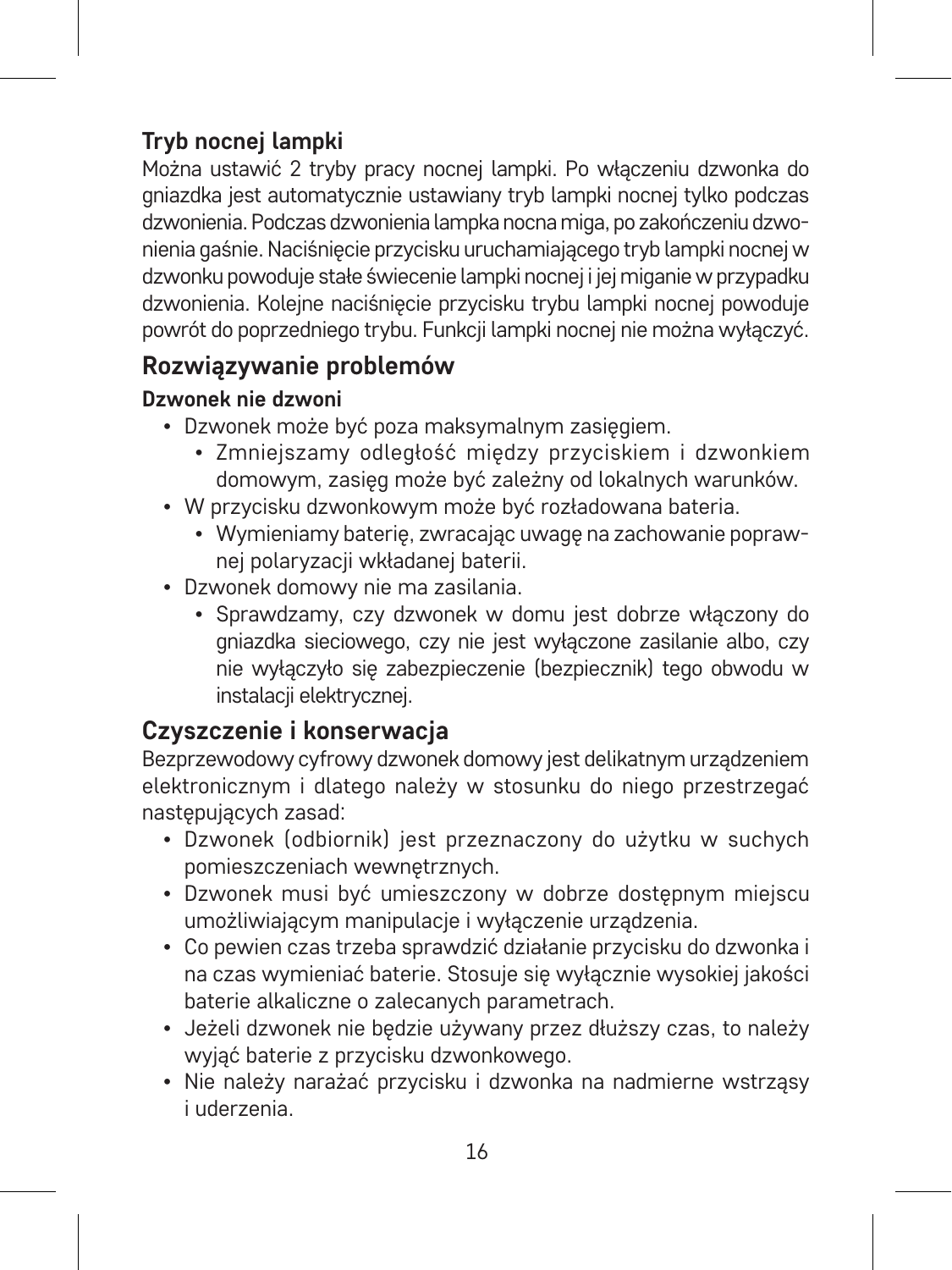- Nie należy narażać przycisku i dzwonka na nadmierną temperaturę i bezpośrednie działania promieniowania słonecznego albo wilgoci.
- Przy czyszczeniu dzwonka domowego trzeba go wyłączyć z instalacji elektrycznej wyjmując go z gniazdka.
- Do czyszczenia stosujemy delikatną, lekko zwilżoną ściereczkę z odrobiną płynu do mycia, nie korzystamy z agresywnych środków do czyszczenia albo z rozpuszczalników.

To urządzenie nie jest przeznaczone do użytkowania przez osoby (w tym dzieci), którym brak predyspozycji fizycznych, umysłowych albo mentalnych oraz brak wiedzy albo doświadczenia uniemożliwia bezpieczne korzystanie z tego wyrobu, jeżeli nie jest nad nimi sprawowany nadzór albo, jeżeli nie zostały poinstruowane, co do zasad korzystania z tego produktu przez osobę, która jest odpowiedzialna za ich bezpieczeństwo. Konieczne jest zapewnienie takiej opieki nad dziećmi, żeby nie mogły się bawić tym wyrobem.

Zgodnie z przepisami Ustawy o ZSEiE zabronione jest umieszcza- $\mathbb{X}_{\mathbb{R}}$ nie łącznie z innymi odpadami zużytego sprzetu oznakowanego symbolem przekreślonego kosza. Użytkownik, chcąc pozbyć się sprzętu elektronicznego i elektrycznego, jest zobowiązany do oddania go do punktu zbierania zużytego sprzętu. W sprzęcie nie znajdują się składniki niebezpieczne, które mają szczególnie negatywny wpływ na środowisko i zdrowie ludzi.

EMOS spol. s r.o. oświadcza, że wyrób P5725 jest zgodny z wymaganiami podstawowymi i innymi, właściwymi postanowieniami dyrektywy 2014/53/UE. Urządzenie można bez ograniczeń użytkować w UE. Deklaracja Zgodności znajduje się na stronach internetowych http://www.emos.eu/download.

# HU | Vezeték nélküli csengő

A készlet egy ajtó mellé szerelhető csengőgombot (adó) és egy csengőt (vevő) tartalmaz. A csengőgomb és a csengő közötti kommunikáció 433,92 MHz-es rádióhullámok segítségével történik. A két készülék közötti hatótávolság a helyi körülményektől is függ, de szabad térben, interferenciaforrás jelenléte nélkül akár 100 m is lehet. A vezeték nélküli csengő használata előtt olvassa el figyelmesen a használati útmutatót.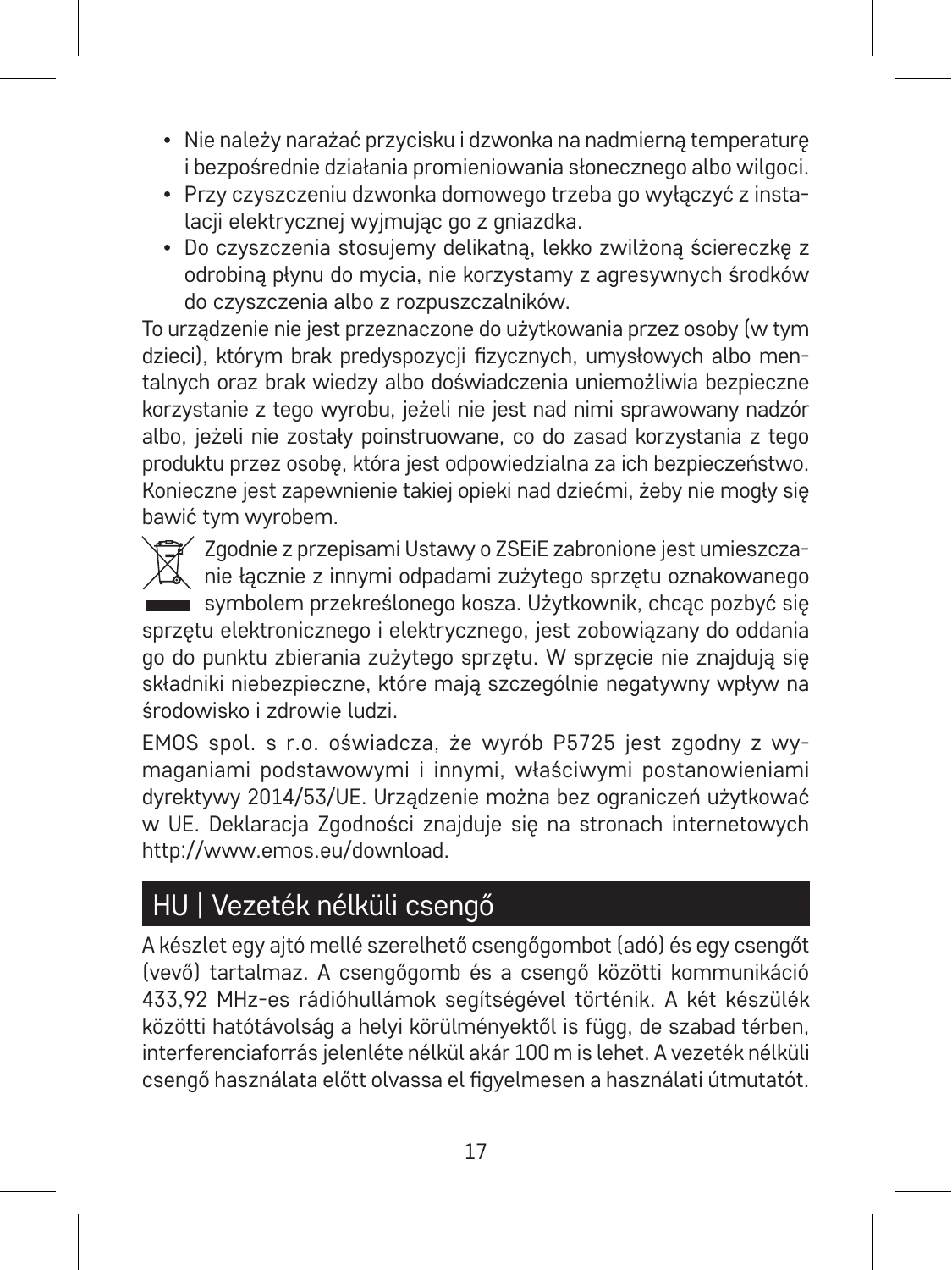# **Jellemzők**

Hatótávolság: akár 100 m nyílt terepen (beépített területen egyötödére csökkenhet). Csengőgomb és csengő párosítása: "tanuló" funkcióval. Párosítási kapacitás: max. 4 csengőgomb A csengő megszólalását vizuális jelzés is kíséri Éjszakai világítás funkció Dallamok száma: 32 Átviteli frekvencia: 433,92 MHz, 10 mW e.r.p. max. Csengő tápellátása: 230 V AC/50 Hz, max. 0,5 W Csengőgomb tápellátása: 1× 12 V alkálielem (A23 típusú) Mellékelt tartozékok: kétoldalú ragasztószalag, 2 db csavar

3 – hangerő beállítása

**Csengő és csengőgomb ismertetése** *(lásd az 1. ábrát)*

1 – hang kiválasztása

2 – éjszakai világítás üzemmód

**Elemcsere a csengőgombban** *(lásd az 2. ábrát)*

1 db 12 V 23A alkálielem

**Gomb telepítése** *(lásd az 3. ábrát)*

1 – kétoldalú ragasztószalag 2 – csavarok

# **Üzembe helyezés**

# **Csengőgomb (adókészülék)**

- 1. Vegye le a gomb hátsó burkolatát úgy, hogy a ház oldalán levő lyukon benyúlva kicsavarozza a csavart egy csavarhúzó segítségével. Helyezze be a 12 V-os elemet. Győződjön meg róla, hogy az elemet megfelelő irányban helyezte be!
- 2. Szerelje a falra a rögzítésre szolgáló hátsó burkolatot a két csavar segítségével. A hátsó burkolatot a kétoldalú ragasztószalaggal is rögzítheti. Összeszerelés előtt ellenőrizze, hogy a készlet megbízhatóan működik-e a kiválasztott helyen. A csengőgombot érdemes viszonylag védett helyre szerelni, például egy mélyedésbe.
- 3. Helyezze rá a nyomógomb elülső felét a falra rögzített hátlapra, és nyomja meg erősen, hogy a helyére pattanjon.
- 4. Írja rá a kívánt nevet az átlátszó burkolat alatti címkére. A burkolatot óvatosan kihúzva tudja levenni.

*Megjegyzés: A csengőgomb (adó) téglafalra vagy faburkolatra gond nélkül rögzíthető. Azonban közvetlenül fémfelületre vagy fémtárgyakra,*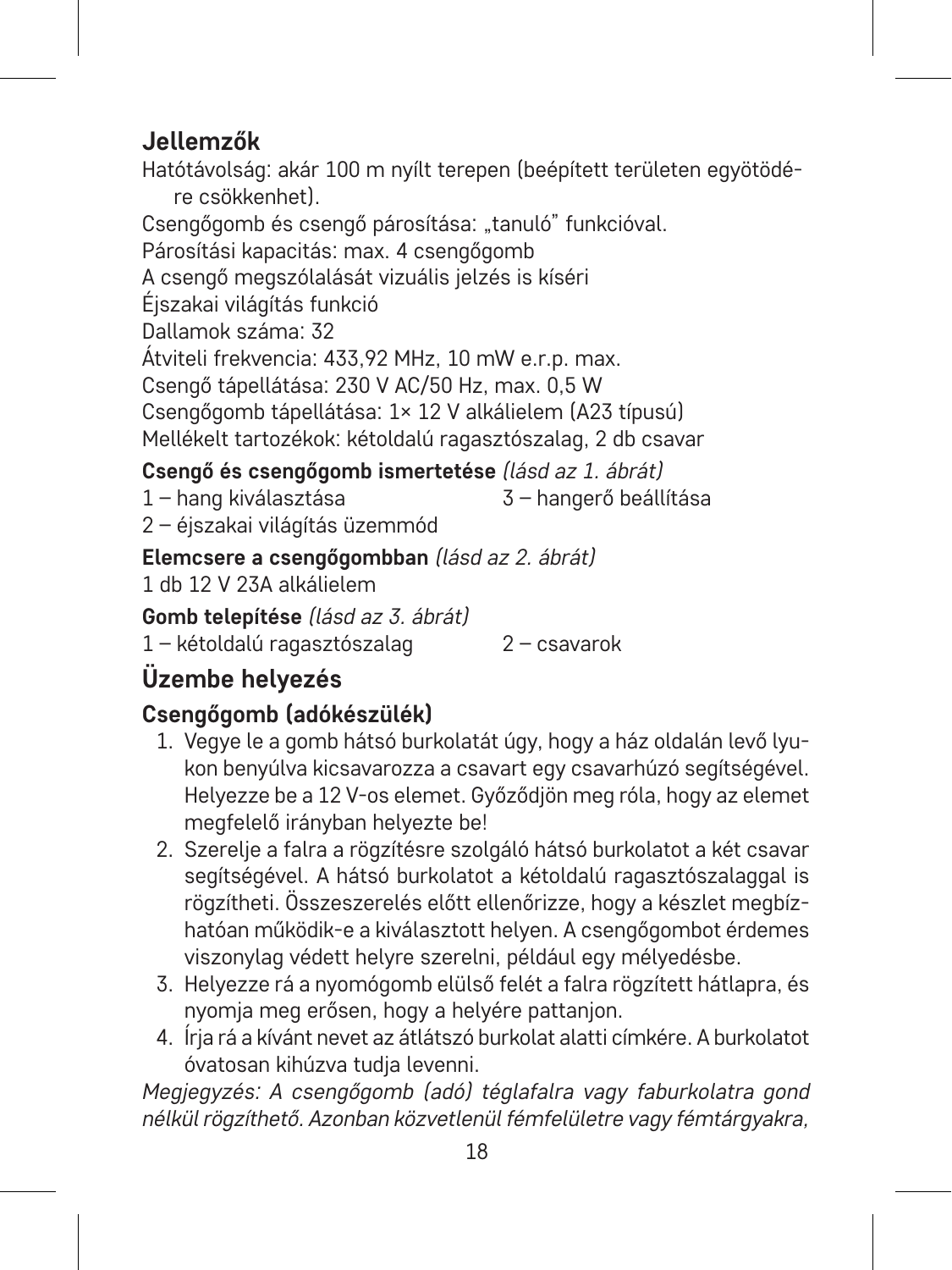*mint pl. fém alkatrészeket is tartalmazó műanyag ajtó- vagy ablakkeretre nem rögzíthető. Ilyenkor ugyanis az adó nem működik megfelelően.*

#### **A csengőgomb és a csengő párosítása**

- 1. Csatlakoztassa a csengőt a 230 V AC/50 Hz hálózati aljzatba. Tegyen egy elemet a csengőgombba.
- 2. Nyomja meg hosszan a dallamválasztó gombot a csengőn; ekkor az lejátszik egy dallamot. Pár másodperc múlva két rövid hangjelzés hallható (ding–ding); a csengő átlépett párosítás üzemmódba.
- 3. Nyomja meg a csengőgombot (adókészülék). Ekkor a csengő lejátszik egy dallamot, és a két eszköz párosítása megtörténik.
- 4. További gombok hozzáadásához ismételje meg a 3. pontban leírt lépéseket. A gomb párosításának a két rövid hangjelzést (ding–ding) követő 10 másodpercen belül kell megtörténnie. 10 másodperc után megismétlődik a két rövid hangjelzés (ding–ding), jelezve, hogy a készülék kilépett a párosítás üzemmódból. Ezzel a módszerrel egymás után maximum 4 gombot párosíthat a csengőhöz.

#### **Gombok párosításának törlése**

- 1. Húzza ki a csengőt a hálózatból. Tartsa lenyomva a dallamválasztó gombot.
- 2. Dugja vissza a csengőt a konnektorba; 8 másodperc múlva engedje el a dallamválasztó gombot. Ez a művelet kitörli a készülék párosítási memóriáját.

## **A csengő hangerejének beállítása**

Egymás után többször nyomja meg a hangerő-beállító gombot: 4 különböző hangerőszint közül választhat.

#### **Dallam kiválasztása**

Egymás után többször nyomja meg a dallamválasztó gombot. Minden megnyomáskor egy újabb dallam fog elindulni. Az utolsóként lejátszott dallam lesz a kiválasztott csengőhang. A dallamot bármikor átállíthatja, amikor a csengő be van dugva a hálózatba.

*Megjegyzés: A hatótávolság (max. 100 m) a helyi feltételek függvénye, tehát attól függ, hogy hány falon kell áthaladnia a rádiójelnek, vannak-e fém ajtókeretek vagy más olyan tárgyak, amelyek a rádiójel átvitelét zavarhatják (más, hasonló frekvencián működő rádiós készülékek, pl. vezeték nélküli hőmérők, kaputelefonok stb.). A hatótávolság az ilyen zavaró körülmények miatt jelentősen csökkenhet.*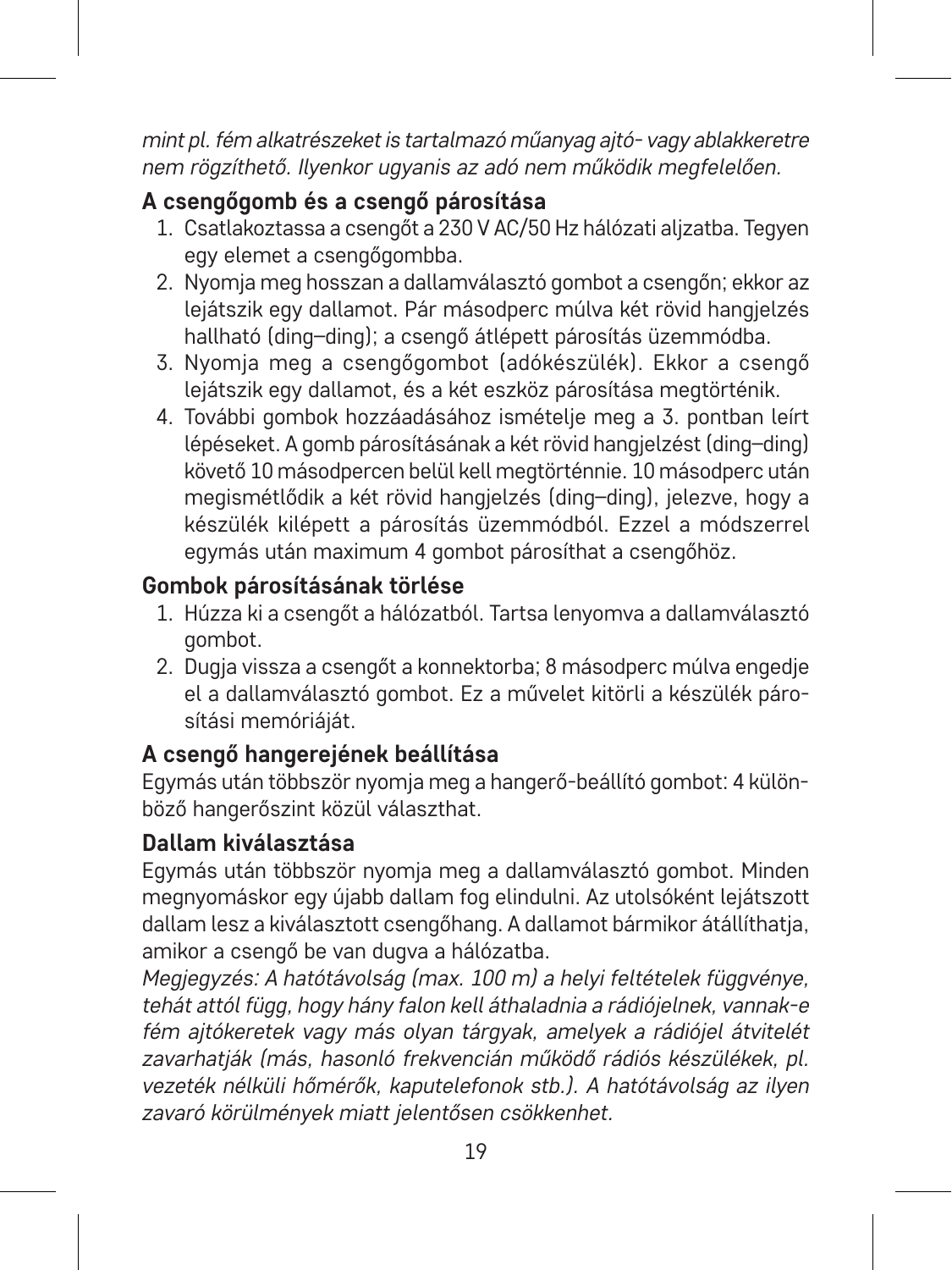# **Éjszakai világítás üzemmód**

Kétféle éjszakai világítás üzemmódot lehet beállítani.

Miután csatlakoztatja a csengőt a hálózathoz, az éjszakai világítás üzemmód automatikusan engedélyezett, de csak miközben a csengő szól. Miközben a csengő szól, az éjszakai világítás villog; ha a csengő elhallgat, az éjszakai világítás kialszik. A csengőgombon az éjszakai világítás gomb megnyomásával lehet az éjszakai világítást folyamatosra állítani; ilyenkor, ha a csengő szól, a fény csak villog. Az éjszakai világítás gombot ismét megnyomva visszaáll az eredeti üzemmód. Az éjszakai világítás funkciót nem lehet teljesen kikapcsolni.

# **Hibaelhárítás**

A csengő nem szól:

- A csengő hatótávolságon kívül van.
	- Módosítsa az adó és a vevő közötti távolságot, és vegye figyelembe a hatótávolságot befolyásoló helyi adottságokat.
- A csengőgombban lemerült az elem.
	- Cseréljen elemet. Ügyeljen rá, hogy az elemek a megfelelő irányba nézzenek!
- A csengő nem kap áramot.
	- Ellenőrizze, hogy a csengő megfelelően be van-e dugva a hálózati aljzatba, és hogy van-e áram a hálózatban, illetve hogy nincs-e lecsapódva az adott fázishoz tartozó biztosíték.

# **Ápolás és karbantartás**

A vezeték nélküli digitális csengő érzékeny elektronikus készülék. Ezért fontos az alábbi utasítások betartása:

- A csengő (vevő) kizárólag beltéri, száraz helyen való használatra készült.
- A csengőt könnyen hozzáférhető helyen kell elhelyezni, ahol szükség esetén könnyen le lehet csatlakoztatni a hálózatról.
- Rendszeresen ellenőrizze a nyomógomb működését, és cseréljen elemet, ha szükséges. Kizárólag az itt leírtaknak megfelelő, jó minőségű alkálielemeket használjon.
- Ha a csengőt hosszabb ideig nem használja, vegye ki az elemet a nyomógombból.
- Védje a csengőt a túlzott rázkódástól és ütődésektől.
- Védje a csengőt a túlzott hőtől, a közvetlen napfénytől és a nedvességtől.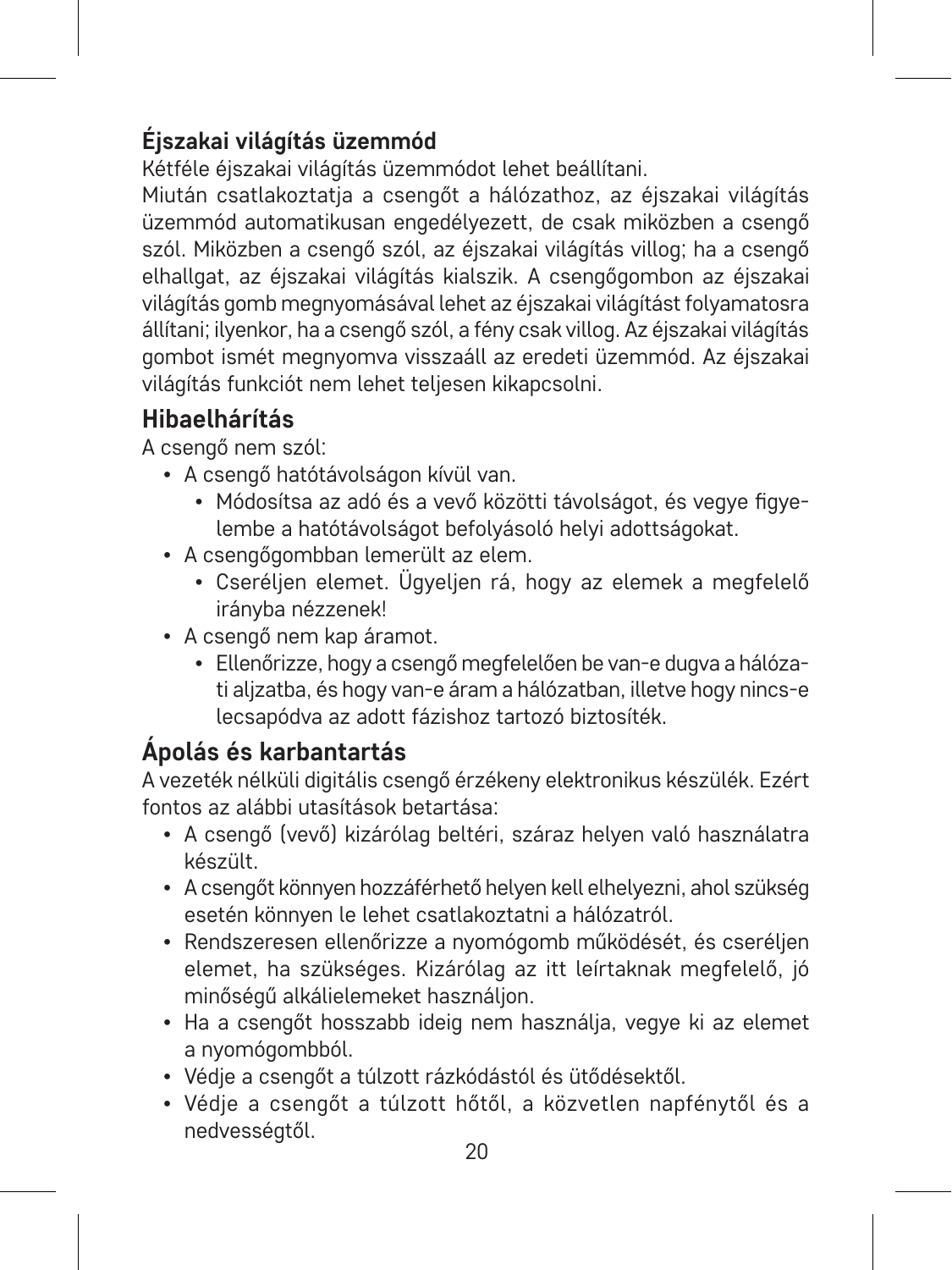- A csengőt tisztítás előtt húzza ki a hálózati aljzatból.
- A tisztítást enyhén benedvesített ronggyal és kis mennyiségű mosószerrel végezze. Ne használjon erős tisztítószereket vagy oldószereket.

A készüléket testi, érzékszervi vagy szellemi fogyatékkal élők (beleértve a gyermekeket), illetve tapasztalat vagy ismeretek hiányában hozzá nem értő személyek kizárólag a biztonságukért felelős személy felügyelete vagy használatra vonatkozó útmutatásai mellett használhatják. Ne hagyja felügyelet nélkül a gyermekeket, és ügyeljen arra, hogy ne használják a készüléket játékszerként.

Az elektromos készülékeket ne dobja a vegyes háztartási hulladék  $\forall \lambda$ közé, használia a szelektív hulladékgyűjtő helyeket. A gyűjtőhelyekre vonatkozó aktuális információkért forduljon a helyi hivatalokhoz. Ha az elektromos készülékek a hulladéktárolókba kerülnek, veszélyes anyagok szivároghatnak a talajvízbe, melyek így bejuthatnak a táplálékláncba és veszélyeztethetik az Ön egészségét és kényelmét.

Az EMOS spol. s r.o. kijelenti, hogy a P5725 megfelel az 2014/53/EU irányelv alapvető követelményeinek és egyéb vonatkozó rendelkezéseinek. A készülék az EU teljes területén használható. A megfelelőségi nyilatkozat megtalálható a http://www.emos.eu/download weboldalon.

# SI | Brezžični zvonec

Set je sestavljen iz tipke zvonca (oddajnika) in hišnega zvonca (sprejemnika). Prenos med tipko in zvoncem posredujejo radijski valovi na frekvenci 433,92 MHz. Doseg je odvisen od lokalnih pogojev in je vse do 100 m na prostem brez motenj. Za pravilno uporabo brezžičnega zvonca pazljivo preberite navodila za uporabo.

# **Specifikacije**

Doseg oddajanja: vse do 100 m na prostem (v pozidanem prostoru lahko pade vse na petino) Povezovanje zvonca s tipko: funkcija "self-learning" Kapaciteta povezovanja: največ 4 tipke Optična signalizacija zvonjenja na tipki in zvoncu Funkcija nočne luči Število melodij: 32 melodij Frekvenca prenosa: 433,92 MHz, 10 mW e.r.p. max.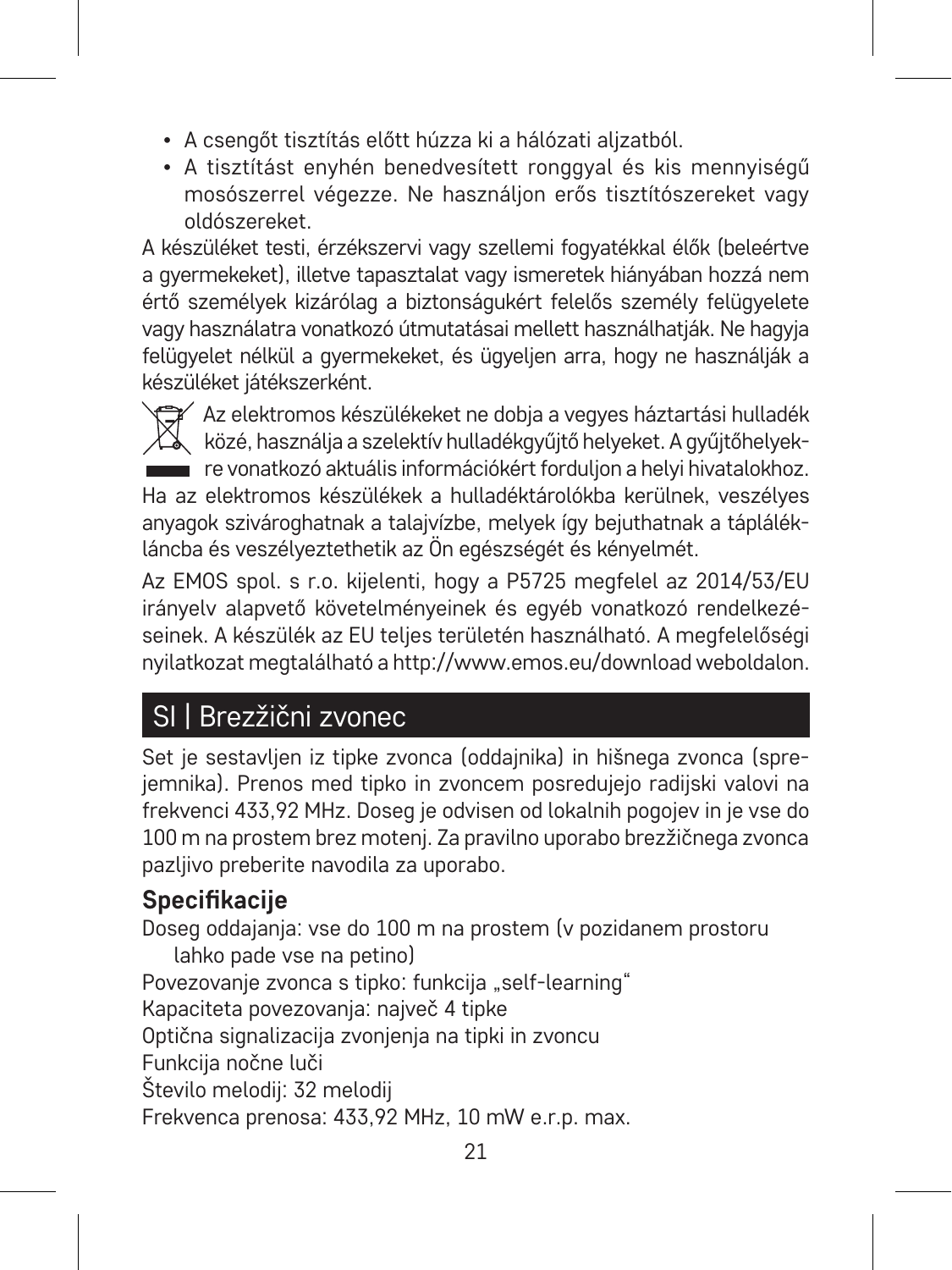Napajanje zvonca: 230 V AC/50 Hz, 0,5 W max. Napajanje tipke: baterija 1× 12 V (tip A23) Del seta: obojestranski lepilni trak, 2 vijaka

# **Opis zvonca in tipke** *(glej sliko 1)*

1 – izbira melodije

3 – nastavitev glasnosti

2 – režim nočne luči

**Zamenjava baterije v tipki** *(glej sliko 2)*

1× 12 V 23A baterija

**Namestitev tipke** *(glej sliko 3)*

1 – obojestranski lepilni trak 2 – vijaka

# **Aktiviranje naprave**

# **Tipka zvonca (oddajnik)**

- 1. Snemite zadnji del pokrova tipke skozi odprtino na stranski strani s pomočjo izvijača. V tipko vstavite baterijo 12 V. Pazite na pravilno polarnost vstavljene baterije.
- 2. Pritrdite zadnji pokrov, ki služi kot držalo, z dvema vijakoma (nista del seta) na steno. Možno ga je pritrditi tudi s pomočjo obojestranskega lepilnega traka. Pred montažo preizkusite, ali bo set na mestu, ki ste ga izbrali, zanesljivo deloval. Primerno je izbrati takšen položaj tipke, da bi bila le-ta zaščitena, npr.: z namestitvijo v nišo.
- 3. Tipko sestavite tako, da sprednji del nataknete na zadnji pokrov, ki zaskoči.
- 4. Ime napišite na tablico pod prozornim pokrovom. Pokrov odstranite tako, da ga rahlo potegnete.

*Opomba: Tipko (oddajnik) je možno brez težav namestiti na les ali opečno steno. Tipke nikoli ne nameščajte neposredno na kovinske predmete ali materiale, ki vsebujejo kovine, npr. na plastične konstrukcije oken in vrat, ki vsebujejo kovinski okvir. V nasprotnem primeru ni zagotovljeno pravilno delovanje oddajnika.*

## **Povezovanje tipke z zvoncem**

- 1. Zvonec vstavite v vtičnico 230 V AC/50 Hz, v tipko pa vstavite baterijo.
- 2. Na zvoncu pritisnite za dolgo na tipko izbire melodije, melodija se začne predvajati. Kratko na to se dvakrat oglasi kratka melodija (ding–ding), zvonec je zdaj v načinu povezovanja.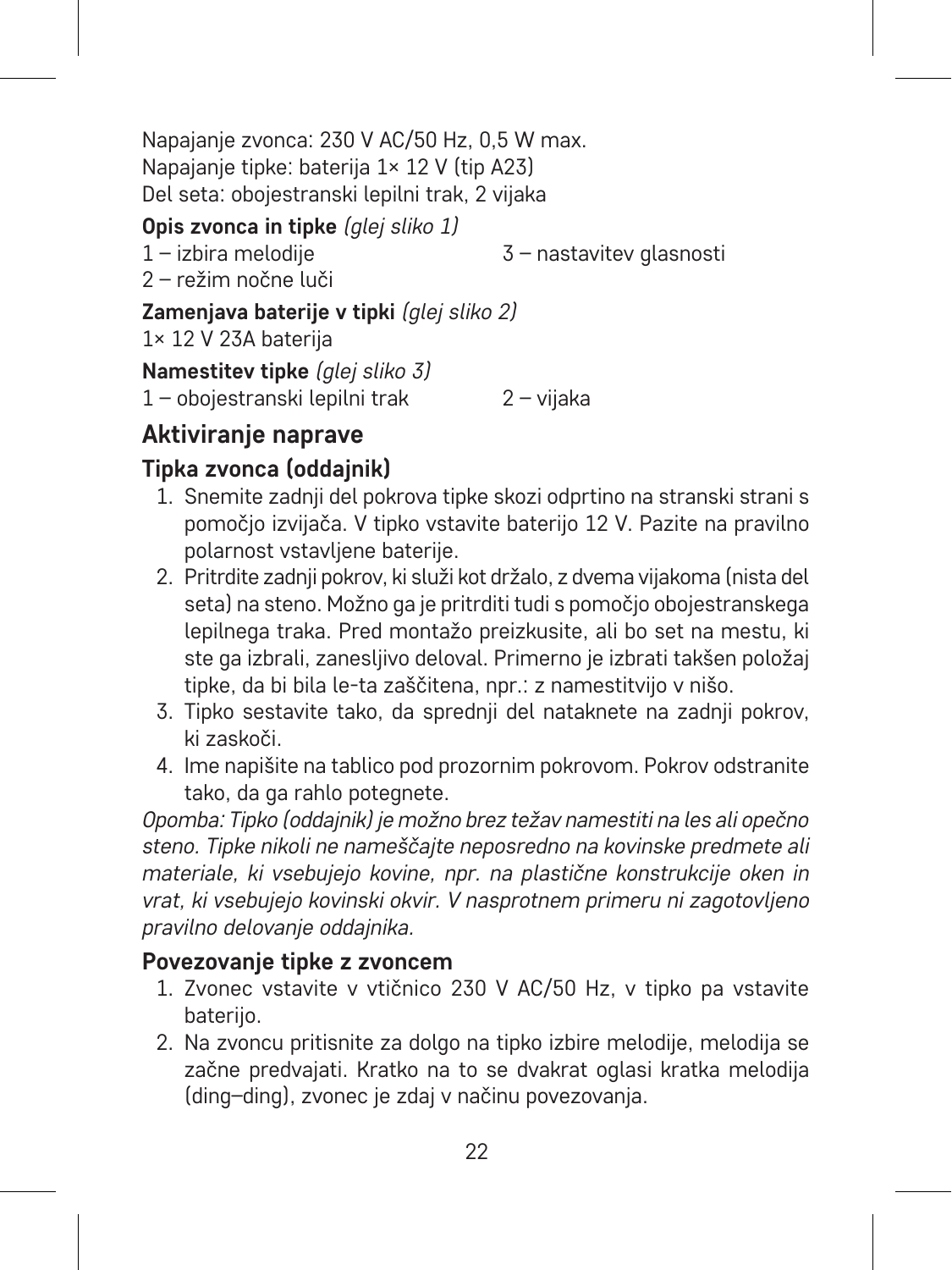- 3. Na tipki (oddajniku) pritisnite na tipko zvonjenje, oglasi se melodija, pride do povezovanja.
- 4. Za povezovanje drugih tipk ponovite postopek po točki 3. Povezovanje tipk je možno izvesti najpozneje v 10 sekundah, odkar se oglasi melodija (ding–ding). Po preteku 10 sekund se kratka melodija (ding–ding) ponovno oglasi, način povezovanja je končan. Na ta način postopoma lahko povežete največ 4 tipke.

#### **Izbris spomina povezanih tipk**

- 1. Zvonec odstranite iz vtičnice, pritisnite in držite tipko izbire melodije.
- 2. Zvonek vstavite v vtičnico, po 8 sekundah tipko izbire melodije sprostite. Spomin vseh povezanih tipk je izbrisan.

#### **Nastavitev glasnosti zvonjenja**

Ponovno pritisnite tipko za nastavitev glasnosti, izbrati je možno vse 4 različne nivoje.

## **Izbira melodije zvonjenja**

Večkrat pritisnite na tipko za izbiro melodije. Pri vsakem pritisku se oglasi druga melodija. Nastavljena bo zadnja predvajana melodija. Spremembo melodije zvonjenja je možno izvesti kadarkoli, če se zvonec napaja. *Opomba: Na doseg oddajanja (max. 100 m) lahko vplivajo lokalni pogoji, na primer število zidov, skozi katere mora iti, kovinski podboji vrat in drugi elementi, ki vplivajo na prenos radijskega signala (prisotnost drugih radijskih naprav, ki delajo na podobni frekvenci, kot so brezžični termometri, daljinski upravljalniki vrat ipd.). Doseg oddajanja se lahko pod vplivom teh dejavnikov naglo zniža.*

#### **Način nočne luči**

Lahko se nastavita 2 načina delovanja nočne luči.

Po vstavitvi zvonca v vtičnico je avtomatsko nastavljen način nočne luči samo med zvonjenjem. Nočna luč med zvonjenjem utripa, po koncu zvonjenja luč ugasne. S pritiskom na tipko načina nočne luči na zvoncu se nočna luč trajno prižge in med zvonjenjem bo utripala. Z naslednjim pritiskom na tipko načina nočne luči se nastavi prejšnji način. Funkcije nočne luči ni možno izklopiti.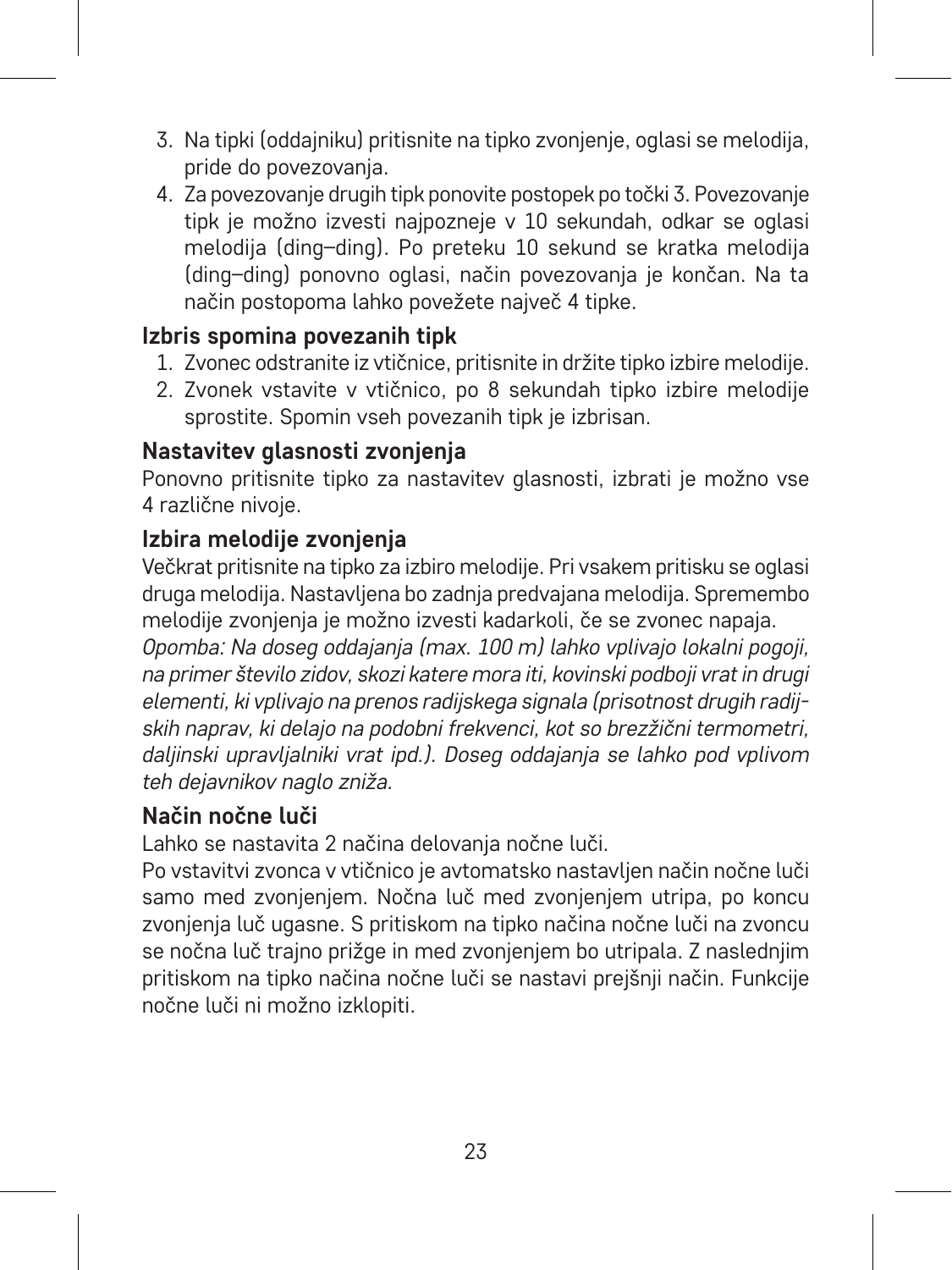# **Reševanje težav**

#### **Zvonec ne zvoni:**

- Zvonec je lahko izven danega dosega.
	- Uredite razdaljo med tipko zvonca in hišnim zvoncem, na doseg lahko vplivajo lokalni pogoji.
- V tipki zvonca je lahko izpraznjena baterija.
	- Zamenjajte baterijo in pazite na pravilno polarnost vložene baterije. Opravite novo povezovanje tipke z zvoncem.
- Hišni zvonec nima napajanja.
	- Preverite, ali je napajalni vir hišnega zvonca pravilno priključen v omrežni vtičnici ali če ni izklopljen električni tok oziroma ni izklonlien varovalni element voda (varovalka, zaščitno stikalo).

# **Skrb in vzdrževanje**

Brezžični digitalni hišni zvonec je občutljiva elektronska naprava, zato je treba upoštevati naslednje ukrepe:

- Zvonec (sprejemnik) je namenjen le za notranjo uporabo v suhih prostorih.
- Zvonec mora biti nameščen na dobro dostopnem mestu za enostavno manipulacijo in izključitev.
- Občasno preverite funkcijo zvonca in pravočasno zamenjajte baterijo. Uporabljajte le kakovostne alkalne baterije s predpisanimi parametri.
- Če zvonca dalj časa ne uporabljate, baterijo iz tipke zvonca odstranite.
- Tipke in zvonca ne izpostavljajte prekomernim tresljajem in sunkom.
- Tipke in zvonca ne izpostavljajte prekomerni temperaturi in neposrednemu sončnemu sevanju ali vlagi.
- Pri čiščenju hišnega zvonca je treba izklopiti ga iz električnega omrežja – iz vtičnice.
- Za čiščenje uporabite rahlo navlaženo krpo z majhno količino čistilnega sredstva, ne uporabljajte agresivnih čistilnih sredstev ali topil.

Naprave ne smejo uporabljati osebe (vključno otrok), ki jih fizična, čutna ali mentalna nesposobnost ali pomanjkanje izkušenj, in znanj ovirajo pri varni uporabi naprave, če pri tem ne bodo nadzorovane, ali če jih o uporabi naprave ni poučila oseba, ki je odgovorna za njihovo varnost. Nujen je nadzor nad otroki, da bo zagotovljeno, da se ne bodo z napravo igrali.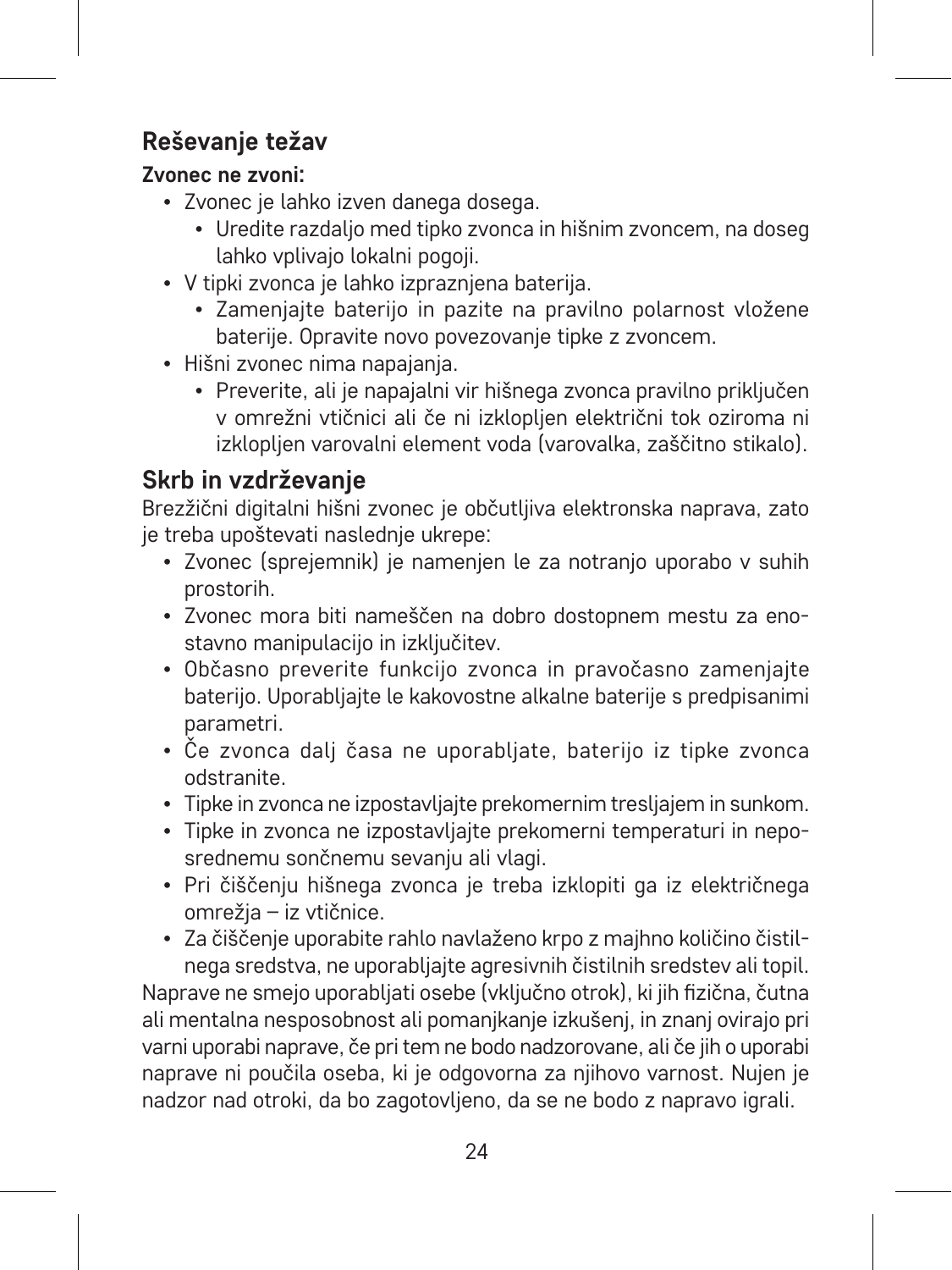Električnih naprav ne odlagajte med mešane komunalne odpadke, uporabljajte zbirna mesta ločenih odpadkov. Za aktualne informacije o zbirnih mestih se obrnite na krajevne urade. Če so električne naprave odložene na odlagališčih odpadkov, lahko nevarne snovi pronicajo v podtalnico, pridejo v prehransko verigo in škodijo vašemu zdravju.

EMOS spol. s r.o. izjavlja, da je P5725 v skladu z osnovnimi zahtevami in drugimi z njimi povezanimi določbami direktive 2014/53/EU.

Naprava se lahko prosto uporablja v EU. Izjava o skladnosti je dosegljiva na spletnih stranih http://www.emos.eu/download.

# RS|HR|BA|ME | Bežično zvono

Komplet čine tipkalo zvona (odašiljač) i kućno zvono (prijemnik). Prijenos između tipkala i zvona ostvaruje se radijskim valovima na frekvenciji 433,92 MHz. Domet ovisi o uvjetima na licu mjesta, a iznosi i do 100 m - na otvorenom prostoru bez prepreka. Za valjanu uporabu bežičnog zvona, pažljivo proučite upute za uporabu!

# **Značajke**

Domet signala: do 100 m na otvorenom prostoru (izgrađenom prostoru može opasti i na petinu) Uparivanie zvona sa tipkalima: funkcija "self-learning" Kapacitet uparivanja: maksimalno 4 tipkala Optičko signaliziranje zvonjenja na zvonu Funkcija noćnog svjetla Počet melodija: 32 melodije Prijenosna frekvencija: 433,92 MHz, 10 mW e.r.p. max. Napajanje zvona: 230 V AC/50 Hz, maks. 0,5 W Napajanje tipkala: baterija 1× 12 V (tip A23) Sastavni dio isporuke: obostrana liepliiva traka, 2 vijka

**Opis zvona i tipkala** *(vidi Sl. 1)* 1 – odabir melodije 2 – režim noćnog svjetla 3 – reguliranje glasnoće **Zamjena baterije u tipkalu** *(vidi Sl. 2)* 1× 12 V 23A baterije **Postavljanje tipkala** *(vidi Sl. 3)* 1 – obostrana ljepljiva traka 2 – vijci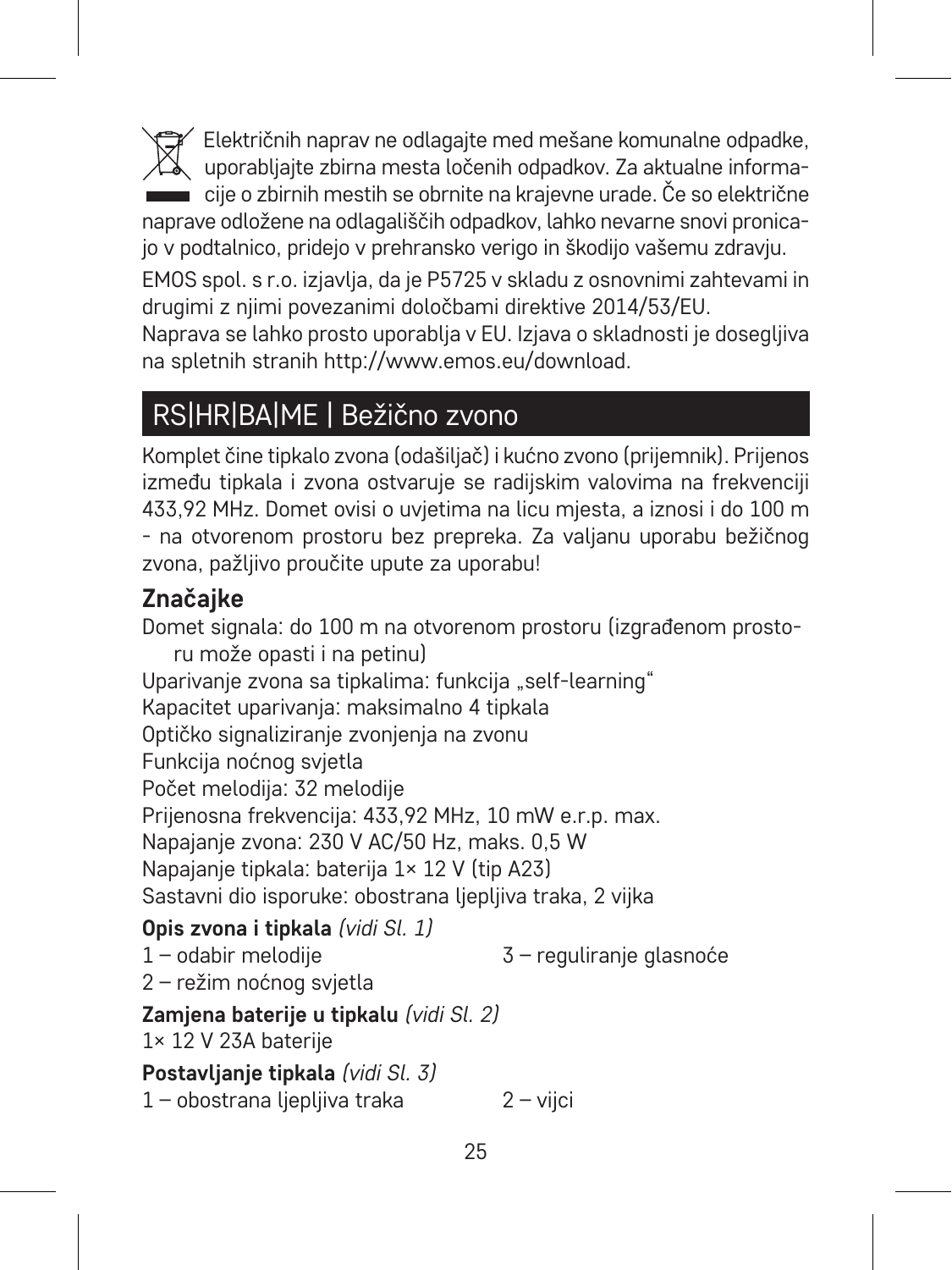# **Puštanje u rad**

# **Tipkalo zvona (odašiljač)**

- 1. Pomoću odvijača, kroz otvor na bočnoj strani skinite stražnji dio kućišta tipkala. Umetnite bateriju od 12 V. Vodite računa o pravilnom polaritetu postavljane baterije.
- 2. Pričvrstite stražnji dio kućišta koje služio kao držač na zid, pomoću dva vijka. Možete ga pričvrstiti i pomoću obostrane ljepljive trake. Prije montaže provjerite, radi li komplet kako valja na mjestu koje ste odabrali. Položaj tipkala treba odabrati tako da ono bude zaštićeno, npr. postavljanjem u udubljenje na zidu.
- 3. Tipkalo ponovo sastavite i to tako što ćete prednji dio postaviti na zadnii dio - dok ne klikne.
- 4. Napišite ime na pločicu, ispod providne maske. Masku uklonite blagim izvlačenjem.

*Napomena: Tipkalo zvona (odašiljač) možete bez poteškoća postaviti na drvo ili zidove od cigli. Tipkalo nikada nemojte postavljati direktno na metalne predmete, niti na materijale koji sadrže metal, npr. na plastične okvire prozora i vrata, koji imaju metalni okvir. Odašiljač bi mogao funkcionirati nepravilno.* 

#### **Uparivanje tipkala i zvona**

- 1. Ukopčajte zvono u utičnicu 230 V AC/50 Hz i umetnite baterije u tipkalo.
- 2. Na zvonu pritisnite tipku koje želite upariti sa zvonom. Kada zvono uhvati signal tipkala, oglasit će se melodija koja je bila odabrana za dano tipkalo.
- 3. Na tipkalu (odašiljaču) pritisnite tipku za odabire melodije. Oglasit će se melodija i doći će do uparivanja.
- 4. Za uparivanje više tipkala, ponovite točku postupak iz točke 3. Uparivanje tipkala možete izvršiti najkasnije 10 sekundi nakon oglašavanja melodije (ding- ding). Po protoku 10 sekundi ponovo će se oglasiti kratka melodija (ding – ding), što znači da je režim uparivanja okončan. Na ovaj način možete postepeno upariti maksimalno 4 tipkala.

## **Brisanje memorije uparenih tipkala**

1. Izvucite zvono iz utičnice, pritisnite i zadržite tipku za odabir melodije.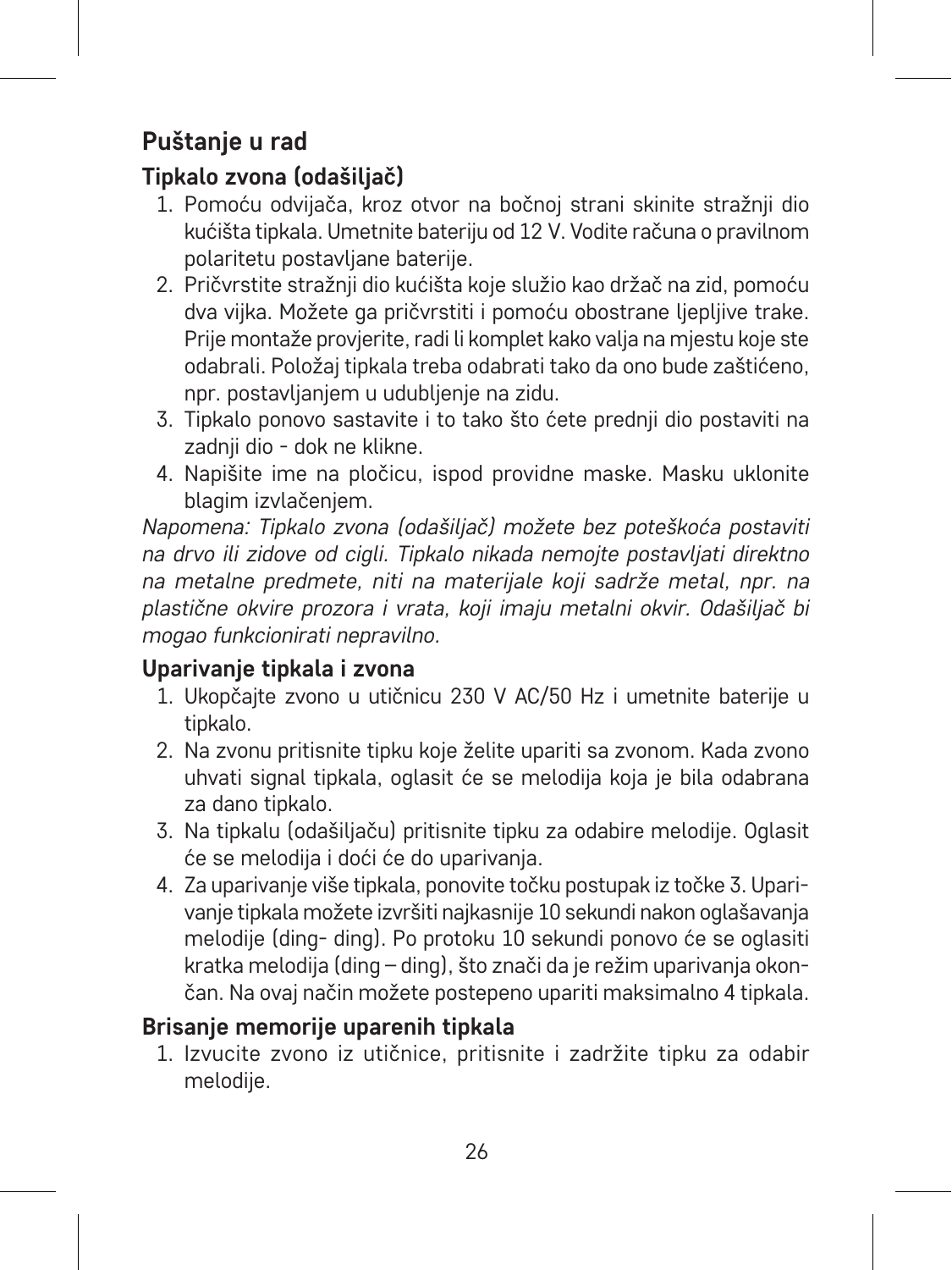2. Vratite zvono u utičnicu i nakon 8 sekundi pustite tipku za odabir melodije. Memorija svih uparenih tipkala je ovim obrisana.

# **Postavljanje glasnoće zvonjenja**

Više puta pritisnite tipku za postavljanje glasnoće. Možete odabrati neku od 4 različite razine glasnoće zvonjenja.

## **Odabir melodije zvona**

Pritisnite više puta tipku za odabir melodije. Pri svakom pritiskanju oglasit će se druga melodije. Posljednja melodija će biti pohranjena. Promjenu melodije zvona možete izvršiti bilo kad, je li zvono pod naponom.

*Napomena: Na domet signala (maks. 100 m) utječu specifični uvjeti, primjerice broj zidova kroz koje signal mora proći, metalni okviri vrata i drugi elementi koji utječu na prijenos radijskih valova (prisutnost drugih radijskih uređaja koji rade na sličnoj frekvenciji, npr. bežični termometri, daljinski upravljači za kapije i sl.). Domet signala može uslijed ovih faktora biti znatno umanjen.* 

## **Režim noćnog svjetla**

Moguće je postaviti dva načina rada noćnog svjetla.

Nakon postavljanja zvona u utičnicu automatski se postavlja režim noćnog svjetla samo pri zvonjenju. Tijekom zvonjenja noćno svjetlo trepće, a nakon prestanka zvonjenja svjetlo se ugasi. Pritiskom noćnih svjetiljki na zvono s noćno svjetlo zasvijetli stalno i dok zvoni će treptati. Pritiskom na tipku režima noćnog svjetla na zvonu, noćno svjetlo će biti trajno upaljeno a pri zvonjenju će treptati. Opetovnim stiskanjem tipke režima noćnog svjetla možete postaviti prethodni režim. Funkciju noćnog svjetla nije moguće deaktivirati.

# **Rješavanje problema**

#### **Zvono ne zvoni:**

- Moguće da je zvono van dometa.
	- Smanjite udaljenost između tipkala i kućnog zvona na domet mogu utjecati uvjeti na licu mjesta.
- Možda je istrošena baterija tipkala zvona.
	- Zamijenite bateriju, a pri tome vodite računa o pravilnom polaritetu postavljane baterije. Izvršite ponovno uparivanje tipkala i zvona.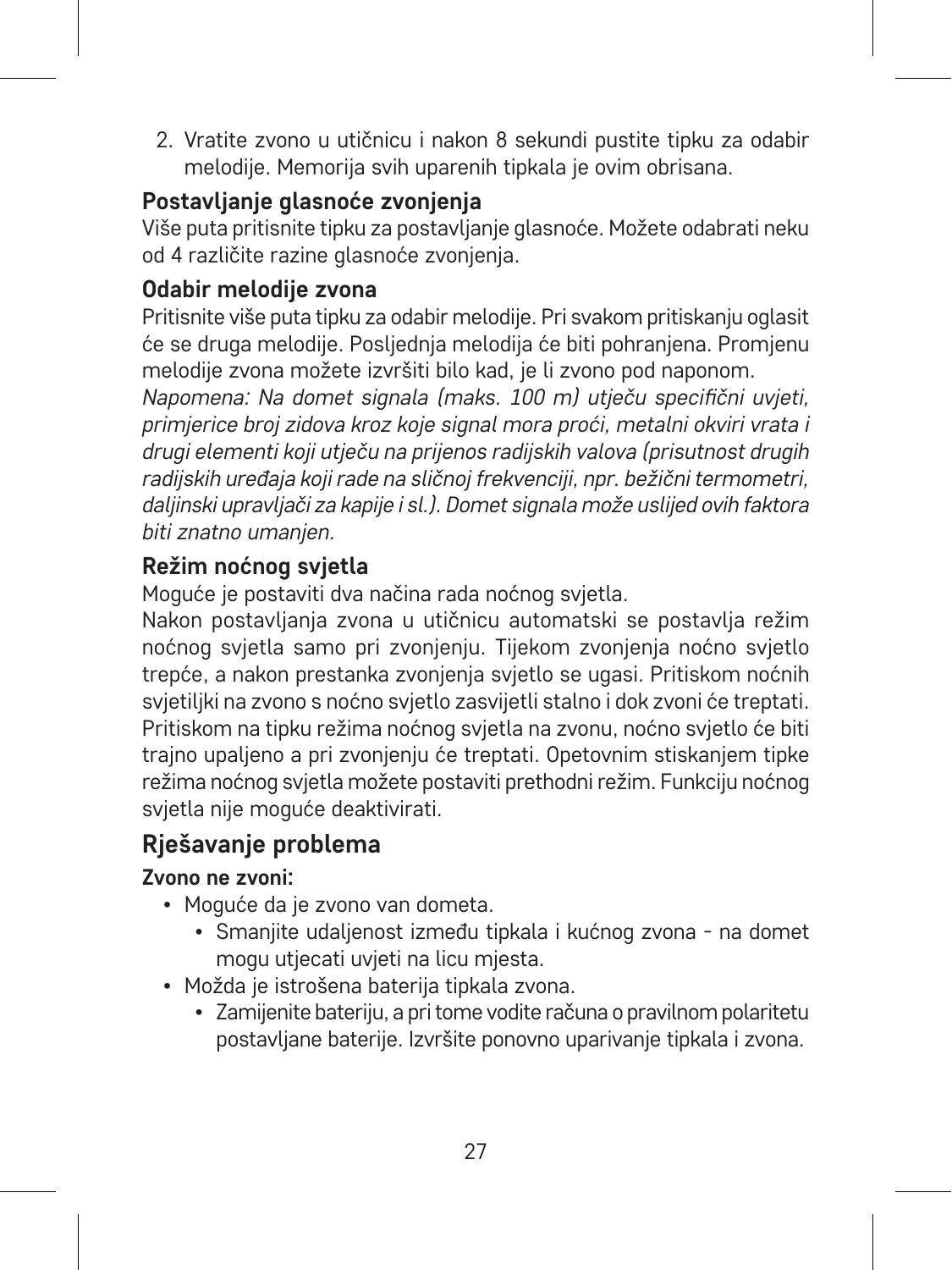- Kućno zvono nema napajanje.
	- Prekontrolirajte je li kućno zvono dobro ukopčano u utičnicu i nije li isključena struja, odnosno električni osigurač ili dr. sigurnosni element te grane električne instalacije (osigurač, automatski osigurač).

# **Rukovanje i održavanje**

Bežično digitalno kućno zvono je osjetljiv elektronički uređaj i zato poštujte sljedeće upute:

- Zvono (prijemnik) je namijenjeno samo za unutarnju uporabu u suhim uvjetima.
- Zvono mora biti postavljeno na lako pristupačnom mjestu, kako bi se njime moglo lako manipulirati i lako ga isključiti.
- Povremeno prekontrolirajte funkcionalnost tipkala zvona i na vrijeme promijenite bateriju. Koristite samo kvalitetnu alkalnu bateriju, propisanih parametara.
- Ako zvono duže vrijeme ne koristite, izvadite bateriju iz tipkala zvona.
- Ne izlažite tipkalo i zvono prekomjernim potresima i udarima.
- Ne izlažite tipkalo i zvono prekomjernoj temperaturi, izravnom sunčevom zračenju niti vlažnosti.
- Pri čišćenju kućnog zvona ga treba odvojiti od električne mreže, tako što ćete ga iskopčati iz utičnice.
- Za čišćenje koristite blago navlaženu krpu sa malo deterdženta. Nemojte koristiti agresivna sredstva za čišćenje niti razrjeđivače.

Ovaj uređaj nije namijenjen za uporabu od strane osoba (uključivo djecu), koje fizička, čulna ili mentalna nesposobnost ili nedostatak iskustva i znanja sprečava u sigurnom korištenju uređaja, ukoliko nisu pod nadzorom ili ukoliko nisu bili upućeni u korištenje ovog uređaja od strane osobe odgovorne za njihovu sigurnost. Djecu je potrebno nadzirati, kako bi se osiguralo da se neće igrati sa uređajem.

Ne bacajte električne uređaje kao nerazvrstani komunalni otpad, koristite centre za sakupljanje razvrstanog otpada. Za aktualne informacije o centrima za sakupljanje otpada kontaktirajte lokalne vlasti.

Ako se električni uređaji odlože na deponije otpada, opasne materije mogu prodrijeti u podzemne vode i ući u lanac ishrane i oštetiti vaše zdravlje.

EMOS spol. s r.o. izjavljuje da P5725 odgovara temeljnim zahtjevima i drugim odgovarajućim odredbama direktive 2014/53/EU.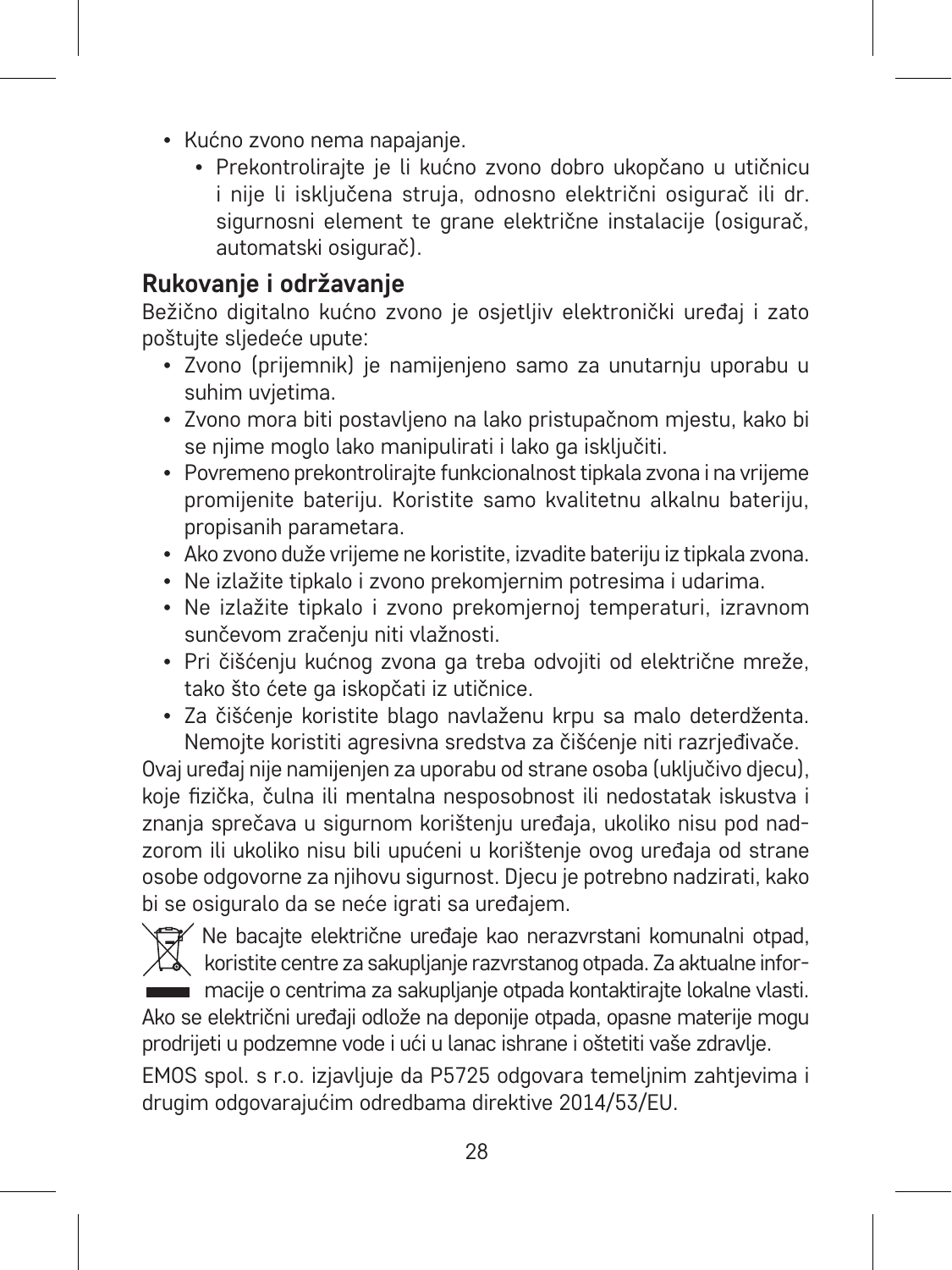Uređaj se može slobodno rabiti u EU. Potvrdu o saglasnosti možete naći na web stranici http://www.emos.eu/download.

# DE | Drahtlose Klingel

Das Set besteht aus Klingeltaste (Sender) und Klingel (Empfänger). Die Übertragung des Signals zwischen Taste und Klingel erfolgt mit Radiowellen einer Frequenz von 433,92 MHz. Die Reichweite ist von den örtlichen Bedingungen abhängig und kann in freiem Raum ohne Störung bis 100 m betragen. Für die richtige Anwendung der Funkklingel sorgfältig die Gebrauchsanweisung durchlesen.

# **Spezifikation**

Sendereichweite: bis 100 in freiem Raum (auf bebautem Raum kann sie bis auf ein Fünftel sinken) Paaren der Klingel mit der Taste: Funktion "Self-learning" Paarungskapazität: maximal 4 Tasten Optische Signalisation des Klingelns auf der Klingeltaste Nachtlichtfunktion Melodienanzahl: 32 Melodien Übertragungsfrequenz: 433,92 MHz, 10 mW e.r.p. max. Speisung der Klingel: 230 V AC/50 Hz, 0,5 W max. Speisung der Taste: Batterie 1× 12 V (Typ A23) Lieferumfang: beidseitiges Klebeband, 2 Schrauben **Beschreibung der Klingel und der Taste** *(siehe Abb. 1)* 1 – Melodieauswahl 3 – Einstellen der Lautstärke

2 – Nachtlichtregime

#### **Batteriewechsel in der Taste** *(siehe Abb. 2)*

1× 12 V 23A Batterie

**Installation der Klingeltaste** *(siehe Abb. 3)*

1 – Beidseitiges Klebeband 2 – Schrauben

# **Inbetriebnahme**

## **Klingeltaste (Sender)**

1. Die Rückseite durch Öffnung im Seitenteil der Taste mit Hilfe eines Schraubendrehers entfernen. In die Taste eine Batterie 12 V einlegen. Auf die richtige Polarität der eingelegten Batterie achten.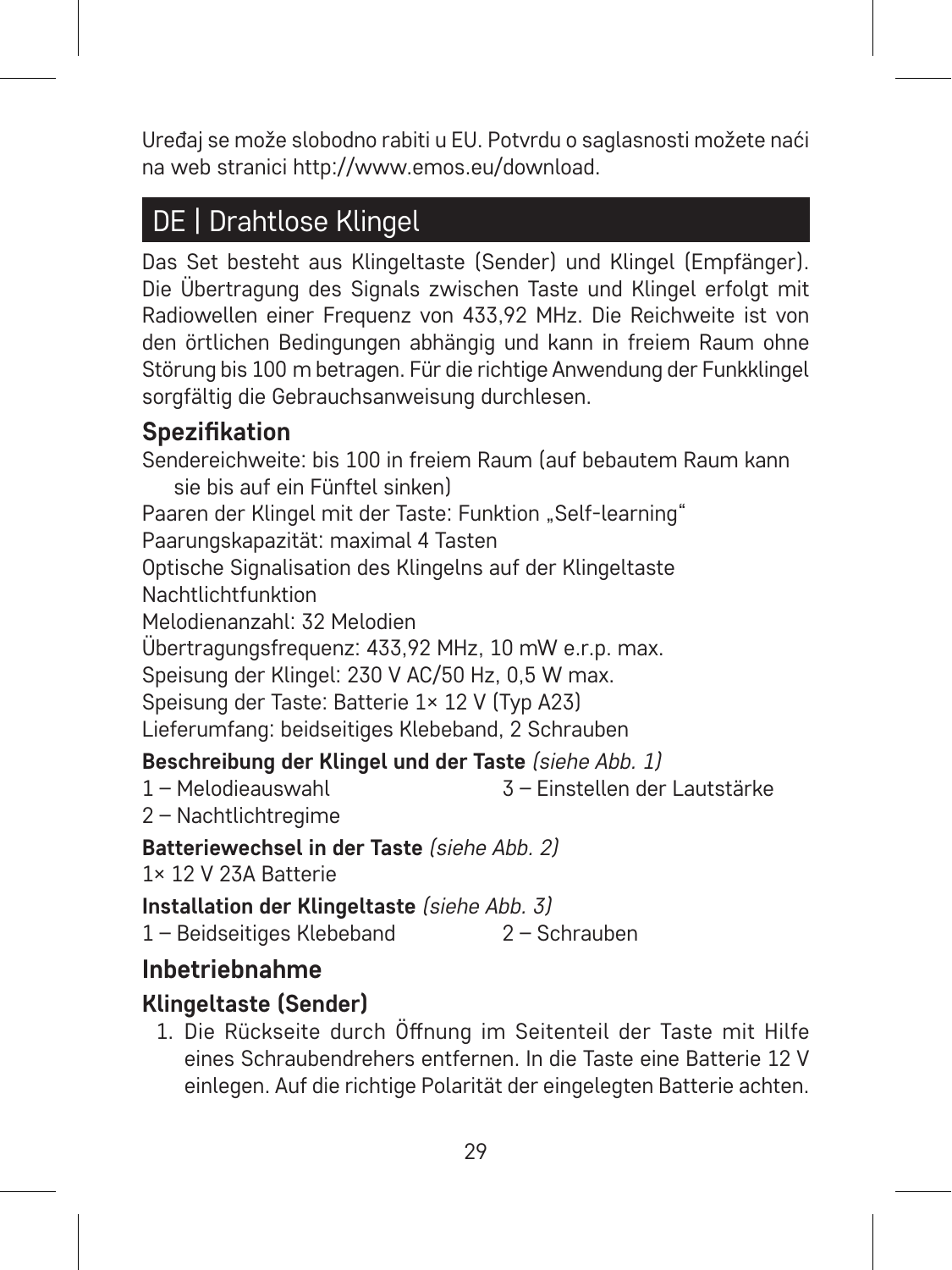- 2. Die Rückseite, die auch als Halter dient, mit zwei Schrauben an der Wand befestigen. Sie kann auch mit beidseitigem Klebeband befestigt werden. Vor dem Befestigen ausprobieren, ob das Set an der gewählten Stelle zuverlässig funktioniert. Es ist günstig, für die Taste eine geschützte Stelle, z. B. eine Nische auszuwählen.
- 3. Auf die Rückseite das Vorderteil aufsetzen und einrasten lassen.
- 4. Den Namen auf das Schild unter dem transparenten Deckel schreiben. Der Deckel kann leicht herausgezogen werden.

*Bemerkung: Die Klingeltaste (der Sender) kann problemlos auf Holz oder an einer Ziegelwand angebracht werden. Die Taste nicht auf Metallgegenständen oder Metall enthaltenden Materialien wie z. B. Kunststofffenster- oder Türrahmen, die einen Metallrahmen enthalten, anbringen. Der Sender könnte Funktionsstörungen haben.*

#### **Paaren der Taste mit der Klingel**

- 1. Die Klingel in eine Steckdose 230 V AC/50 Hz stecken, eine Batterie in die Taste einlegen.
- 2. An der Klingel lange die Taste Melodiewahl drücken, die Melodie erklingt. Nach einer Weile erklingt zweimal eine kurze Melodie (ding - ding), die Klingel befindet sich im Paarungsregime.
- 3. Auf der Taste (dem Sender) die Taste Klingeln drücken, die Melodie erklingt, das Paaren läuft ab.
- 4. Für das Paaren weiterer Tasten das Vorgehen nach Punkt 3 wiederholen. Das Paaren der Tasten kann nur innerhalb 10 Sekunden ab Erklingen der Melodie (ding - ding) durchgeführt werden. Nach 10 Sekunden erklingt erneut die kurze Melodie (ding - ding) und das Paarungsregime ist beendet. So können schrittweise maximal 4 Tasten gepaart werden.

#### **Löschen des Speichers gepaarter Tasten**

- 1. Die Klingel aus der Steckdose ziehen und die Taste der Melodieauswahl halten.
- 2. Die Klingel in die Steckdose stecken, nach 8 Sekunden die Taste der Melodieauswahl freigeben. Der Speicher aller gepaarten Tasten ist gelöscht.

#### **Einstellen der Klingellautstärke**

Wiederholt die Taste der Lautstärkeneinstellung drücken, es können 4 verschiedene Niveaus gewählt werden.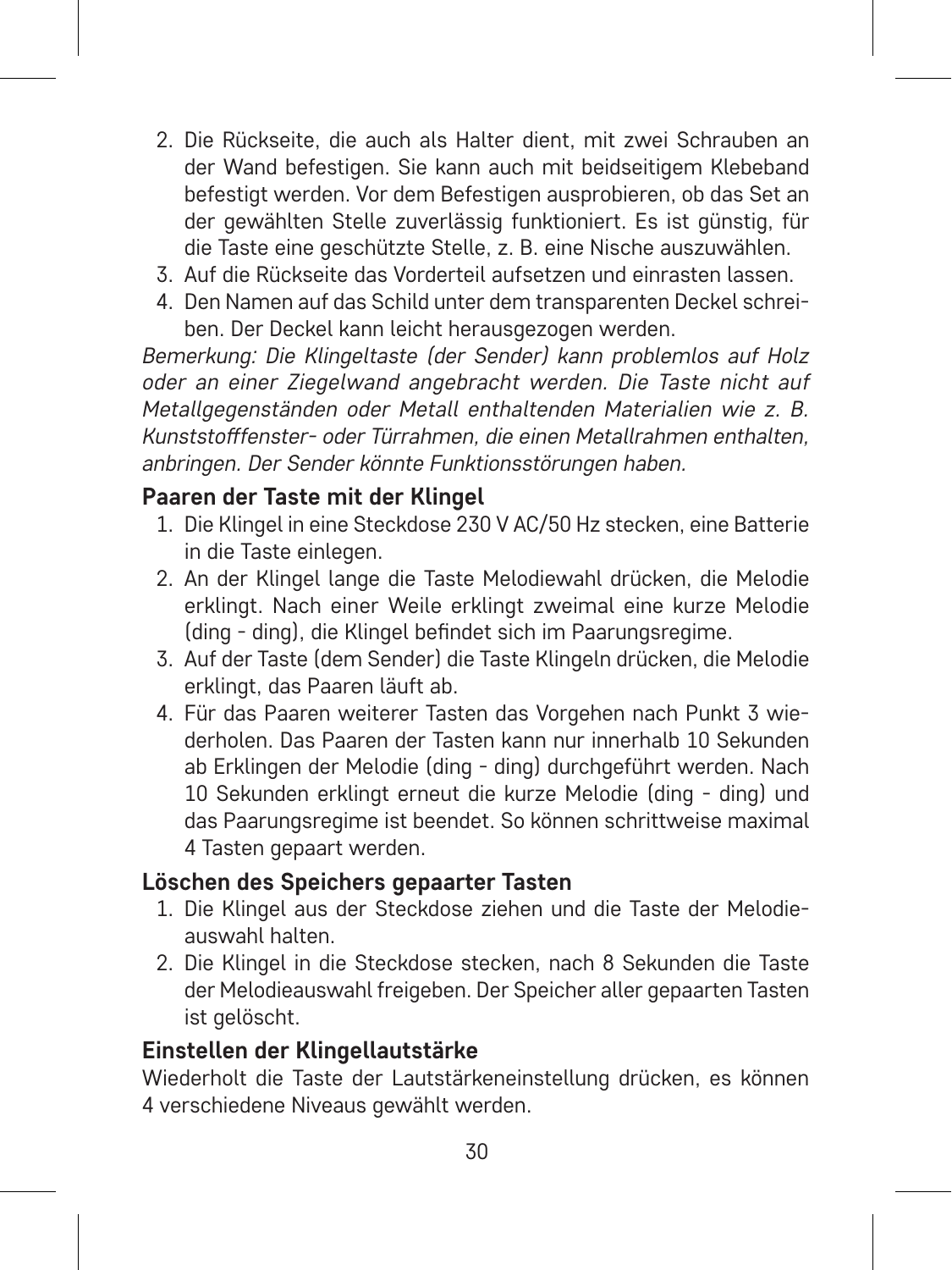# **Wahl der Klingelmelodie**

Wiederholt die Taste der Melodiewahl drücken. Bei jedem Drücken ertönt eine andere Melodie. Eingestellt wird die zuletzt gespielte Melodie. Eine Änderung der Klingelmelodie ist jederzeit möglich, wenn die Klingel gespeist wird.

*Bemerkung: Die Sendereichweite (max. 100 m) wird von den örtlichen Bedingungen beeinflusst, z. B. durch die Anzahl der Wände die zwischen Sender und Empfänger liegen, durch Stahltürrahmen oder andere Elemente, die Einfluss auf die Übertragung des Funksignals haben (Anwesenheit anderer Funkwellen ähnlicher Frequenz, wie z. B. Funkthermometer, Torbedienung u.ä.). Die Reichweite kann durch diese Einflüsse sehr stark sinken.*

#### **Nachtlichtregime**

Es können 2 Betriebsregimes des Nachtlichts eingestellt werden. Nach Einstecken der Klingel in die Steckdose ist automatisch das Nachtlichtregime nur beim Klingeln eingestellt. Während des Klingelns blinkt das Licht, dann erlischt es. Durch Drücken der Taste Nachtlichtregime auf der Klingel wird das Licht dauerhaft leuchten und beim Klingeln blinken. Durch weiteres Drücken der Taste Nachtlichtregime wird das vorherige Regime eingestellt. Die Nachtlichtfunktion kann nicht deaktiviert werden.

# **Problemlösungen**

#### **Die Klin gel klingelt nicht:**

- Die Klingel ist außerhalb der Sendereichweite.
	- Die Entfernung zwischen Taste und Klingel korrigieren, die Reichweite kann durch die örtlichen Bedingungen beeinflusst sein.
- In der Klingeltaste kann die Batterie leer sein.
	- Die Batterie auswechseln, dabei auf die richtige Polarität der eingelegten Batterie achten.
- Die Klingel wird nicht gespeist.
	- Kontrollieren, ob die Klingel richtig in die Steckdose angeschlossen ist, ob der Strom ausgeschaltet ist oder die Sicherung ausgeschaltet ist.

# **Pflege und Wartung**

Die digitale, drahtlose Klingel ist ein empfindliches elektronisches Gerät. Deshalb müssen folgende Maßnahmen eingehalten werden: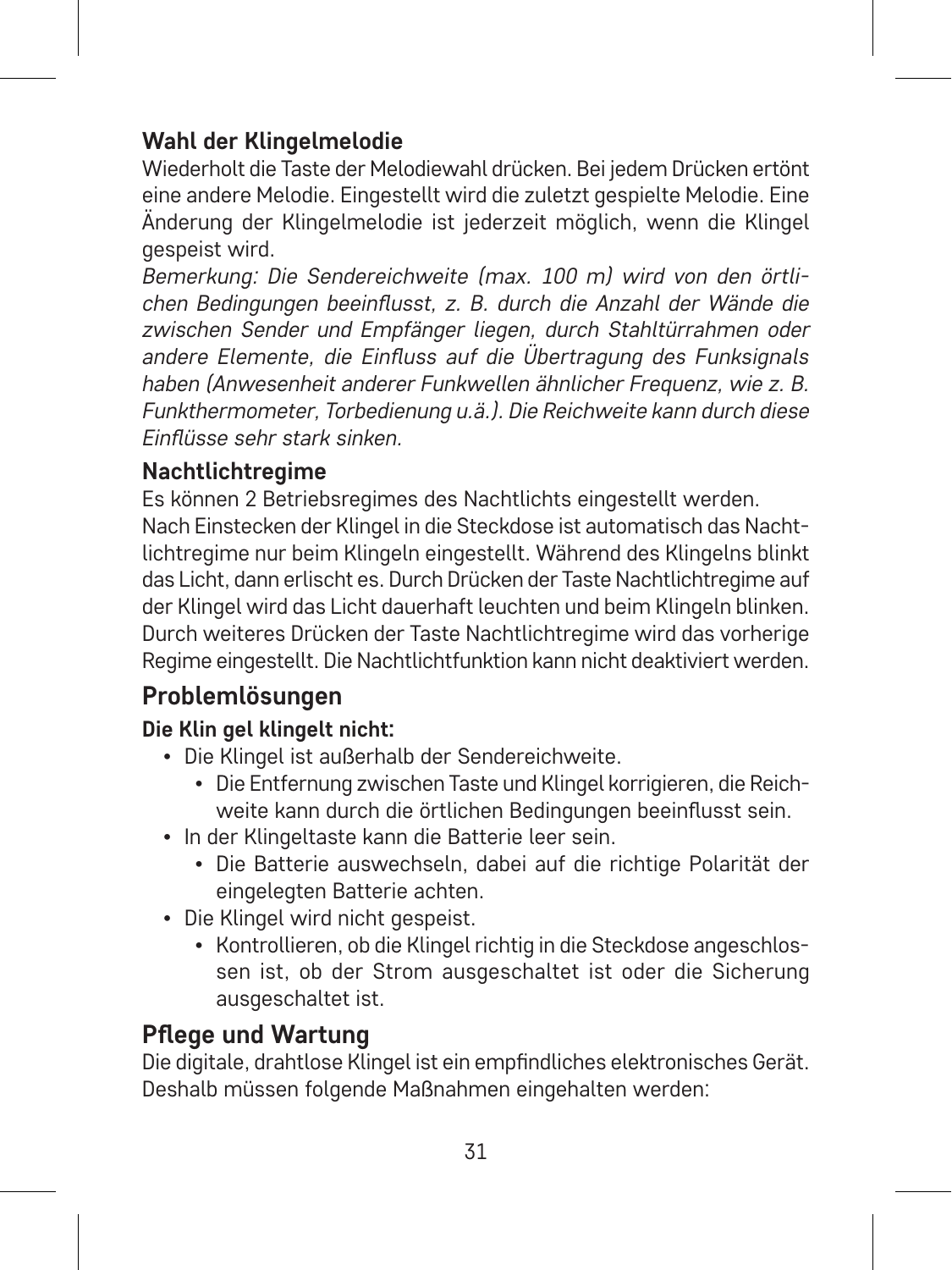- Die Klingel (der Empfänger) ist nur für Innenanwendung in trockenen Räumen bestimmt.
- Die Klingel muss für einfache Handhabung und Abtrennen an einer gut zugänglichen Stelle angebracht werden.
- Ab und zu die Klingeltaste kontrollieren und rechtzeitig die Batterie auswechseln. Nur hochwertige alkalische Batterien vorgeschriebener Parameter benutzten.
- Wenn Sie die Klingel längere Zeit nicht benutzen, die Batterien aus der Klingeltaste nehmen.
- Taste und Klingel nicht übermäßigen Vibrationen und Schlägen aussetzen.
- Taste und Klingel nicht übermäßiger Temperaturen, direkten Sonnenstrahlen oder Feuchtigkeit aussetzen.
- Beim Reinigen die Klingel durch Herausziehen aus der Steckdose vom elektrischen Netz trennen.
- Zum Reinigen nur ein feines, feuchtes Tuch und etwas leichtes Reinigungsmittel benutzen, keine aggressiven Reiniger oder Lösungsmittel anwenden.

Dieses Gerät ist nicht Personen (einschl. Kindern) bestimmt, deren physische, geistige oder mentale Unfähigkeit oder unzureichende Erfahrungen oder Kenntnisse an dessen sicheren Benutzung hindern, falls sie nicht beaufsichtigt werden oder sie nicht von einer für die Sicherheit verantwortlichen Person belehrt wurden. Kinder müssen so beaufsichtigt werden, dass sie nicht mit dem Gerät spielen können.

Die Elektroverbraucher nicht als unsortierter Kommunalabfall entsorgen, Sammelstellen für sortierten Abfall bzw. Müll benutzen. Setzen Sie sich wegen aktuellen Informationen über die jeweiligen Sammelstellen mit örtlichen Behörden in Verbindung. Wenn Elektroverbraucher auf üblichen Mülldeponien gelagert werden, können Gefahrstoffe ins Grundwasser einsickern und in den Lebensmittelumlauf gelangen, Ihre Gesundheit beschädigen und Ihre Gemütlichkeit verderben.

EMOS spol. s r.o. erklärt, dass P5725 im Einklang mit den Grundanforderungen und weiteren zugehörigen Bestimmungen der Richtlinie 2014/53/EU ist.

Die Einrichtung kann in der EU frei betrieben werden. Die Konformitätserklärung befindet sich auf den Webseiten http://www.emos.eu/download.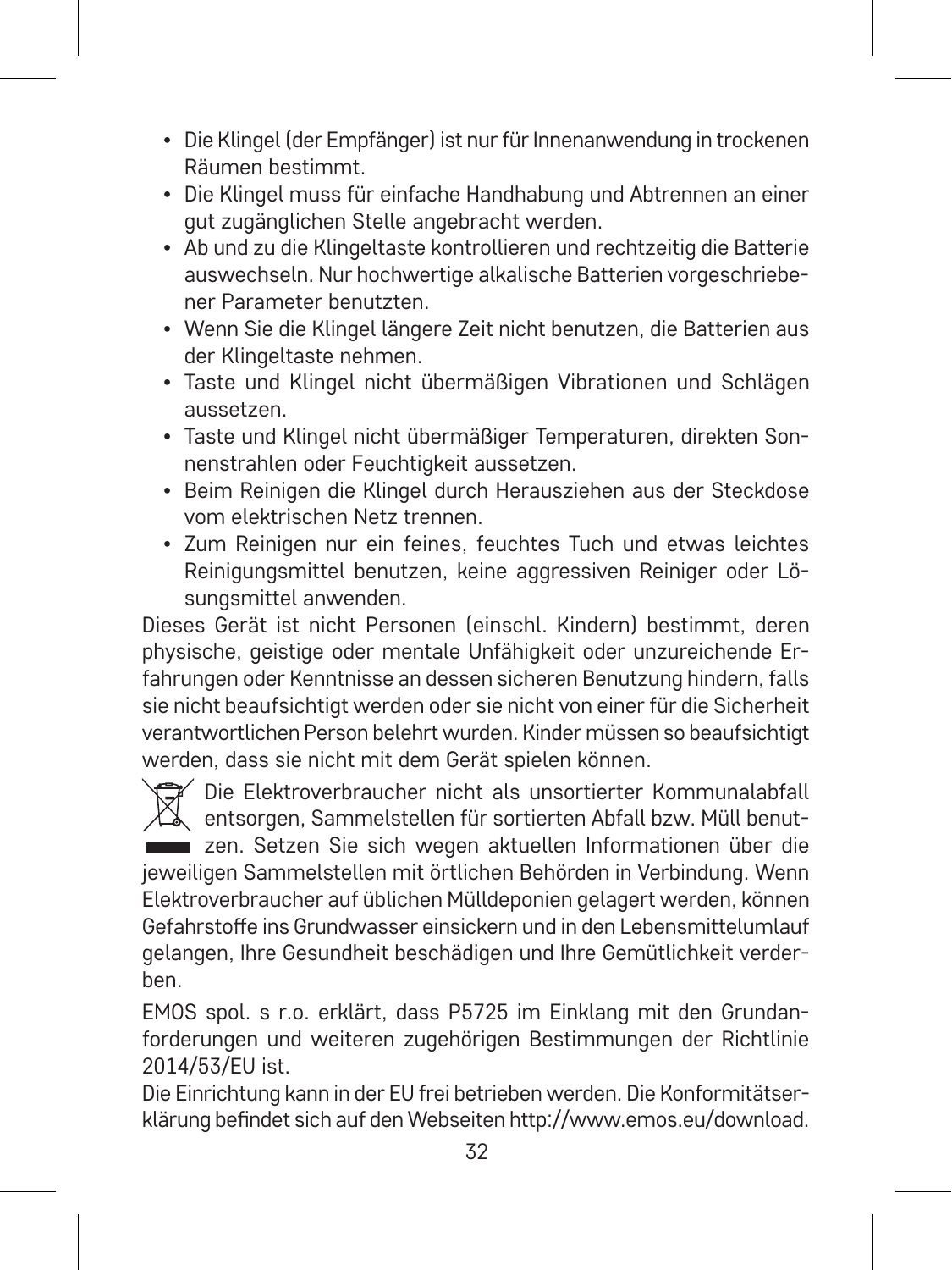# UA | Бездротовий дзвоник

Комплект складається з кнопки дзвінка (передавача) і домашнього дзвінка (приймача). Передача між кнопкою та дзвінком відбувається посередництвом радіохвиль на частоті 433,92 МГц. Досяжність залежить від місцевих умов і відбувається на віддалі до 100 м у вільному просторі без перешкод. Для правильного використання бездротового дверного дзвінка, уважно прочитайте інструкцію для користувача.

#### **Специфікація**

Досяжність передачі: до 100 м у вільному просторі (у забудованому просторі може знизитися навіть у п'ять разів.) Сполучення кнопки із дзвінком: функція "self-learning" Кількість сполучень: максимально 4 кнопки Оптична сигналізація дзвоніння на дзвінку Функція нічного світла Кількість мелодій: 32 мелодії Частота передачі: 433,92 МГц, 10 mW e.r.p. max. Живлення дзвінка: 230 В AC/50 Гц, 0,5 Вт макс. Живлення кнопки: батарейка 1× 12 В (тип A23) В комплект входить: двостороння клейка стрічка, 2 гвинта

#### **Описання дзвінка та кнопки** *(див мал. 1)*

1 – вибір мелодії 3 – налаштування глучності

2 – режим нічного світла

#### **Заміна батарейки у кнопці** *(див мал. 2)*

1× 12 В 23A батарейка

**Установка кнопки** *(див мал. 3)*

1 – двостороння клейка стрічка 2 – гвинти

#### **Впуск в експлуатацію**

#### **Кнопка дзвінка (передавач)**

- 1. За допомогою викрутки, через отвір що знаходиться на бічній стороні, зніміть задню кришку. У кнопку вставте батарейку 12 В. Дотримуйтесь правильної полярності вставлених батарейок!
- 2. Задню частину корпусу, котра служить як держак, прикріпіть на стіну двома гвинтами. Також її можна прикріпити двосторонньою клейкою стрічкою. Перед установкою випробуйте чи комплект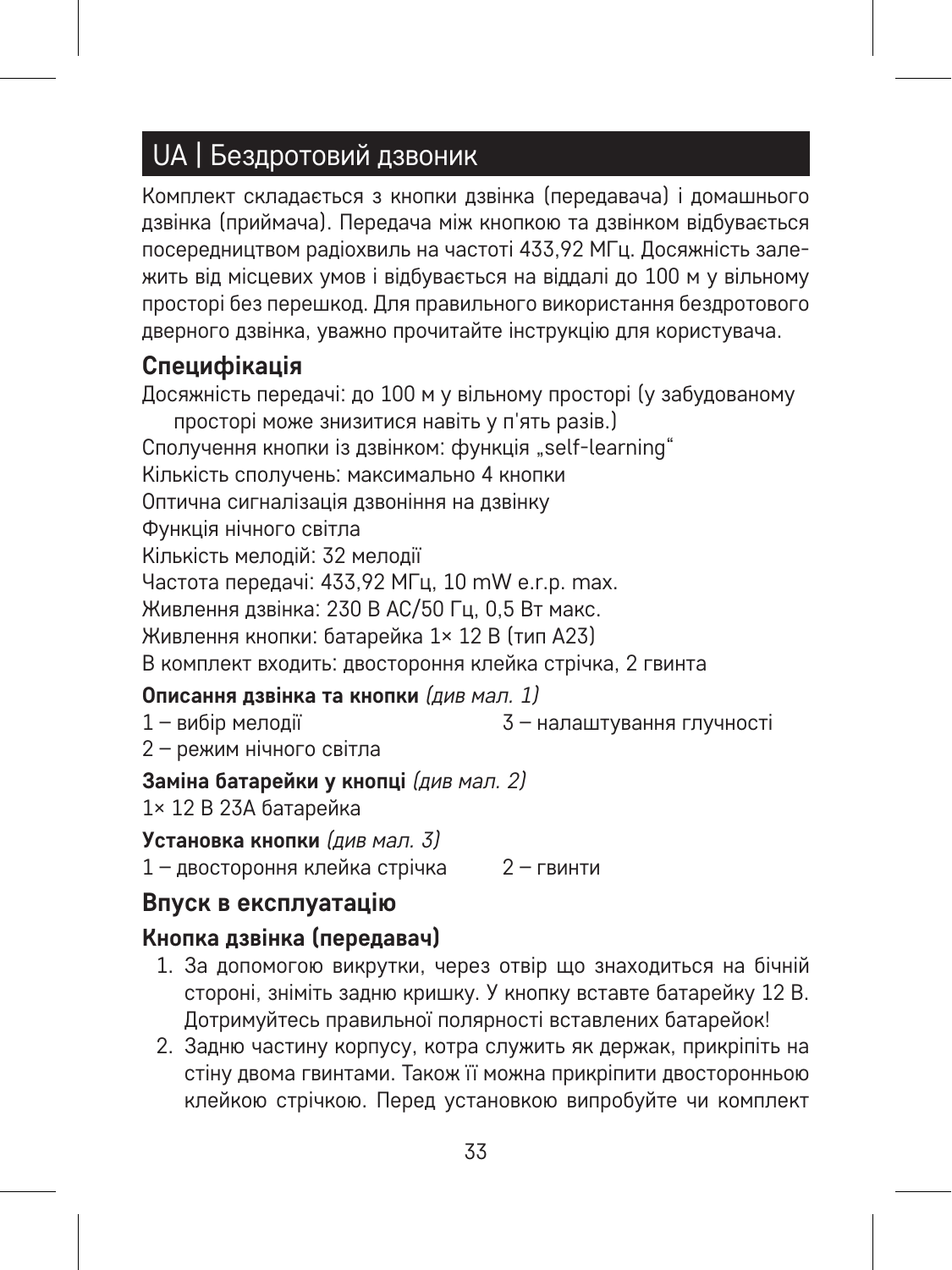на вибраному місці надійно працює. Дл якнопкт потрібно вибрати місце так, щоб вона була захищена, напр. Розміщенням у ніші.

- 3. Кнопку складіть так, передню частину насадіть на задню кришку та захлопніть.
- 4. Напишіть ім'я та фамілію на щиток кнопки що під прозорою кришкою. Кришку зніміть легко її витягнувши.

*Примітка: Кнопку дзвінка (передавача) можливо легко помістити на дерев'яній або цегляній стіні. Ніколи не поміщайте кнопку прямо на металеві предмети або матер'яли, що містять метал, напр. на пластикові віконні і дверні конструкції, в яких знаходиться металева рамка. Передавач не буде працювати належним чином.*

#### **Сполучення кнопки із дзвінком**

- 1. Вставте дзвінок до розетки 230 В змінного струму/ 50 Гц, вставте батарейку в кнопку.
- 2. На дзвінку натисніть і утримуйте кнопку вибору мелодії, починає звучати мелодія. Через деякий час ви почуєте два коротких тони (ding – ding), дзвінок знаходиться в режимі сполучення.
- 3. На кнопці (передавач) натисніть кнопку дзвінок, залунає мелодія, відбудеться сполучення.
- 4. Якщо бажаєте сполучити інші кнопи, повторіть крок 3. Сполучити кнопки можливо до 10 секунд після того як прозвучить мелодія (ding – ding). Після 10 секунд знову пролунає коротка мелодія (ding – ding ), режим сполучення закінчений. Таким способом можете поступово сполучити 4 кнопки.

#### **Анулювання пам'яті сполучених кнопок**

- 1. Витягніть дзвінок з розетки, натисніть і тримуйте кнопку, щоб вибрати мелодію.
- 2. Вставте дзвінок у розетку, після 8 секунд відпустіть кнопку для вибору мелодії. Пам'ять всіх сполучених кнопок анулюється.

#### **Регулювання гучності дзвінка**

Повторно натисніть кнопку для налаштування гучності дзвінка, можливо вибрати навіть 4 різних рівні.

#### **Вибір лунаючої мелодії**

Повторно натисніть кнопку, щоб вибрати мелодію. При кожному натиску буде інша мелодія. Остання мелодія, буде тою мелодію, котра буде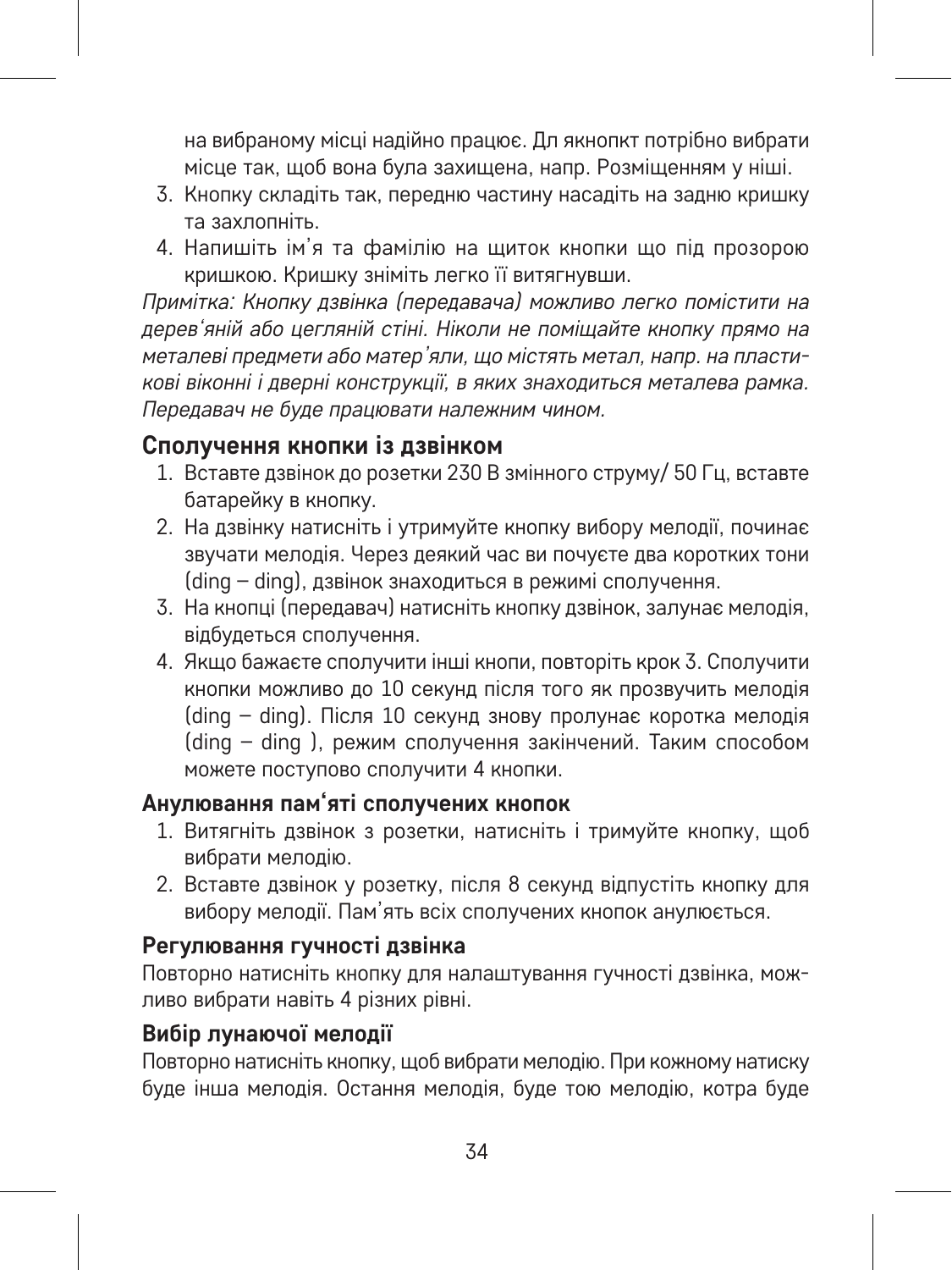звучати. Змінити мелодію можливо у будь-який час, якщо дзвінок є підключений.

*Примітка: Досяжність передачі (макс. 100 м), залежить від місцевих умов, таких як кількість стін, через які сигнал повинен пройти, металевих дверних коробок та інших елементів, які впливають на передачу радіосигналу (наявність інших радіових засобів, що працюють на*  ,<br>аналогічній частоті, наприклад, бездротові термометри, управління *воріт т.д.). Досяжність передачі може під впливом цих факторів значно зменшитися.*

#### **Режим нічного світла**

Можна встановити два режими роботи нічного світла.

Після вставлення дзвінка у розетку, під час дзвінка автоматично встановлюється режим нічного світла. Під час дзвінка нічне світло блимає, після завершення дзвінка світло згасне. При натисканні на кнопку режиму нічного світла на дзвінку постійно буде світитися нічне світло, а під час дзвоніння світло буде мигати. Слідуючин натиском кнопки режиму нічного світла встановлює попередній режим. Функцію нічного світла не можливо повторно включити.

# **Усунення дефектів**

#### **Дзвінок не дзвонить:**

- Дзвінок може бути за межами діапазону.
	- Відрегулюйте відстань між кнопкою дзвінка і домашнім дзвінком, на досяжність можуть впливати місцеві умови.
- У кнопці дзвінка може бути розряджена батарейка.
	- Замінити батарейки при цьому дбайте на правильну полярноість вставлених батарейок. Зробіть знову сполучення кнопки з дверним дзвінком.
- Двірний дзвінок немає живлення.
	- Перевірте, чи дверний дзвінок правильно вставлений у розетку або чи не вимкнутий струм, або чи не вимкнутий захисний елемент лінії (запобіжник, автоматичний вимикач).

#### **Догляд та обслуговування**

Бездротовий цифровий домашній дзвінок , являється чутким електронним пристроєм, тому дотримуйте слідуючі правила:

• Дзвінок (приймач) призначений тільки для внутрішнього використання в сухому середовищі.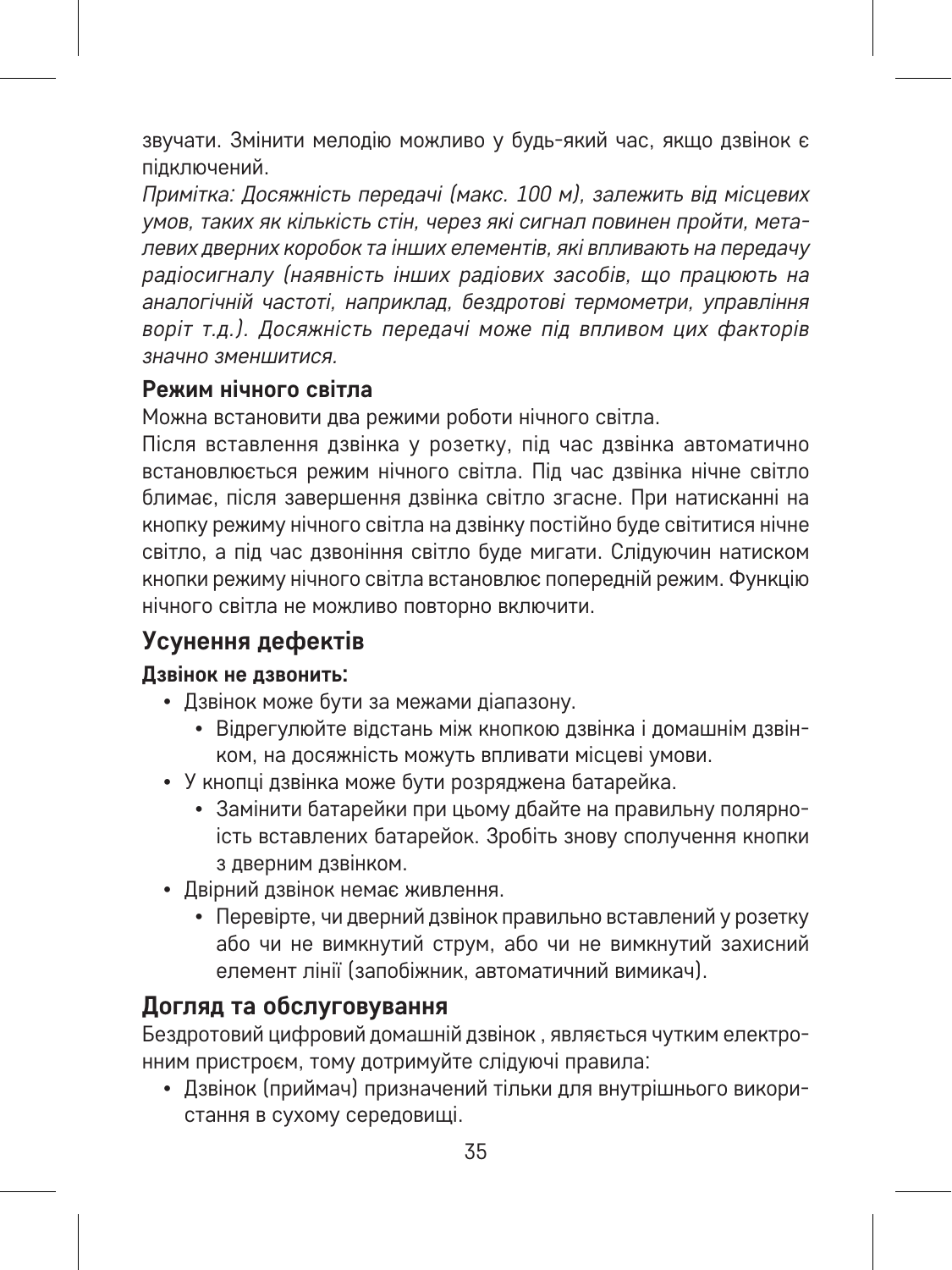- Дзвінок повинен бути розташований в легко доступному місці, щоб легко з ним працювати та його відключати.
- Періодично перевіряйте працездатність кнопки дзвінка та завчасу замініть батарейки. Використовуйте тільки якісні, лужні батарейки рекомендованих параметрів.
- Якщо дзвінком не користуєтеся довший час, вийміть батарейки з кнопки дзвінка.
- Кнопку та дзвінок не піддавайте надзвичайному трясінню та ударам.
- Кнопку та дзвінок не піддавайте надзвичайно теплій температурі та прямому сонячному промінню або вологості.
- Перед тимяк будете чистити дзвінок, його необхідно відключити від електромережі витягнувши його з розетки.
- Для чищення використовуйте злегка вологу ганчірку та трохи миючого засобу, не використовуйте агресивні миючі засоби або розчинники.

Цей пристрій не призначений для користування особам (включно дітей), для котрих фізична, почуттєва чи розумова нездібність, чи не достаток досвіду та знань забороняє ним безпечно користуватися, якщо така особа не буде під доглядом, чи якщо не була проведена для неї інструктаж відносно користування споживачем відповідною особою, котра відповідає за її безпечність. Необхідно дивитися за дітьми та забезпечити, щоб з пристроєм не гралися.

Не викидуйте електричні пристрої як несортовані комунальні відходи, користуйтесь місцями збору комунальних відходів. За актуальною інформацією про місця збору звертайтесь до установ за місцем проживання. Якщо електричні присторої розміщені на місцях з відходами, то небезпечні речовини можуть проникати до підземних вод і дістатись до харчового обігу та пошкоджувати ваше здоров'я.

Товариство ТОВ EMOS spol. s r.o. повідомляє, що P5725 знаходяться у згоді з основними вимогами та іншими відповідними постановлен-.<br>нями лирективи 2014/53/ЄС. Припалом можливо вільно користуватися в ЄС. Повідомлення про згоду можна знайти на сторінках сайту http://www.emos.eu/download.

# RO | Sonerie fără fir

Setul este format din butonul soneriei (emiţător) şi soneria de casă (receptor). Transmisia dintre buton şi sonerie este asigurată prin unde radio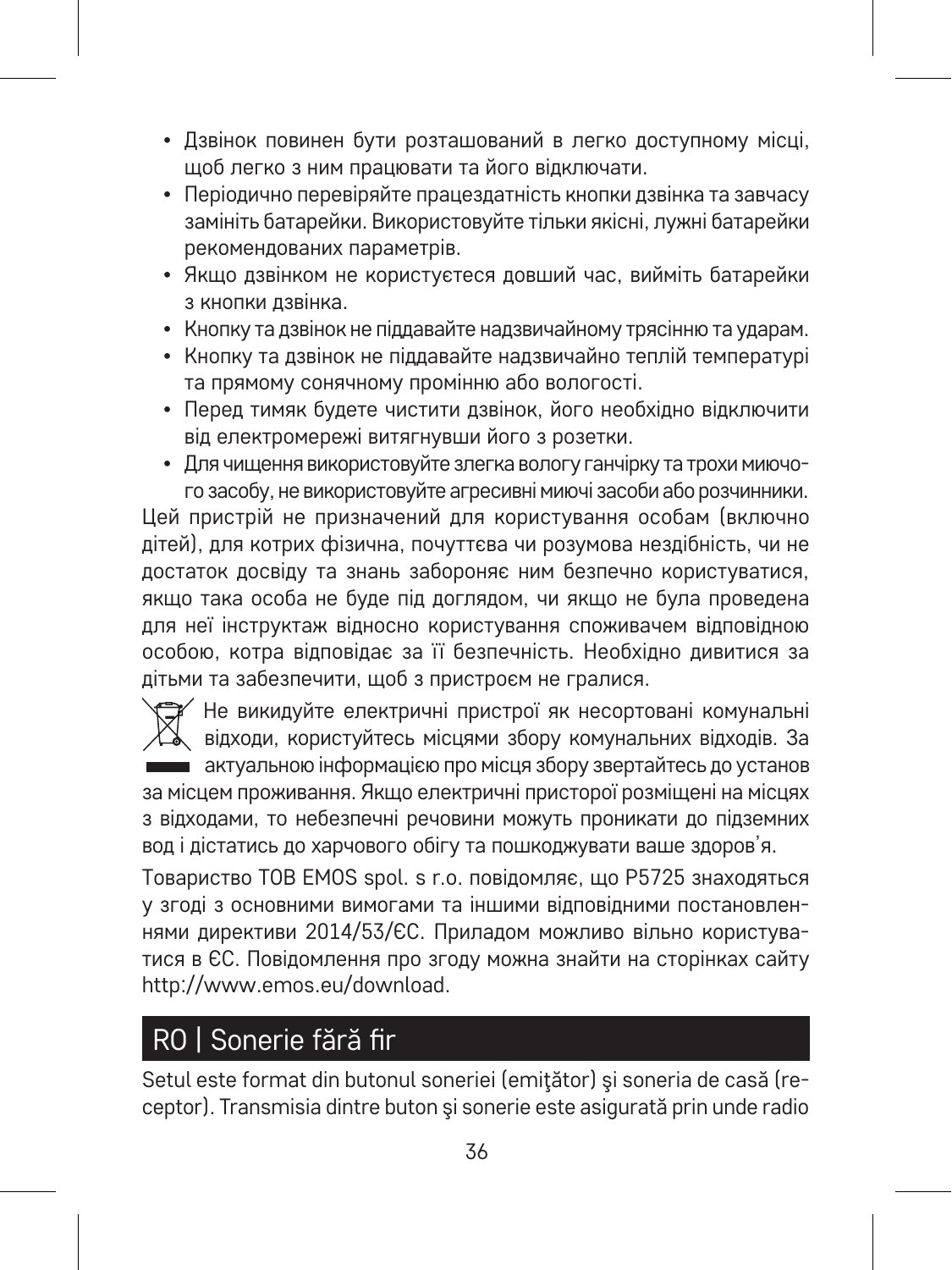pe frecventa de 433,92 MHz. Raza de actiune depinde de conditiile locale şi este de pâna la 100 m în teren deschis, fără interferenţe. Pentru utilizarea corectă a soneriei fără fir cititi cu atenție instrucțiunile de utilizare.

# **Specificaţii**

Raza de acţiune: până la 100 m în teren deschis (în teren construit poate să scadă până la o cincime) Asocierea soneriei cu buton: funcția "self-learning" Capacitatea de asociere: maxim 4 butoane Semnalizare optică a sunetului soneriei Funcția luminii nocturne Număr melodii: 32 melodii Frecvența transmisiei: 433,92 MHz, 10 mW e.r.p. max. Alimentarea soneriei: 230 V AC/50 Hz, 0,5 W max. Alimentarea butonului: baterie 1× 12 V (tip A23) Pachetul include: bandă dublu-adezivă, 2 șuruburi

#### **Descrierea soneriei și a butonului** *(vezi ilustr. 1)*

1 – selectarea melodiei 3 – reglarea volumului

2 – selectarea melodiei

**Înlocuirea baterie în buton** *(vezi ilustr. 2)* Baterie 1× 12 V 23A

**Instalarea butonului** *(vezi ilustr. 3)*

1 – bandă dublu-adezivă 2 – șuruburi

# **Punerea în funcțiune**

# **Butonul soneriei (emițător)**

- 1. Înderpărtați capacul din spate prin deschizătura pe partea laterală cu ajutorul șurubelniței. În buton introduceți baterie de 12 V. Respectați polaritatea corectă a bateriei introduse.
- 2. Fixați pe perete capacul din spate, care servește drept suport, cu ajutorul a două șuruburi. De asemenea, se poate fixa cu ajutorul benzii dublu-adezive. Înaintea montajului verificați dacă setul funcționează corect la locul ales. Este recomandabilă alegerea poziției butonului astfel, încât butonul să fie protejat, de ex. prin amplasarea în nișă.
- 3. Asamblați butonul astfel, că partea frontală o amplasați pe capacul din spate și înclichetați.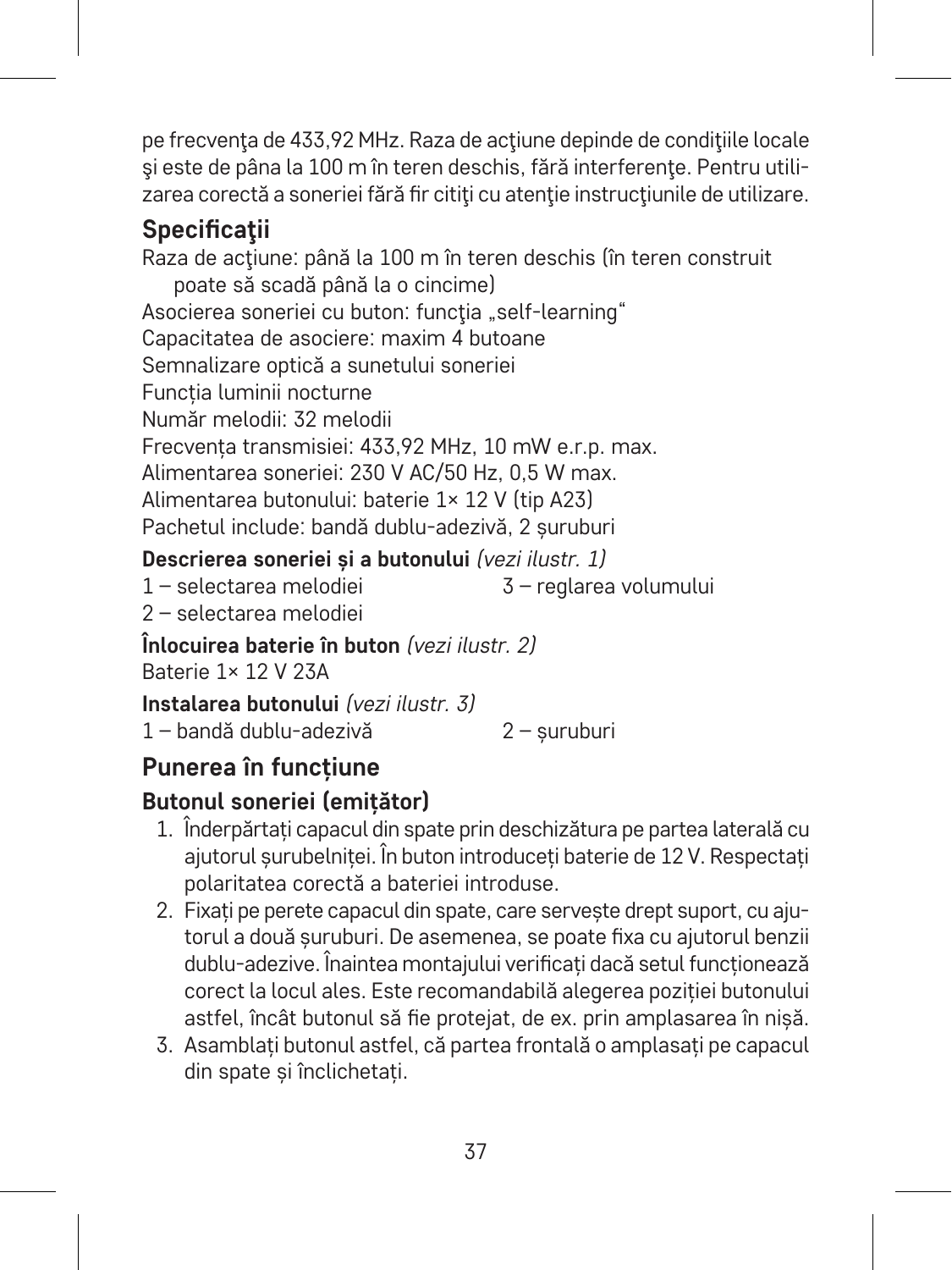4. Scrieți numele pe etichetă sub capacul transparent. Capacul îl îndepărtați trăgând ușor.

*Mențiune: Butonul soneriei (emiţătorul) se poate amplasa fără probleme pe lemn sau pereţi de cărămidă. Nu amplasaţi butonul direct pe obiecte metalice sau materiale care conţin metale, de ex. construcţia de plastic a ferestrelor şi uşilor, care conţin ramă metalică. S-ar putea ca emiţătorul să nu funcţioneze corect.*

#### **Asocierea butonului cu soneria**

- 1. Introduceți soneria în priza de 230 V AC/50 Hz, introduceți bateria în buton.
- 2. Pe sonerie apăsați lung butonul pentru selectarea melodiei, melodia începe să sune. După un moment va suna de două ori o melodie scurtă ( ding – ding), soneria este acum în regim de asociere.
- 3. Pe buton (emițător) apăsați butonul de apel, va suna melodia, are loc asocierea.
- 4. Pentru asocierea mai multor butoane repetați procedeul conform punctului 3. Asocierea butoanelor se poate efectua cel târziu în 10 secunde de la sunetul melodiei (ding- ding). După 10 secunde se aude din nou melodia scurtă (ding – ding), regimul de asociere este încheiat. Astfel puteți asocia treptat maxim 4 butoane.

#### **Ștergerea memoriei butoanelor asociate**

- 1. Scoateți soneria din priză, apăsați și țineți butonul de selectare a melodiei.
- 2. Introduceți soneria în priză, după 8 secunde eliberați butonul de selectare a melodiei. Memoria tuturor butoanelor asociate este ștearsă.

#### **Reglarea volumului sunetului**

Apăsați repetat butonul pentru reglarea volumului, se poate opta pentru 4 nivele diferite.

#### **Selectarea melodiei de apel**

Apăsați repetat butonul pentru selectarea melodiei. La fiecare apăsare va suna altă melodie. Setată va rămâne ultima melodie redată. Modificarea melodiei de apel se poate efectua oricând, dacă soneria este alimentată. *Mențiune: Raza de transmisie (max. 100 m) este influenţată de condiţiile locale, de exemplu numărul de pereţi, prin care trebuie să pătrundă semnalul, tocurile metalice ale uşilor şi alte elemente, care influenţează*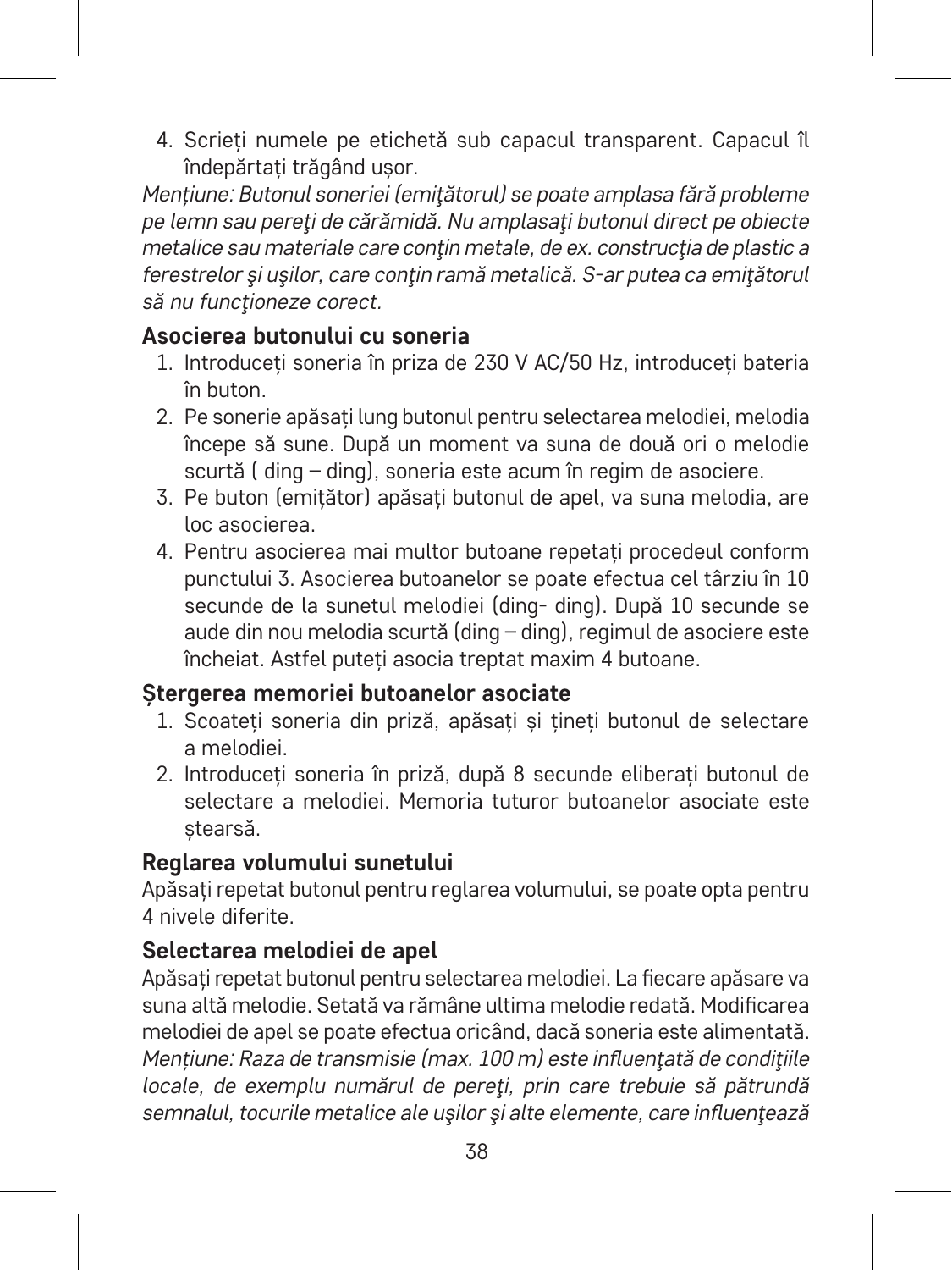*transmisia semnalului radio (prezenţa altor mijloace radio, care transmit pe frecvenţă similară, de ex. termometre fără fir, telecomenzile porţilor etc.). Sub influenţa acestor factori raza de acţiune poate să scadă rapid.*

# **Regimul luminii nocturne**

Se pot seta 2 regimuri de iluminare nocturnă.

După introducerea soneriei în priză este setat automat regimul luminii nocturne doar la apel. În timpul apelului lumina nocturnă clipește, după încetarea apelului lumina se stinge. Prin apăsarea butonului pentru regimul luminii nocturne pe buton, lumina nocturnă este aprinsă permanent iar la apel va clipi. Prin altă apăsare a butonului pentru regimul luminii nocturne se va reveni la regimul precedent. Funcția luminii nocturne nu se poate dezactiva.

# **Rezolvarea problemelor**

## **Soneria nu sună:**

- Soneria poate fi în afara razei de actiune prevăzute.
	- Modificati distanta dintre butonul soneriei și soneria de casă raza poate fi influentată de condițiile locale.
- În butonul soneriei poate fi descărcată bateria.
	- Înlocuiti bateria, respectați polaritatea corectă a bateriei introduse.
- Soneria de casă nu se alimentează.
	- Controlati dacă soneria de casă este introdusă corect în priză sau dacă nu este oprit curentul, respectiv elementul de siguranță al ramurii (siguranța, întrerupătorul).

# **Grija şi întreţinerea**

Soneria digitală de casă fără fir este un aparat electronic sensibil, respectați, de aceea, următoarele măsuri:

- Soneria (receptorul) este destinată utilizării în spații interioare uscate.
- Soneria trebuie amplasată la loc bine accesibil pentru manipulare şi oprire facilă.
- Controlaţi din când în când funcţionarea butonului soneriei şi înlocuiţi din timp bateriile.
- Folositi doar baterii alcaline de calitate cu parametri prevăzuți.
- Dacă nu folosiţi soneria timp îndelungat, scoateţi bateriile din butonul soneriei.
- Nu expuneti butonul și soneria la zguduituri și lovituri excesive.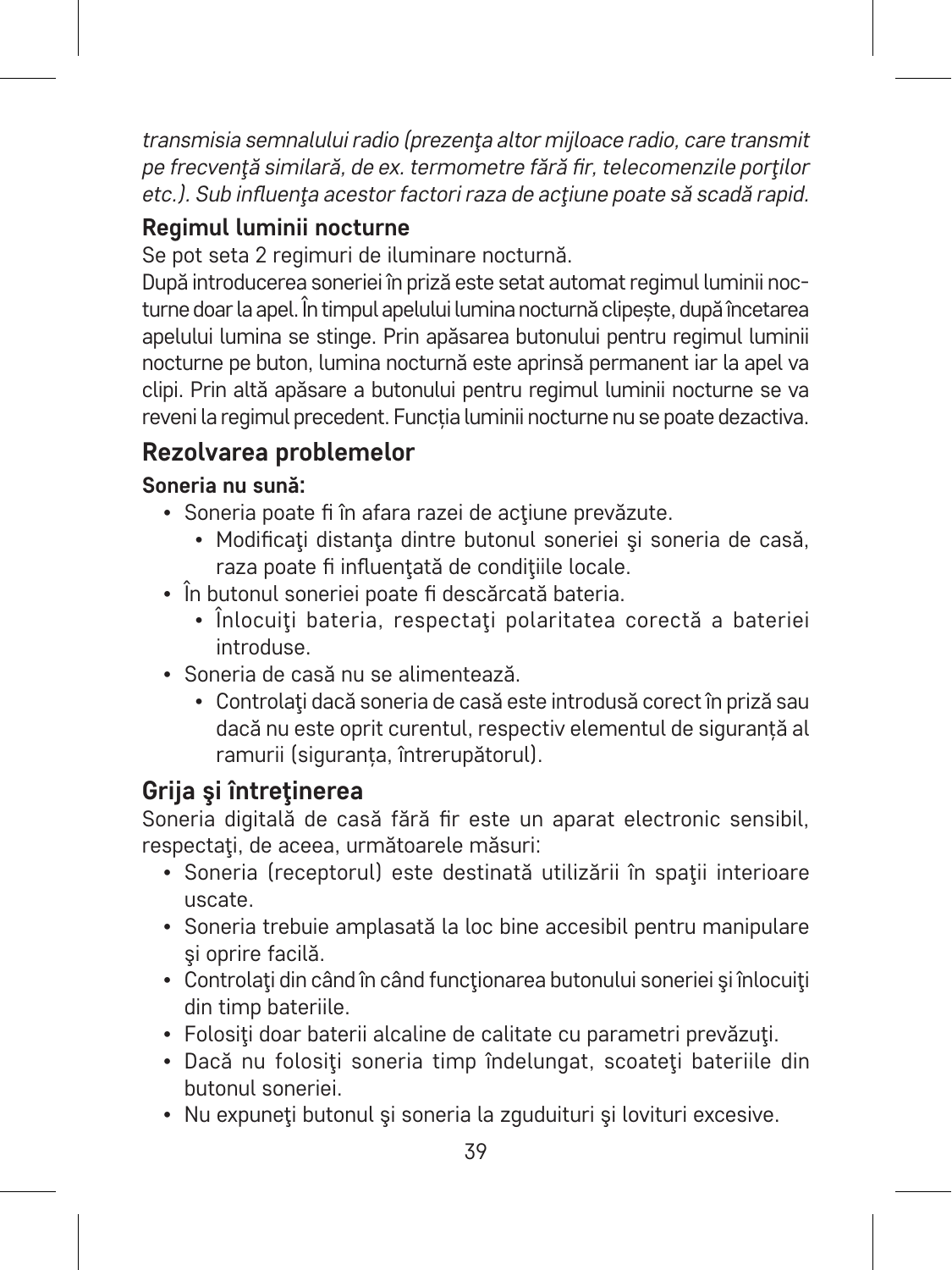- Nu expuneti butonul și soneria la temperatură excesivă, la lumina solară directă sau umiditate.
- La curătare soneria de casă trebuie deconectată de la rețeaua electrică şi scoasă din priză.
- Pentru curăţare folosiţi cârpă fină uşor umezită cu puţin detergent, nu folositi mijloace agresive sau diluanti.

Acest aparat nu este destinat utilizării de către persoane (inclusiv copii) a căror capacitate fizică, senzorială sau mentală, ori experienta și cunostintele insuficiente împiedică utilizarea aparatului în siguranță, dacă nu vor fi supravegheate sau dacă nu au fost instruite privind utilizarea aparatului de către persoana responsabilă de securitatea acestora. Trebuie asigurată supravegherea copiilor, pentru a se împiedica joaca lor cu acest aparat.

Nu aruncaţi consumatorii electrici la deşeuri comunale nesortate, folosiţi bazele de recepţie a deşeurilor sortate. Pentru informaţii actuale privind bazele de receptie contactati organele locale. Dacă consumatorii electrici sunt depozitati la stocuri de deseuri comunale. substantele periculoase se pot infi ltra în apele subterane și pot să ajungă în lanţul alimentar, periclitând sănătatea şi confortul dumneavoastră. EMOS spol. s r.o. declară, că P5725 este în conformitate cu cerintele de bază şi alte prevederi corespunzătoare ale directivei 2014/53/UE. Aparatul poate fi utilizat liber în UE. Declarația de conformitate o puteți afla pe site-ul de web http://www.emos.eu/download.

# LT | Belaidis durų skambutis

Komplektą sudaro durų skambučio mygtukas (siųstuvas) ir durų skambutis (imtuvas). Signalas tarp mygtuko ir durų skambučio perduodamas radijo bangomis 433,92 MHz dažniu. Veikimo atstumas priklauso nuo vietos sąlygų, atviroje vietovėje, kur nėra trikdžių, siekia iki 100 m. Idėmiai perskaitykite naudojimo instrukciją, kad mokėtumėte tinkamai naudotis belaidžiu durų skambučiu.

# **Specifikacijos**

Signalo perdavimo spindulys: iki 100 m atviroje vietovėje (apstatytoje vietovėje gali sumažėti iki penktadalio)

Durų skambučio ir mygtuko suderinimas: "savarankiško mokymosi" funkcija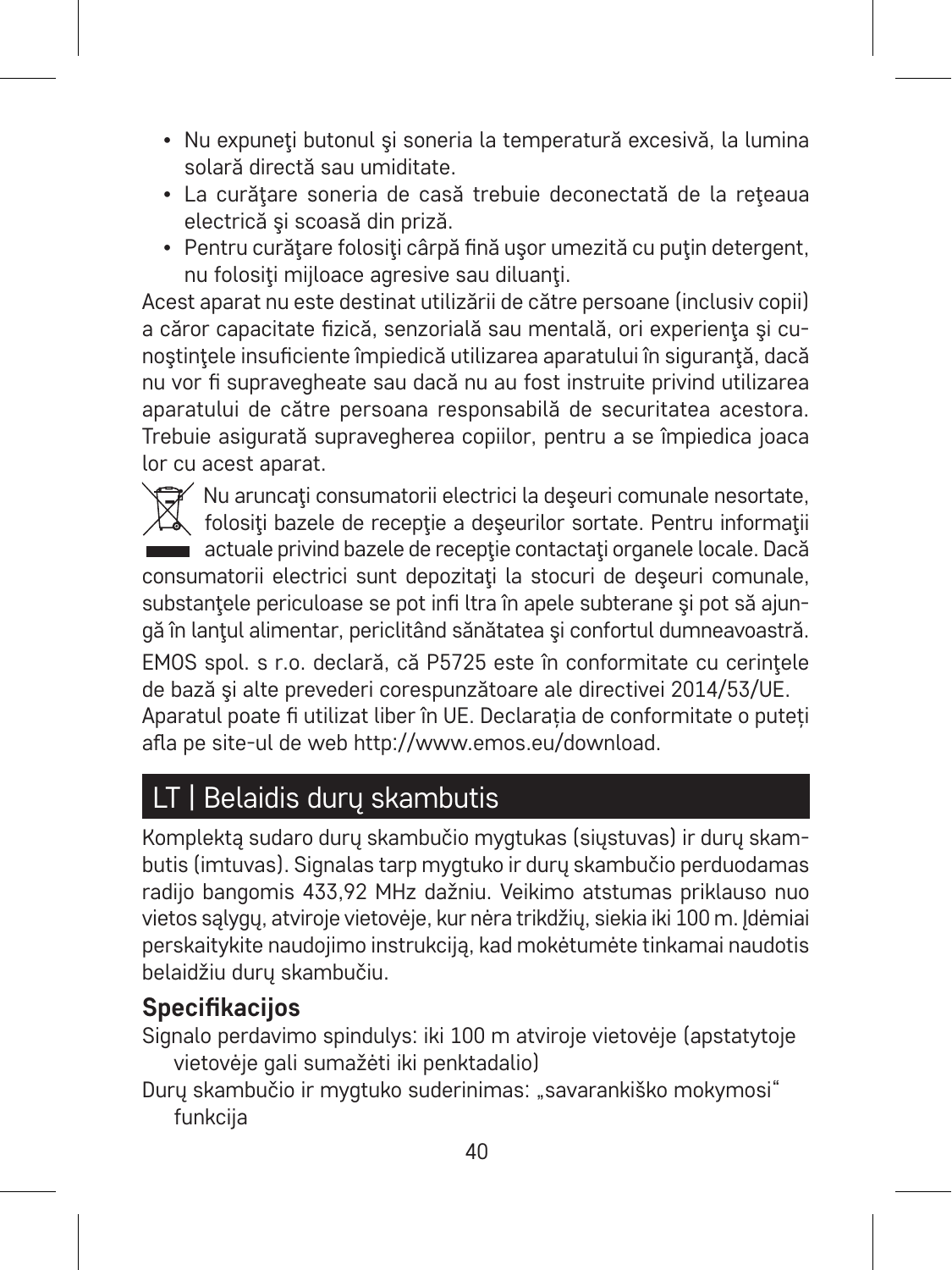Suderinamų įrenginių skaičius: daugiausia 4 mygtukai Optinė skambančio durų skambučio signalizacija Švietimo naktį funkcija Melodijų skaičius: 32 Perdavimo dažnis: 433,92 MHz, 10 mW e.r.p. max. Durų skambučio maitinimas: 230 V ~, 50 Hz, 0,5 W maks. Mygtuko maitinimas: 1× 12 V baterija (A23 tipo) Pridedama: dvipusė lipni juosta, 2 varžtai

#### **Durų skambučio ir mygtuko aprašymas** *(žr. 1 pav.)*

1 – melodijos pasirinkimas 3 – garsumo nustatymai

2 – švietimo naktį režimas

**Mygtuko baterijos keitimas** *(žr. 2 pav.)*

1× 12 V 23A baterija

**Mygtuko montavimas** *(žr. 3 pav.)*

1 – dvipusė lipni juosta 2 – varžtai

# **Naudojimas**

#### **Durų skambučio mygtukas (siųstuvas)**

- 1. Per mygtuko šone esančią angą atsuktuvu nuimkite nugarinį dangtelį. Įstatykite 12 V bateriją. Įstatydami bateriją būkite atidūs, nesumaišykite polių.
- 2. Dviem varžtais pritvirtinkite prie sienos laikiklio funkciją atliekantį galinį dangtelį. Jį taip pat galite pritvirtinti ir dvipuse lipnia juosta. Prieš surinkdami išbandykite, ar pasirinktoje vietoje komplektas veikia patikimai. Mygtukui geriausia parinkti tokią vietą, kur jis būtų apsaugotas, pavyzdžiui sumontuoti jį nišoje.
- 3. Surinkite mygtuką: priekinę dalį uždėkite ant galino dangtelio ir užspauskite.
- 4. Užrašykite vardą ant po skaidriu dangteliu esančios etiketės. Šiek tiek patraukite dangtelį, kad jį nuimtumėte.

*Pastaba: durų skambutį (siųstuvą) galima montuoti ant medinių arba mūro sienų. Vis dėlto niekada nemontuokite mygtuko tiesiogiai prie metalinių konstrukcijų arba sudėtyje metalo turinčių medžiagų, pvz., plastikinio lango arba durų konstrukcijų, turinčių metalinį rėmą.Tokiu atveju siųstuvas tinkamai neveiks.*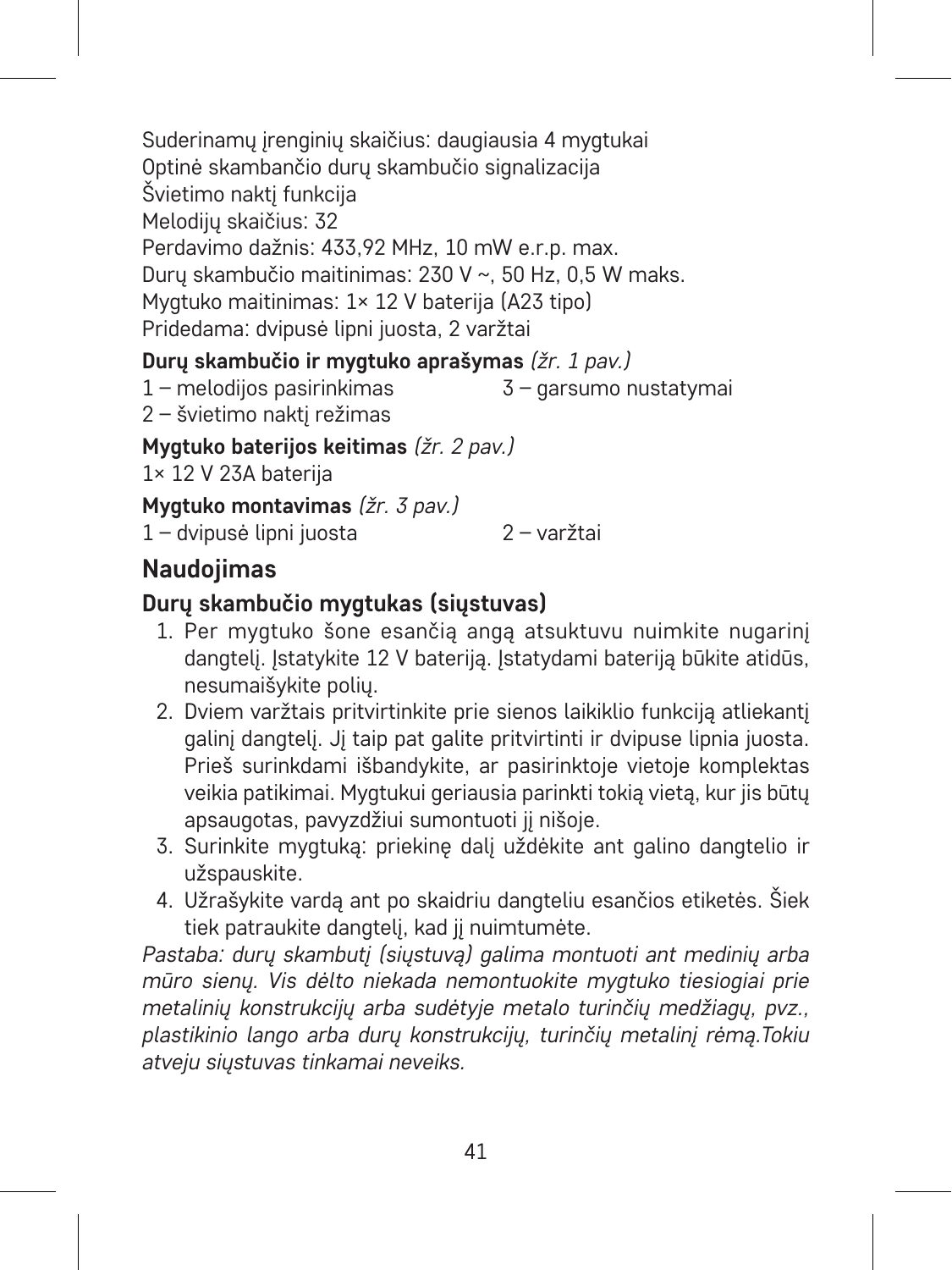## **Mygtuko suderinimas su durų skambučiu**

- 1. liunkite durų skambutį į 230 V~, 50 Hz lizdą; įstatykite bateriją į mygtuką.
- 2. Palaikykite nuspaudę durų skambučio melodijos pasirinkimo mygtuką; pasigirs melodija. Netrukus dukart pasigirs skambtelėjimas (ding – ding); dabar durų skambutis veikia suderinimo režimu.
- 3. Nupauskite durų skambučio (siųstuvo) skambinimo mygtuką. Pasigirs melodija ir prietaisai susiderins.
- 4. Norėdami suderinti kitus mygtukus pakartokite 3 punkte nurodytus veiksmus. Mygtukus galima suderinti ne vėliau kaip per 10 sekundžių po to, kai pasigirsta skambtelėjimas (ding – ding). Praėjus 10 sekundžių dar kartą pasigirs skambtelėjimas (ding – ding), reiškiantis, kad suderinimo režimas išjungtas. Tokiu būdu vieną po kito galite suderinti iki 4 mygtukų.

# **Suderintų mygtukų atminties ištrynimas**

- 1. Ištraukite durų skambutį iš elektros lizdo, nuspauskite ir laikykite melodijos pasirinkimo mygtuką.
- 2. Vėl įkiškite durų skambutį į lizdą; po 8 sekundžių atleiskite melodijos pasirinkimo mygtuką. Tokiu būdu ištrinsite visų suderintų mygtukų atmintį.

# **Skambučio garsumo nustatymas**

Spaudinėkite garsumo pasirinkimo mygtuką; galite rinktis iš 4 skirtingų garsumo nustatymų.

## **Melodijos pasirinkimas**

Spaudinėkite melodijos pasirinkimo mygtuką. Po kiekvieno spustelėjimo pasigirs vis kita melodija. Pasirenkama paskutinį kartą grota melodija. Melodiją galite keisti bet kuriuo metu, svarbiausia, kad durų skambutis būtų jiungtas į elektros lizdą.

*Pastaba. Signalo perdavimo spindulys (maks. 100 m) priklauso nuo vietos sąlygų, pavyzdžiui, sienų, per kurias signalas turi pereiti, skaičiaus, metalinių durų rėmų ir kitų radijo signalo perdavimui įtaką darančių objektų (tą patį dažnį naudojantys kiti radijo prietaisai, pvz., belaidžiai termometrai, vartų valdikliai ir t. t.). Dėl šių veiksnių signalo perdavimo spindulys gali žymiai sumažėti.*

# **Švietimo naktį režimas**

Galite pasirinkti du švietimo naktį režimus.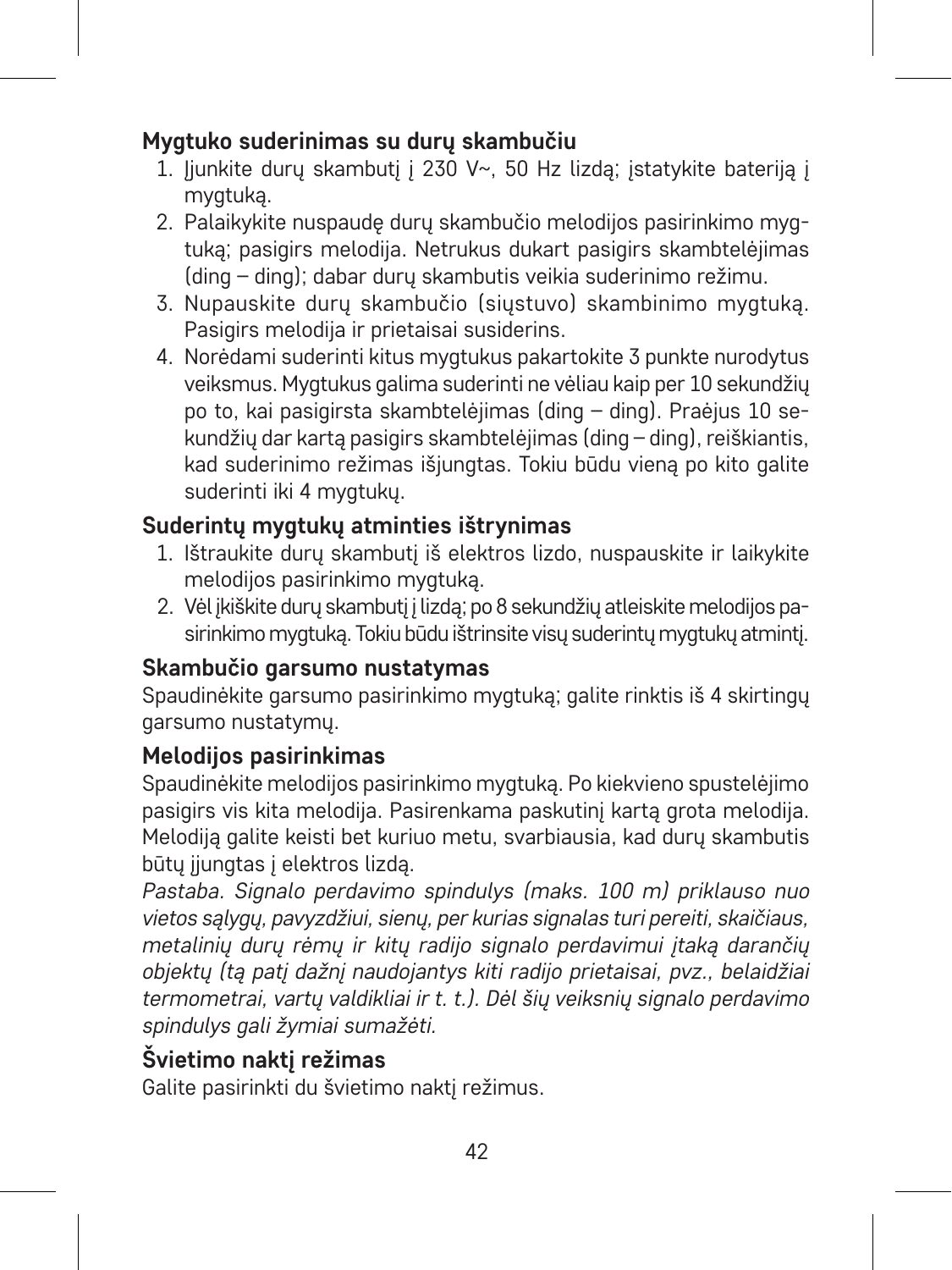Durų skambutį prijungus prie elektros lizdo švietimo naktį režimas automatiškai ijungiamas tik skambant. Lemputė mirksi skambinant; nustojus skambinti lemputė užgęsta. Nuspaudus durų skambučio švietimo naktį mygtuką lemputė įjungiama ir šviečia nuolat; lemputė mirksės tik skambinant. Dar kartą nuspaudus švietimo naktį mygtuką bus įjungtas ankstesnis režimas. Švietimo naktį funkcijos išjungti negalima.

# **Gedimų šalinimas**

## **Durų skambutis neskamba:**

- Durų skambutis gali būti per toli.
	- Pakeiskite atstumą tarp durų skambučio ir mygtuko; signalo perdavimo atstumas priklauso nuo vietos sąlygų.
- Durų skambučio baterija gali būti išsikrovusi.
	- Pakeiskite baterija. Įsitikinkite, kad ji įdėta tinkamai.
- Durų skambutis nėra maitinamas.
	- Isitikinkite, kad duru skambutis tinkamai jiungtas į elektros lizdą ir kad yra elektra arba saugiklis/grandinės pertraukiklis yra jiungtas.

# **Priežiūra**

Belaidis skaitmeninis durų skambutis yra jautrus elektroninis prietaisas. Todėl naudojantis juo būtina paisyti šių atsargos priemonių:

- Durų skambutis (imtuvas) skirtas naudoti tik sausose patalpose.
- Durų skambutis turi būti montuojamas patogioje vietoje, kad jį būtų lengva naudoti ir atjungti. Periodiškai tikrinkite, kaip veikia durų skambučio mygtukas, laiku keiskite bateriją. Naudokite tik kokybiškas nurodyto dydžio šarmines baterijas.
- Jeigu durų skambučio ilgai nenaudosite, išimkite bateriją ir durų skambučio mygtuko.
- Saugokite durų skambutį nuo stiprių vibracijų ir smūgių.
- Saugokite durų skambutį nuo didelio karščio, tiesioginių saulės spindulių ir drėgmės.
- Valydami durų skambutį ištraukite iš elektros lizdo.
- Valykite šiek tiek sudrėkinta šluoste su nedideliu kiekiu ploviklio, nenaudokite agresyvių valymo priemonių arba tirpiklių.

Šis prietaisas nėra skirtas naudotis fizinę, jutiminę ar protinę negalią turintiems asmenims arba patirties ir žinių stokojantiems asmenims (įskaitant vaikus), nebent juos prižiūrėtų ar nurodymus dėl prietaiso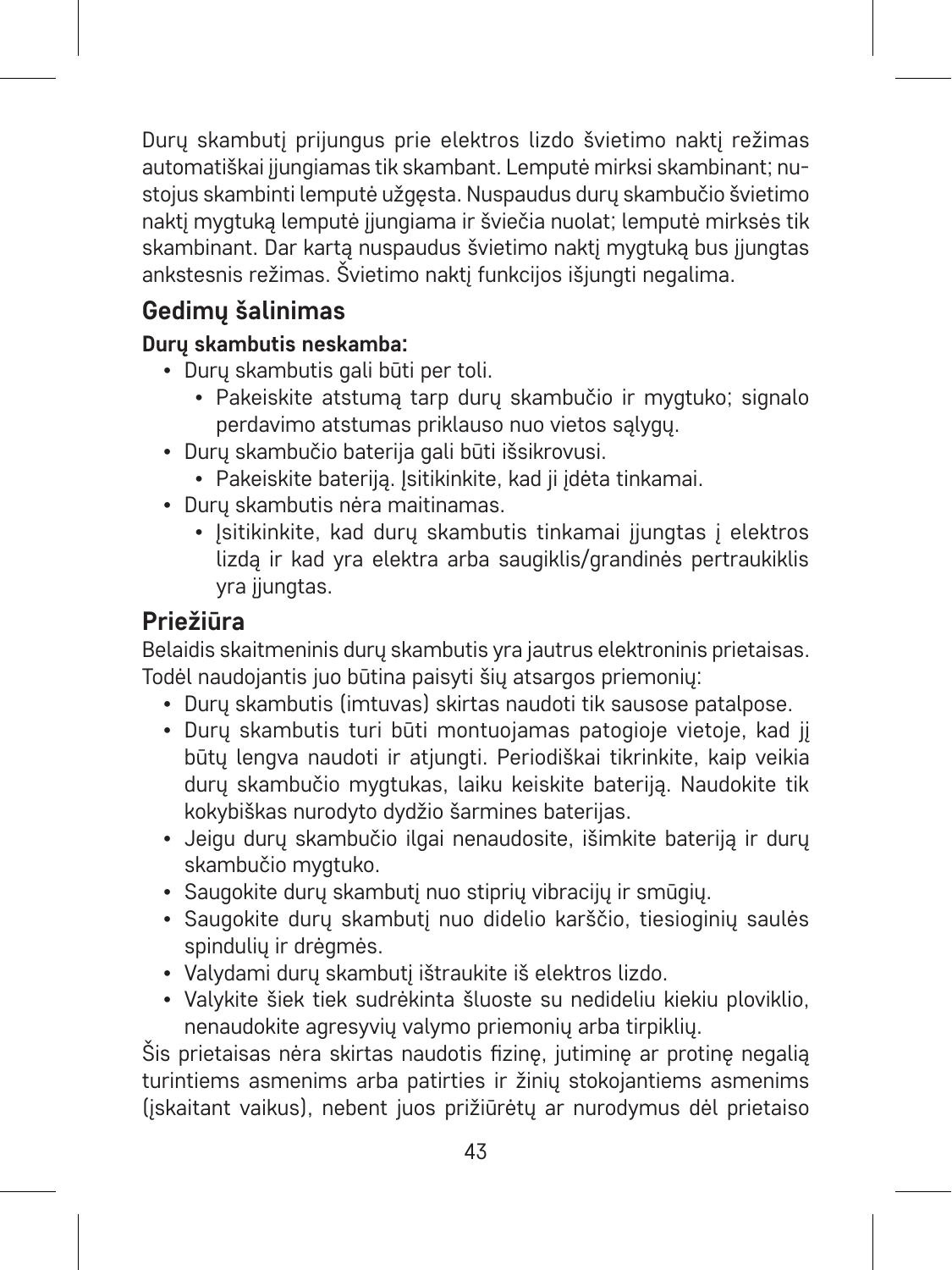naudojimo duotų už jų saugumą atsakingas asmuo. Būtina prižiūrėti vaikus, kad šie nežaistų su šiuo prietaisu.

 $^\prime$  Nemeskite kartu su buitinėmis atliekomis. Pristatykite į specialius. rūšiuojamoms atliekoms skirtus surinkimo punktus. Susisiekite su vietinėmis valdžios institucijomis, kad šios suteiktų informaciją apie surinkimo punktus. Jei elektroniniai prietaisai yra išmetami atliekų užkasimo vietose, kenksmingos medžiagos gali patekti į gruntinius vandenis, o paskui ir į maisto grandinę, ir tokiu būdu pakenkti žmonių sveikatai.

"EMOS spol. s r.o." pareiškia, kad P5725 atitinka 2014/53/ES direktyvos pagrindinius reikalavimus ir kitas susijusias nuostatas.

Prietaisą galima laisvai naudoti ES. Atitikties deklaraciją galima rasti adresu: http://www.emos.eu/download.

# LV | Bezvadu durvju zvans

Komplektu veido durvju zvana spiedpoga (raidītājs) un durvju zvans (uztvērējs). Signāls starp spiedpogu un zvanu tiek pārraidīts radioviļņu frekvencē 433,92 MHz. Signāla diapazons ir atkarīgs no vietējiem apstākļiem, un atklātās teritorijās bez traucēkļiem tas var sniegties līdz 100 m. Rūpīgi izlasiet lietošanas instrukciju, lai nodrošinātu pareizu bezvadu durvju zvana lietošanu.

# **Specifikācijas**

Pārraides diapazons: līdz 100 m atklātā teritorijā (apbūvētās teritorijās diapazons var samazināties līdz 1/5 no maksimālā). Durvju zvana un spiedpogas sapārošana: pašmācības funkcija Sapārošanas iespējas: maks. 4 pogas Durvju zvana optiskā signalizācija Nakts apgaismojuma funkcija Melodiju skaits: 32 Pārraidīšanas frekvence: 433,92 MHz, 10 mW e.r.p. max. Durvju zvana barošanas avots: 230 V AC/50 Hz, 0,5 W maks Spiedpogas barošanas avots: 1× 12 V baterija (A23) Iekļauts: divpusējā līmlente, 2 skrūves **Durvju zvana un spiedpogas apraksts.** *(skatīt 1. attēlu)* 1 – zvana toņa izvēle 3 – skaļuma iestatījumi

2 – nakts apgaismojuma režīms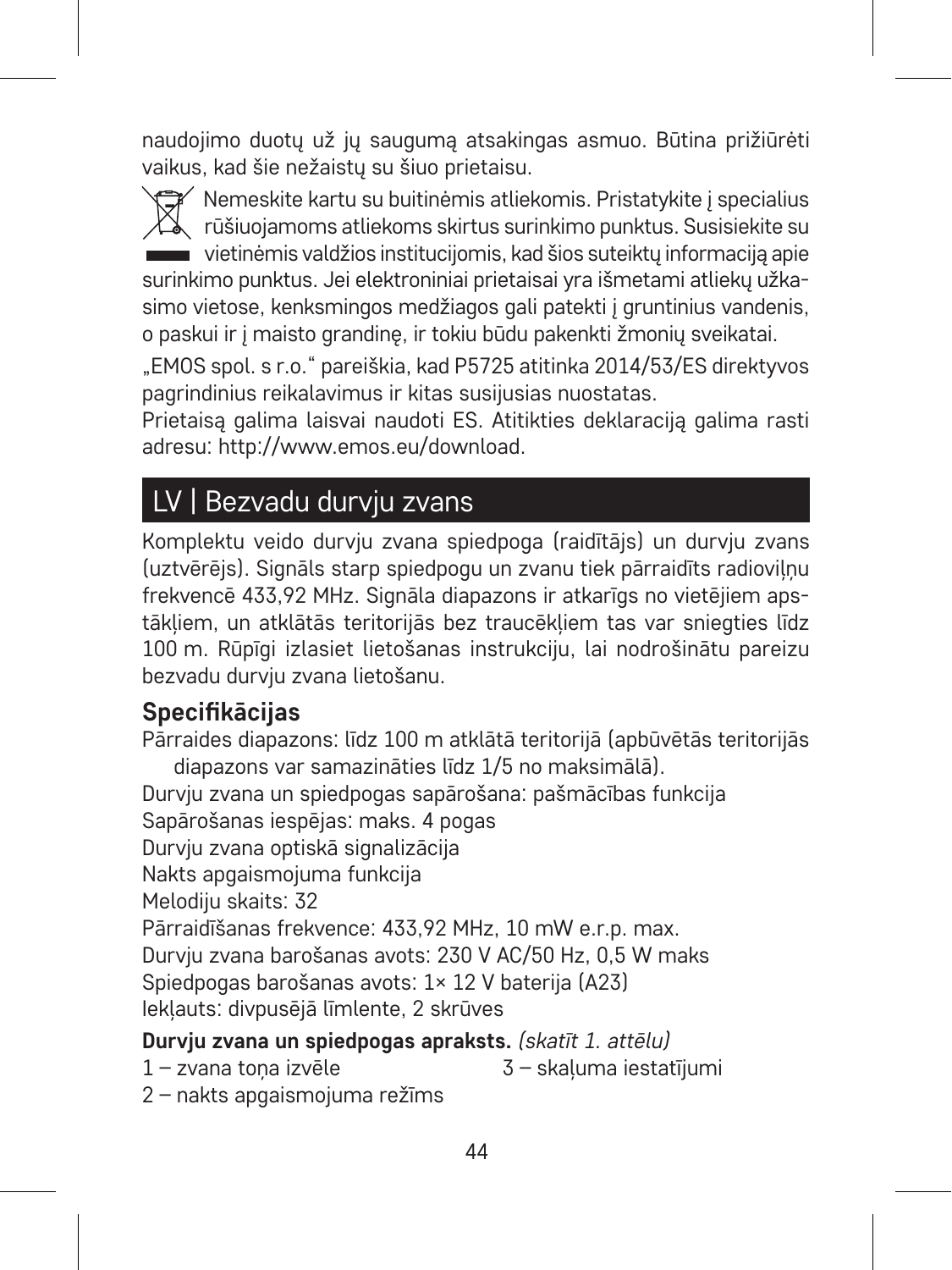# **Spiedpogas baterijas nomaiņa** *(skatīt 2. attēlu)*

1× 12 V baterija (A23)

**Spiedpogas uzstādīšana** *(skatīt 3. attēlu)* 1 – divnusējā līmlente

## **Lietošanas uzsākšana**

#### **Durvju zvana spiedpoga (raidītājs)**

- 1. Noņemiet spiedpogas aizmugurējo vāciņu caur caurumu spiedpogas korpusa sānā, izmantojot skrūvgriezi. Ievietojiet 12 V bateriju. Ievietojot bateriju, ievērojiet pareizo polaritāti!
- 2. Piestipriniet aizmugures vāciņu, kas kalpo kā turētājs, pie sienas ar divām skrūvēm. To var piestiprināt arī, izmantojot divpusējo līmlenti. Pirms uzstādīšanas pārliecinieties, vai komplekts izvēlētajā vietā pareizi darbojas. Vislabāk spiedpogu ieteicams novietot vietā, kur tā ir aizsargāta, piemēram, nišā.
- 3. Salieciet pogu, piestiprinot aizmugurējā vācina priekšējo daļu un nospiežot to.
- 4. Uzrakstiet Jūsu vārdu uz lapiņas zem caurspīdīgā pārklājuma. Noņemiet vāciņu, viegli to pavelkot. Piezīme: Spiedpogu (raidītāju) var bez traucējumiem piestiprināt koka vai kieģeļu sienām. Tomēr nekad nepiestipriniet to metāla objektiem vai metālu saturošiem materiāliem, piemēram, plastmasas logiem un durvju konstrukcijām ar metāla rāmjiem. Šādā gadījumā raidītājs var nestrādāt pareizi.

#### **Spiedpogas sapārošana ar durvju zvanu**

- 1. Pieslēdziet durvju zvanu 230 V AC/50 Hz elektrotīklam; ievietojiet spiedpogā bateriju.
- 2. Nospiediet un turiet spiedpogas melodijas izvēles pogu; tiks atskaņots zvana tonis. Pēc īsa brīža īss signāls atskanēs divas reizes (ding-ding); durvju zvans nu ir sapārošanas režīmā.
- 3. Nospiediet zvana pogu uz zvana spiedpogas (raidītāja). Atskanēs zvana tonis un ierīces tiks sapārotas.
- 4. Lai sapārotu citas pogas, atkārtojiet procesu līdz 3. punktam. Jaunu pogu sapārošanu var veikt 10 sekundes pēc signāla (ding-ding) atskanēšanas pēdējā sapārošanas reizē. Pēc 10 sekundēm atkal atskanēs īss signāls (ding-ding), tas nozīmēs, ka sapārošanas režīms ir beidzies. Šādi ir iespējams pa vienai sapārot līdz 4 spiedpogām.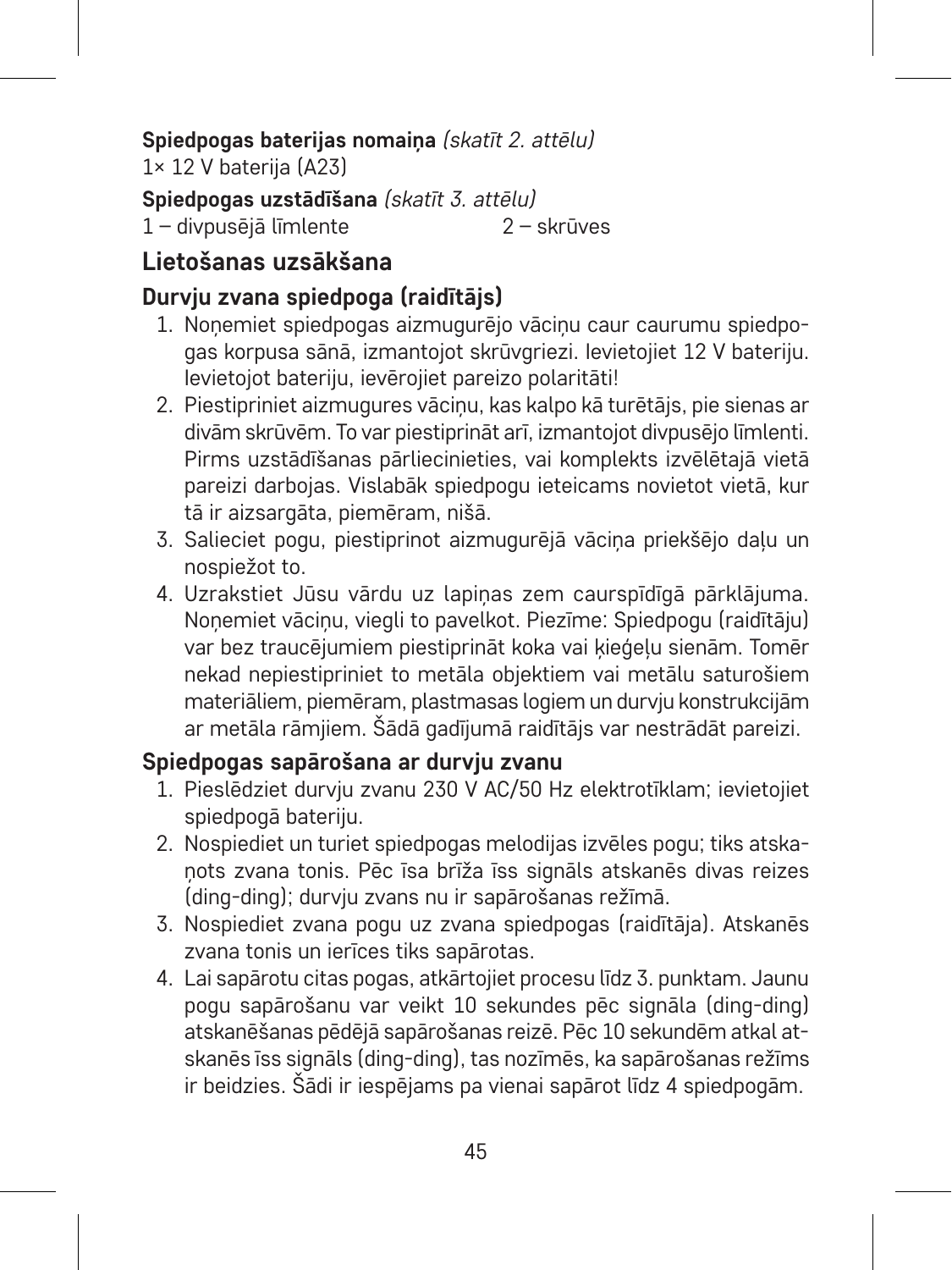#### **Sapāroto spiedpogu atmiņas izdzēšana**

- 1. Atvienojiet durvju zvanu, nospiediet un pieturiet melodijas izvēles pogu.
- 2. Piespraudiet durvju zvanu atpakaļ kontaktligzdai; pēc 8 sekundēm atlaidiet melodijas izvēles pogu. Tādējādi tiks dzēsta sapāroto spiedpogu atmiņa.

#### **Zvana skaļuma iestatīšana**

Vairākkārt nospiediet skaļuma izvēles pogu; Jūs varat izvēlēties kādu no četriem dažādiem skaļuma līmeņiem.

#### **Zvana toņa izvēle**

Vairākkārt nospiediet melodijas izvēles pogu. Pēc katras nospiešanas reizes atskanēs citāds zvanu tonis. Pēdējais atskaņotais zvana tonis paliks iestatīts. Jūs varat nomainīt zvana toni jebkurā laikā, kamēr durvju .<br>zvanam ir nodrošināta barošana.

*Piezīme: Signāla diapazonu (maks. 100 m) ietekmē vietējie apstākļi, piem., tas, cik daudz ir sienu, kurām signālam jāiziet cauri, metāla durvju rāmji un citi elementi, kas var traucēt radio signālu pārraidei (citu radio ierīču, kas darbojas līdzīgā frekvencē, klātbūtne, piem., bezvadu termometri, durvju draiveri u. c.). Pārraides diapazons šo faktoru ietekmē var ievērojami samazināties.*

# **Nakts apgaismojuma režīms**

Nakts apgaismojumam var iestatīt divus režīmus.

Pēc durvju zvana pieslēgšanas kontaktligzdai nakts apgaismojuma režīms automātiski tiek aktivizēts tikai zvanīšanas brīdim. Zvanīšanas laikā mirgo nakts apgaismojuma lampiņa; kad zvanīšana beidzas, lampiņa izslēdzas. Nospiežot durviu zvana nakts apgaismojuma pogu, nakts apgaismojums tiks ieslēgts pastāvīgi; apgaismojums mirgos tikai zvanīšanas laikā. Vēlreiz nospiežot nakts apgaismojuma pogu, tiks iestatīts iepriekšējais režīms. Nakts apgaismojuma funkciju nav iespējams izslēgt.

# **Problēmu novēršana**

#### **Durvju zvans nezvana:**

- Iespējams, durvju zvans atrodas ārpus pārraides diapazona.
	- Nomainiet attālumu starp spiedpogu un durvju zvanu; signāla diapazonu var ietekmēt vietējie apstākļi.
- Iespējams, durvju zvana baterija ir izlādējusies.
	- Nomainiet bateriju. Ievērojiet pareizo polaritāti.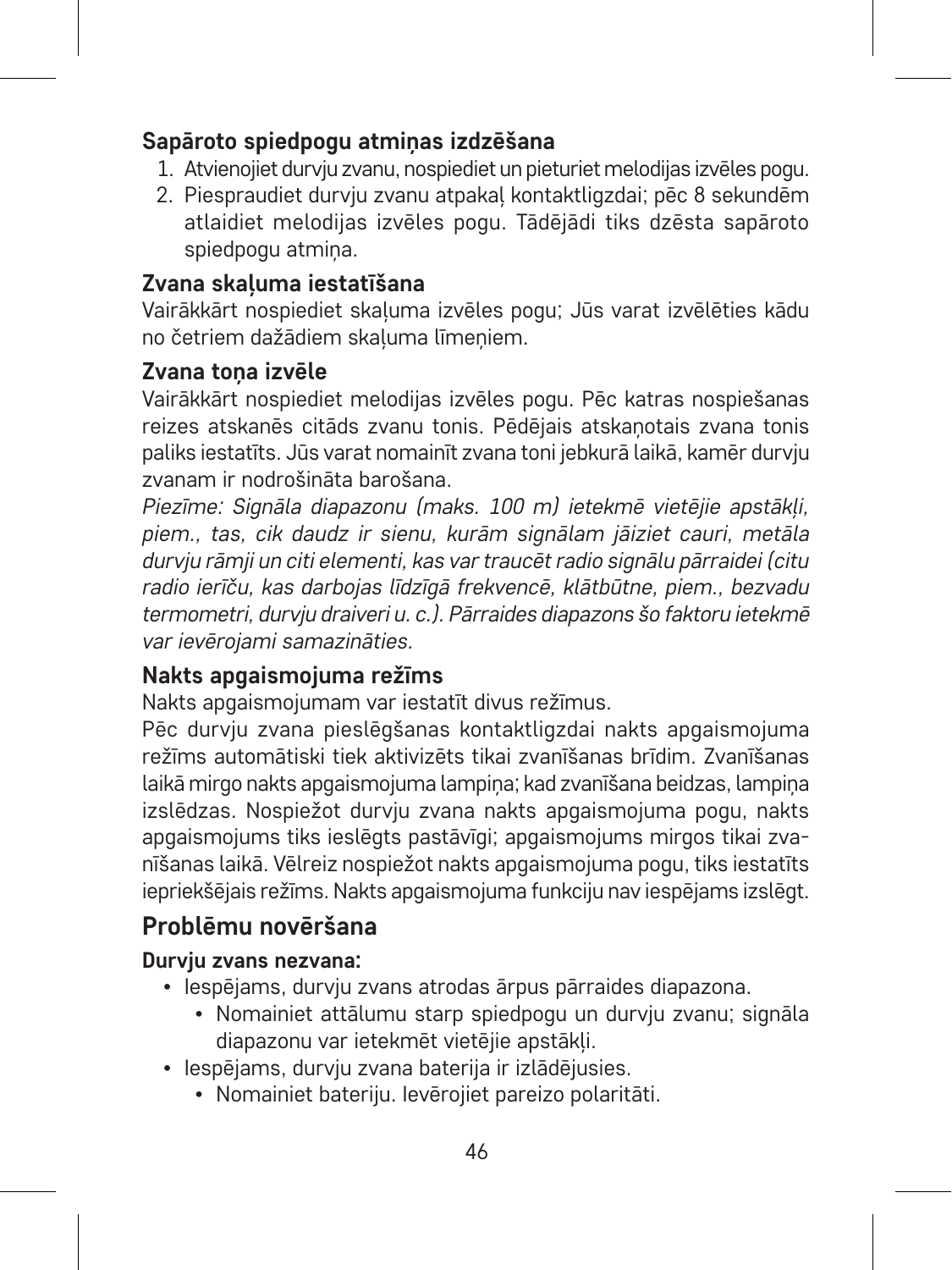- Durvju zvanam nav nodrošināta barošana.
	- Pārliecinieties, ka durvju zvans ir pareizi pieslēgts elektrotīklam un ka strāva darbojas, vai arī pārbaudiet, vai ir ieslēgts elektrotīkla sadaļas drošinātājs/jaudas slēdzis.

#### **Uzturēšana un kopšana**

Bezvadu digitālais durvju zvans ir jutīga elektroniska ierīce. Tādēļ ir nepieciešams ievērot turpmāk sniegtos piesardzības pasākumus:

- Durvju zvans (uztvērējs) paredzēts tikai lietošanai iekštelpās, sausā vidē.
- Durvju zvans jāuzstāda vienkārši pieejamā vietā, kur ar to būtu vienkārši rīkoties un noņemt.
- Periodiski pārbaudiet durvju zvana spiedpogas darbību un savlaicīgi nomainiet bateriju. Izmantojiet tikai noteikto izmēru sārmu baterijas.
- Ja durvju zvans netiek izmantots ilgāku laiku, izņemiet durvju zvana spiedpogas baterijas.
- Nepakļaujiet durvju zvanu pārmērīgiem triecieniem un vibrācijām.
- Nepakļaujiet durvju zvanu pārmērīgam karstumam un tiešai saules gaismai vai mitrumam.
- Tīrot durviu zvanu, atvienojiet to no kontaktligzdas.
- Tīriet iekārtu ar mīkstu, mitru drānu, izmantojot nelielu daudzumu mazgāšanas līdzekļa; neizmantojiet stiprus mazgāšanas līdzekļus vai šķīdinātājus.

Šo ierīci nav atļauts lietot personām (tostarp bērniem), kuru ierobežotās fiziskās, maņu vai garīgās spējas, vai pieredzes un zināšanu trūkums liedz drošu ierīces lietošanu, ja vien par šo personu drošību atbildīgā persona nenodrošina uzraudzību vai nesniedz norādes par ierīces drošu lietošanu. Nepieciešama bērnu uzraudzība, lai nepieļautu rotaļāšanos ar ierīci.

Neizmetiet kopā ar sadzīves atkritumiem. Šim nolūkam izman-XX tojiet īpašus atkritumu šķirošanas un savākšanas punktus. Lai gūtu informāciju par šādiem savākšanas punktiem, sazinieties ar vietējo pašvaldību. Ja elektroniskās ierīces tiek likvidētas izgāztuvē, bīstamas vielas var nonākt pazemes ūdeņos un tālāk arī barības ķēdē, kur tās var ietekmēt cilvēka veselību.

EMOS spol. s r.o. apstiprina, ka P5725 atbilst Direktīvas 2014/53/ES pamata prasībām un citiem atbilstošajiem noteikumiem.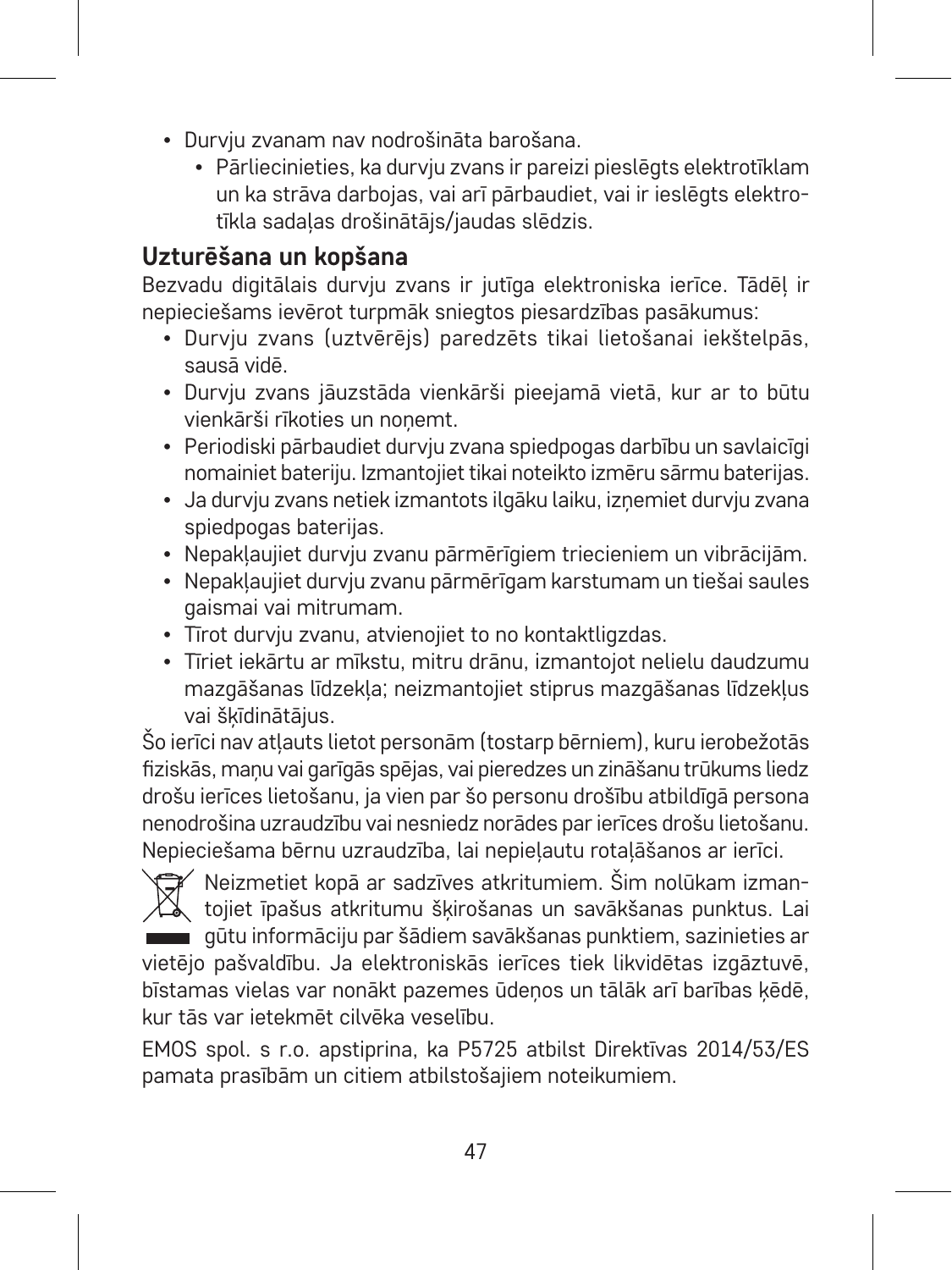Ir atļauta brīva šīs iekārtas izmantošana ES robežās. Atbilstības deklarācija ir pieejama vietnē http://www.emos.eu/download.

# EE | Juhtmeta uksekell

Komplektis on uksekella nupp (saatja) ja uksekell (vastuvõtja). Kellanupu ja uksekella vahel leviv signaal kantakse üle 433,92 MHz sagedusel raadiolainete abil. Signaali raadius sõltub kohapealsetest tingimustest ja võib ulatuda 100 meetrini avatud, elektromagnetiliste häireteta kohas. Juhtmevaba uksekella nõuetekohaseks käsitsemiseks lugege tähelepanelikult kasutusjuhendit.

# **Tehnilised andmed**

Ülekande ulatus: avatud alal kuni 100 m (kõrghoonete piirkonnas võib see väheneda kuni viiendikuni). Uksekella ja nupu sidumine:

iseõppimise funktsioon

Sidumissuutlikkus: kuni 4 nuppu

Uksekella helisemisega kaasneb optiline signaal.

Öövalgustuse funktsioon

Helinate arv: 32

Ülekandesagedus: 433,92 MHz

Uksekella toiteallikas: 230 V AC/50 Hz, kuni 2 W

Nupu toiteallikas: 1× 12 V DC patarei (tüüp A23)

Komplekti kuulub: kahepoolne kleeplint, 2 kruvi

## **Uksekella ja nupu kirjeldus** *(vt joonist 1)*

1 – helina valimine

3 – helitugevuse reguleerimine

2 – öövalgustuse funktsioon

#### **Nupu patarei vahetamine** *(vt joonist 2)*

1× 12 V 23A-tüüpi patarei

**Nupu paigaldamine** *(vt joonist 3)*

1 – kahepoolne kleeplint 2 – kruvid

# **Toote kasutuselevõtt**

# **Kellanupp (saatja)**

1. Eemaldage kruvikeeraja abil nupu küljel asuva ava kaudu tagumine kaas. Sisestage 12 V DC patarei. Patarei sisestamisel järgige nõuetekohast polaarsust.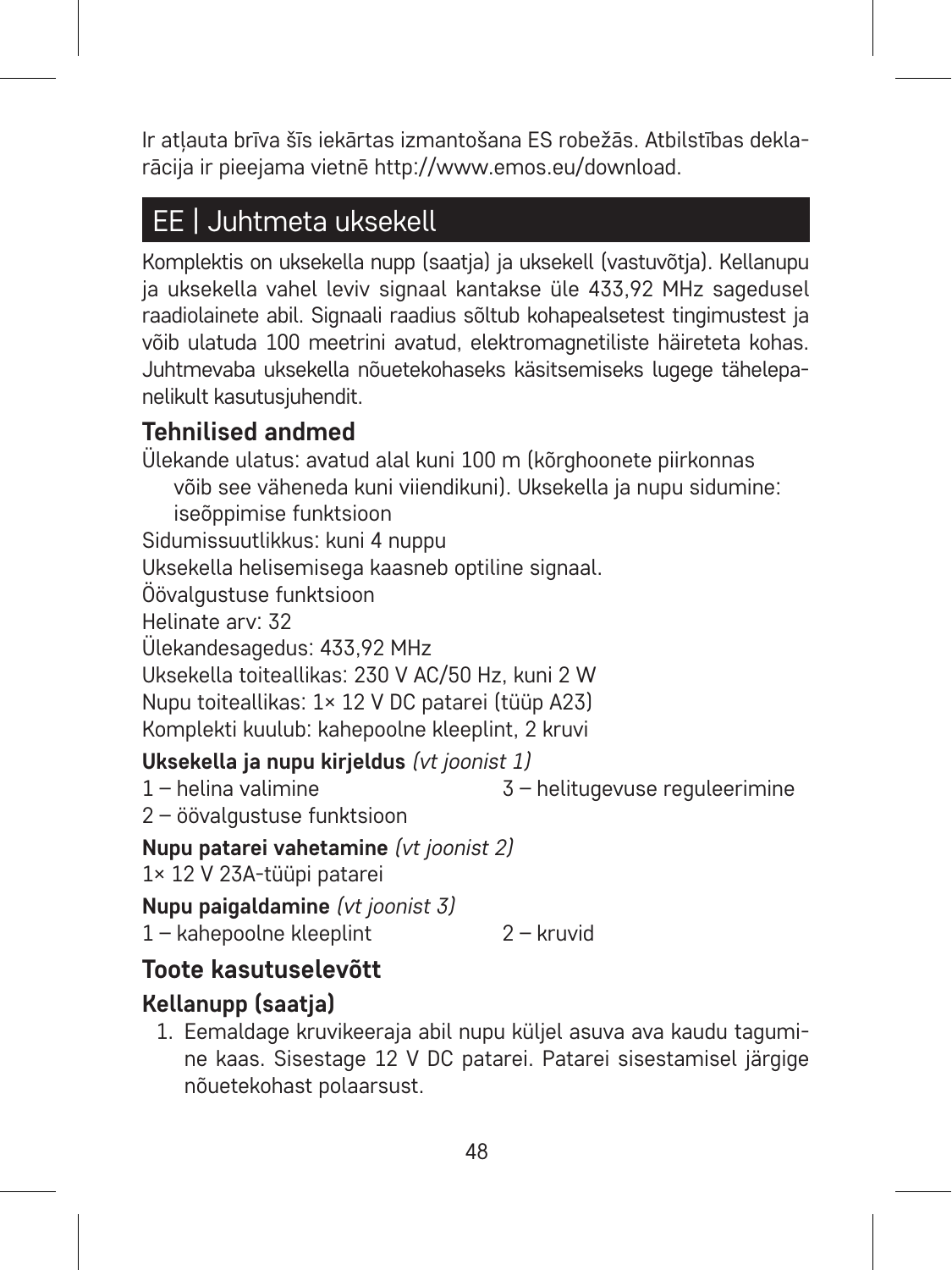- 2. Kinnitage hoidiku ülesannet täitev tagumine kaas kahe kruviga seina külge. Teise võimalusena võib selle kinnitada kahepoolse kleeplindi abil. Kontrollige enne paigaldamist, kas komplekt töötab valitud paigas nõuetekohaselt. Soovitatav on valida nupule välistingimuste eest kaitstud asukoht, nt paigaldada see seinasüvendisse.
- 3. Pange nupp kokku, paigaldades esiosa tagumise kaane külge ja lükates selle klõpsatusega kinni.
- 4. Kirjutage oma nimi läbipaistva katte all olevale sildile. Eemaldage kate ettevaatlikult tõmmates.

*Märkus! Kellanupu (saatja) võib probleemideta paigaldada puit- või telliskiviseinale. Siiski ärge seda kunagi paigaldage vahetult metallobjektidele või metalli sisaldavatele materjalidele, näiteks akende ja uste plastkonstruktsioonidele, mille sees on metallraam. Sellisel juhul ei pruugi saatja nõuetekohaselt toimida.*

#### **Nupu sidumine uksekellaga**

- 1. Ühendage uksekell vooluvõrku pingega 230 V AC/50 Hz; sisestage nupu sisse patarei.
- 2. Vajutage pikalt helina valimise nupule uksekellal kõlab meloodia. Hetke möödudes kõlab kaks korda lühike helisignaal (tilin) – uksekell on nüüd sidumisrežiimis.
- 3. Vajutage kellanupul (saatjal) olevat helistamisnuppu. Kõlab meloodia – seadmete sidumine õnnestus.
- 4. Lisanuppude sidumiseks korrake punktis 3 toodud juhiseid. Nuppu on võimalik siduda 10 sekundi jooksul pärast helisignaali (tilinat). Kui 10 sekundit on möödunud, kõlab lühike helisignaal (tilin) uuesti, mis märgib sidumisrežiimi lõppu. Sel viisil on teil võimalik uksekellaga siduda ükshaaval kuni 4 nuppu.

#### **Seotud nuppude mälust kustutamine**

- 1. Eemaldage uksekell vooluvõrgust, vajutage helina valimise nupule ja hoidke seda all.
- 2. Ühendage uksekell taas vooluvõrku; 8 sekundi pärast vabastage helina valimise nupp. Kõik seotud nupud on mälust kustutatud.

#### **Kella helitugevuse seadistamine**

Vajutage korduvalt helitugevuse reguleerimise nupule; võite valida 4 erineva helitugevuse astme vahel.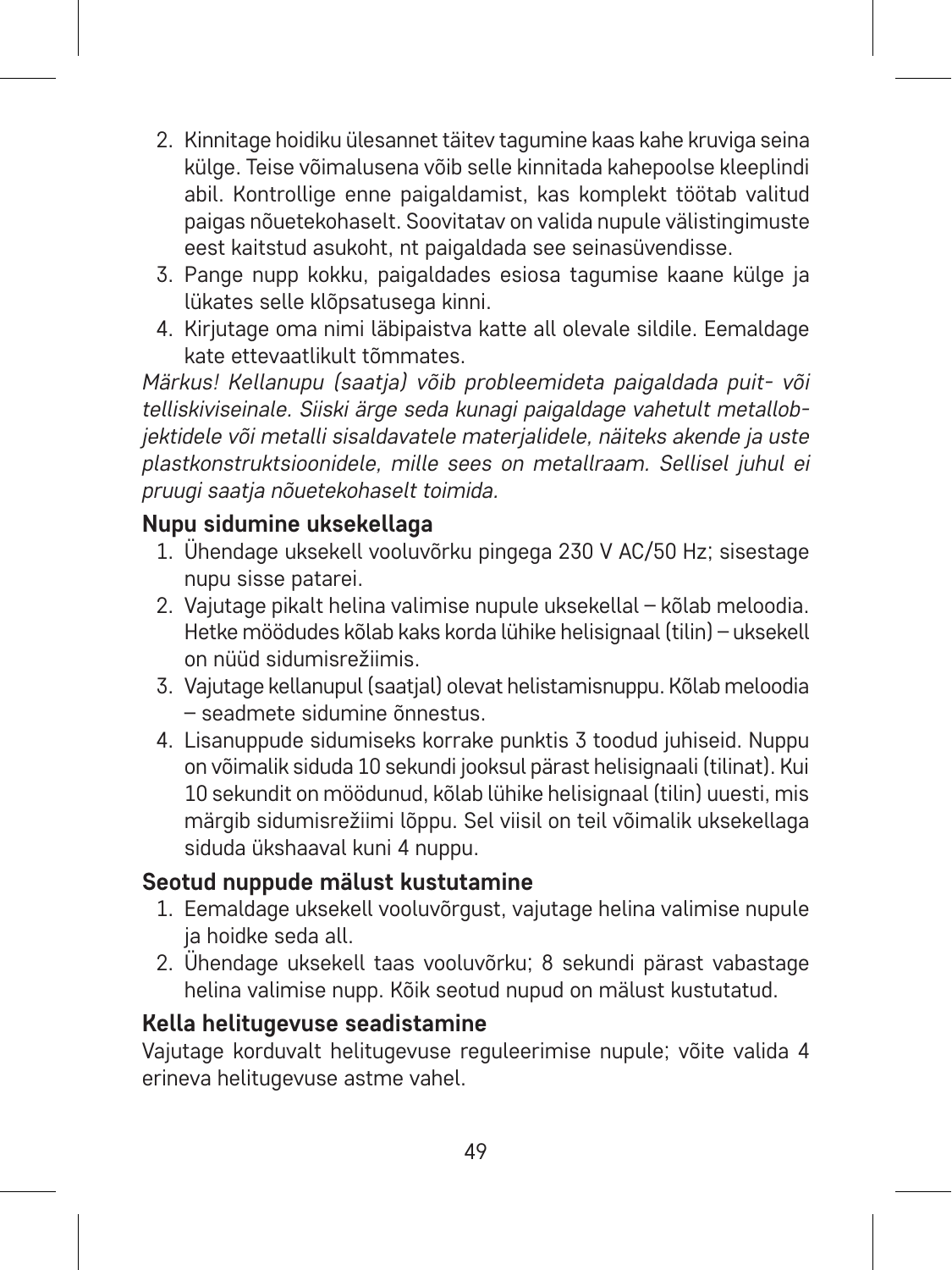#### **Helina valimine**

Vajutage korduvalt helina valimise nupule. Igal vajutusel kõlab erinev meloodia. Kellahelinana salvestatakse viimasena kõlanud meloodia. Võite helinat igal ajal muuta, kui uksekell on vooluvõrku ühendatud. *Märkus! Töövahemikku (kuni 100 m) võivad mõjutada ümbritsevad tingimused, nt seinte arv, mida signaal peab läbima, metallist ukseraamid ja teised elemendid, mis mõjutavad raadiosignaalide edastamist (sarnasel lainepikkusel töötavad teised raadioseadmed, näiteks juhtmeta termomeetrid, väravakontrollerid jne). Nende tegurite mõjualas võib ülekande ulatus märkimisväärselt väheneda.*

# **Öövalgustuse funktsioon**

Saate valida kahe öövalgustuse režiimi vahel. Pärast uksekella vooluvõrku ühendamist on öövalgustuse režiim automaatselt aktiveeritud vaid helistamise ajal. Uksekella helistades öövalgustus vilgub; helistamise lõppedes lülitub öövalgustus välja. Uksekellal oleva öövalgustuse nupule vajutamine muudab öövalgustuse püsivalt süttinuks; vaid siis, kui kella helistatakse, valgus vilgub. Öövalgustuse nupule uuesti vajutamisel siseneb kell uuesti eelmisesse režiimi. Öövalgustuse funktsiooni ei ole võimalik välja lülitada.

# **Tõrkeotsing**

## **Uksekell ei helise**

- Kell võib olla leviulatusest väljas.
	- Kohandage nupu ja uksekella vahelist kaugust, vahemaa võib olla mõjutatud kohapealsetest tingimustest.
- Rõhknupu patarei võib olla tühi.
	- Vahetage patarei. Veenduge, et järgite õiget polaarsust.
- Uksekellas ei ole voolu.
	- Kontrollige, kas kell on nõuetekohaselt vooluvõrku ühendatud või kas elekter ei ole välja lülitatud või kas voolukatkestuse põhjustas kaitseelemendi (automaatkaitselüliti, kaitsekorgi) väljalülitumine.

# **Puhastamine ja hooldamine**

Juhtmevaba digitaalne uksekell on tundlik elektroonikaseade. Seetõttu on oluline pidada kinni järgmistest ettevaatusabinõudest.

• Uksekell (vastuvõtja) on ette nähtud vaid siseruumides ja kuivades tingimustes kasutamiseks.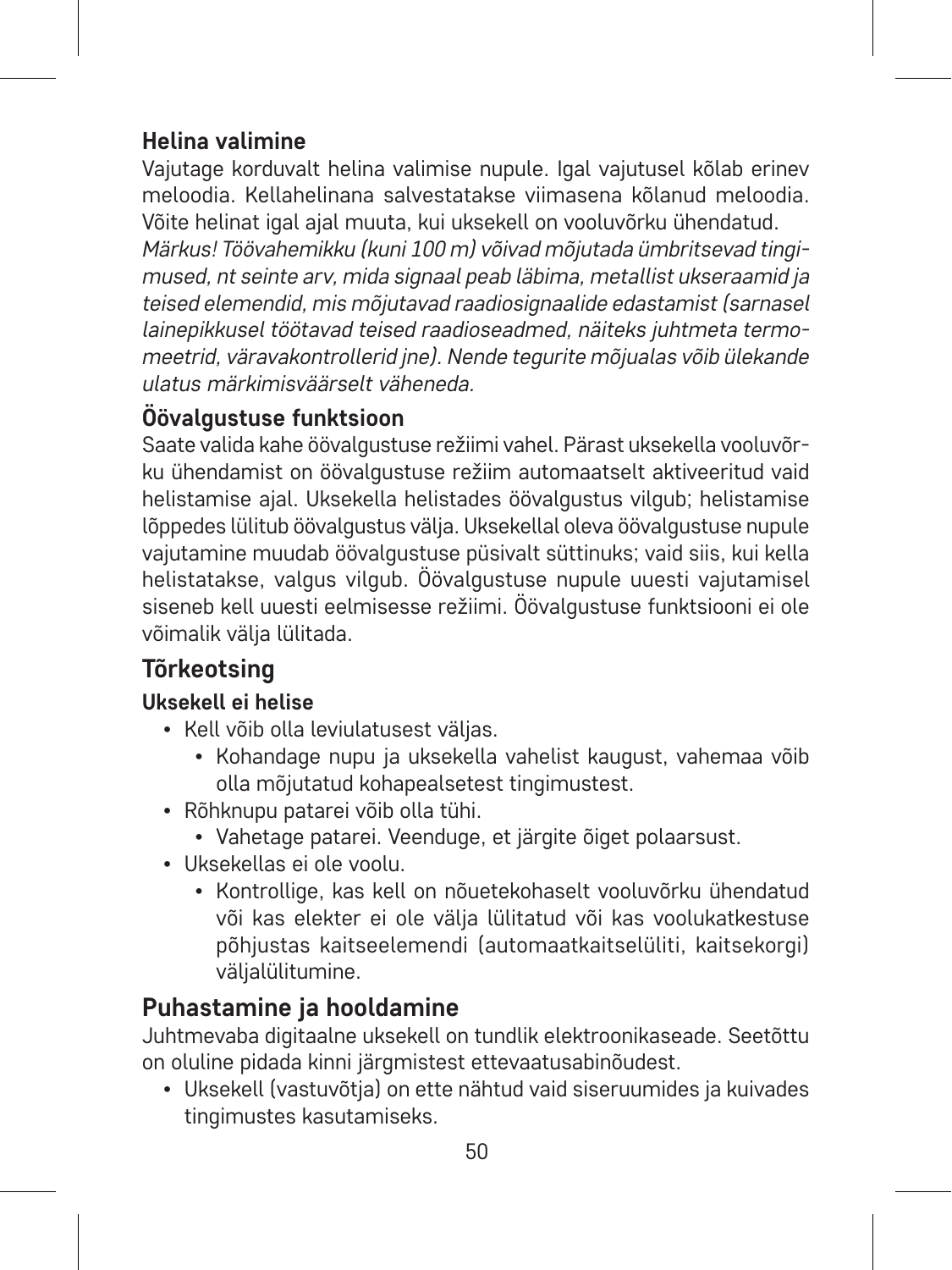- Uksekell tuleks paigaldada kohta, kus see on lihtsaks käsitsemiseks ja vooluvõrgust eemaldamiseks hõlpsasti juurdepääsetav.
- Kontrollige korrapäraselt kellanupu toimimist ja asendage vajaduse korral selle patarei. Kasutage vaid vastavate parameetritega kvaliteetseid leelispatareisid.
- Kui te uksekella pikema perioodi jooksul ei kasuta, eemaldage uksekella rõhknupust patarei.
- Ärge laske uksekellal kokku puutuda tugevate vibratsioonide ega löökidega.
- Ärge laske uksekellal kokku puutuda ülemäärase kuumuse, otsese päikesevalguse ega niiskusega.
- Uksekella puhastades on oluline see esmalt vooluvõrgust eemaldada.
- Puhastamiseks kasutage kergelt niisutatud lappi koos vähese koguse pesuvahendiga, ärge kasutage tugevatoimelisi puhastusvahendeid ega lahusteid.
- Seade ei ole mõeldud kasutamiseks isikutele (sealhulgas lastele), kelle füüsiline, sensoorne või vaimne puue või vähesed kogemused ja asjatundlikkus takistavad seade ohutut kasutamist, v.a kui neid jälgib või juhendab seadme kasutamisel isik, kes vastutab nende ohutuse eest. Lapsi tuleb jälgida, et nad seadmega ei mängiks.

Ärge visake ära koos olmejäätmetega. Kasutage spetsiaalseid sorteeritud jäätmete kogumispunkte. Teavet kogumispunktide kohta saate kohalikult omavalitsuselt. Elektroonikaseadmete prügimäele viskamisel võivad ohtlikud ained pääseda põhjavette ja seejärel toiduahelasse ning mõjutada nii inimeste tervist.

EMOS spol. s r.o. kinnitab, et toode koodiga P5725 on kooskolas direktiivi 2014/53/EC pohinouete ja muude asjaomaste satetega. Seadet saab ELis vabalt kasutada. Vastavusdeklaratsioon on kattesaadav aadressil http://www.emos.eu/download.

# BG | Безжичен звънец

Комплектът съдържа бутон на звънеца (предавател) и звънец (приемник). Предаването на сигнала между бутона и звънеца се извършва с радиовълни с честота 433,92 MHz. Обхватът на действие зависи от местните условия и достига до 100 м на открито, когато няма източници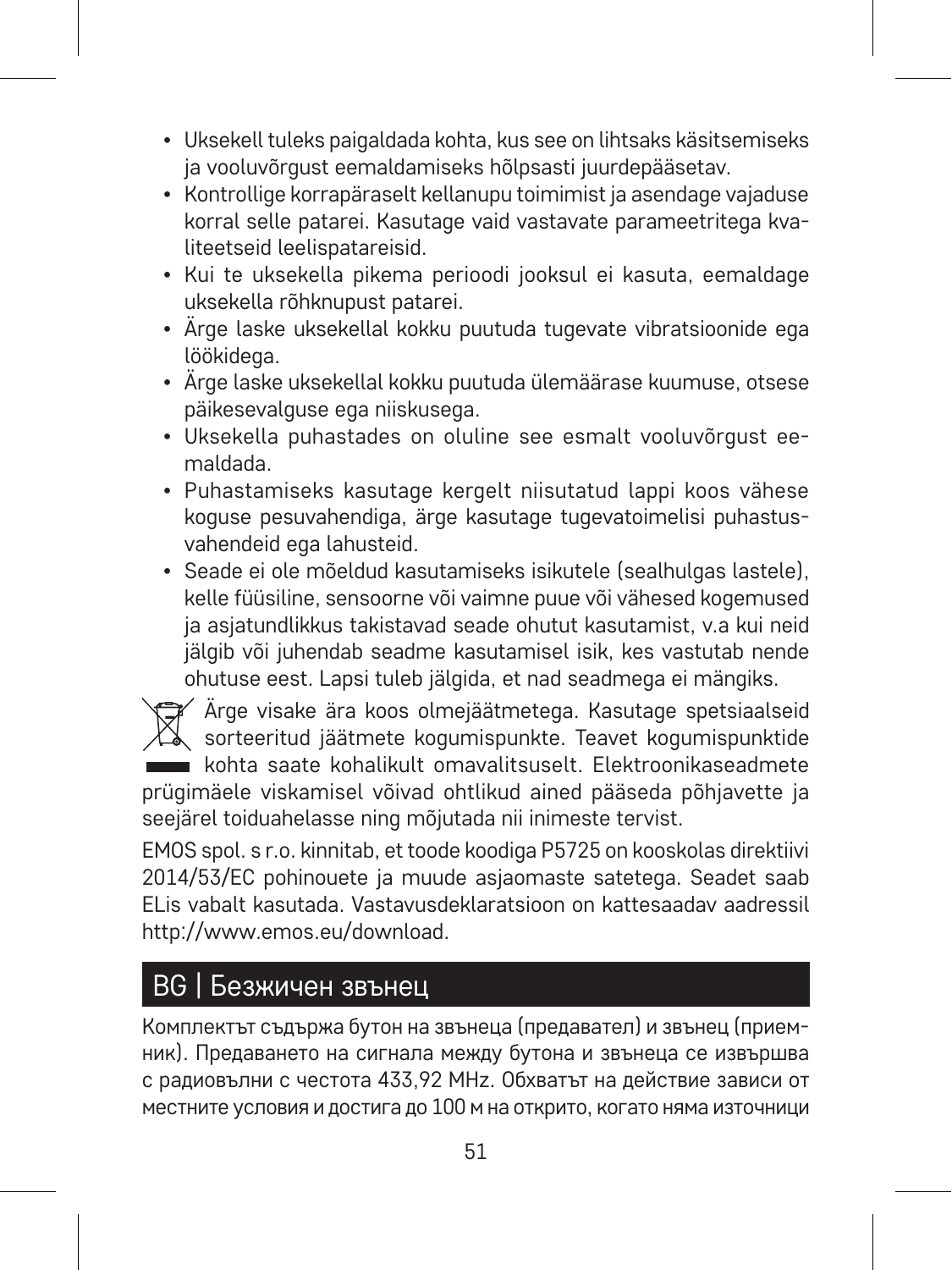на смущения. За да използвате правилно безжичния звънец, прочетете внимателно цялото ръководство с инструкции.

#### **Технически характеристики**

Обхват на действие: до 100 м на открито (може да спадне до пет пъти в натоварени зони). Сдвояване на звънеца и бутона: функция "самообучение". Капацитет на сдвояване: макс. 4 бутона. Оптична сигнализация за звъненето на звънеца. Функция "Нощ-светлина" Брой на мелодиите: 32 Честота на излъчвания сигнал: 433,92 MHz Захранване на звънеца: 230 V AC/50 Hz, макс. 0,5 W Захранване на бутона: 1 бр. батерия 12 V (тип A23) Комплектът включва: двустранна залепваща лента, 2 бр. винтове

## **Описание на бутона и звънеца** *(вж. Фиг. 1)*

| 1 - избор на мелодия     | 3 - настройване на силата |
|--------------------------|---------------------------|
| 2 - режим "Нощ-светлина" | на звука                  |

**Смяна на батерията на бутона** *(вж. Фиг. 2)*

1бр. батерия 12 V тип 23A

**Инсталиране на бутона** *(вж. Фиг. 3)*

1 – двойнозалепващо тиксо 2 – винтове

#### **Въвеждане в експлоатация**

#### **Бутон на звънеца (предавател)**

- 1. Отворете задния капак на бутона с помощта на отвертка през отвора от страната на бутона. Поставете 12 V батерия. Когато поставяте батерия, уверете се, че спазвате правилния поляритет.
- 2. Закрепете с два винта задния капак, който служи като държач към стената. За закрепване може да използвате и двойнозалепващо тиксо. Преди сглобяване проверете дали комплектът работи правилно на избраното място. Най-добре е да поставите бутона така, че да е защитен, например като го поставите в ниша.
- 3. Сглобете бутона, като поставите предната част върху задния капак и я натиснете.
- 4. Напишете име на етикета под прозрачния капак. Премахнете капака, като го издърпате леко.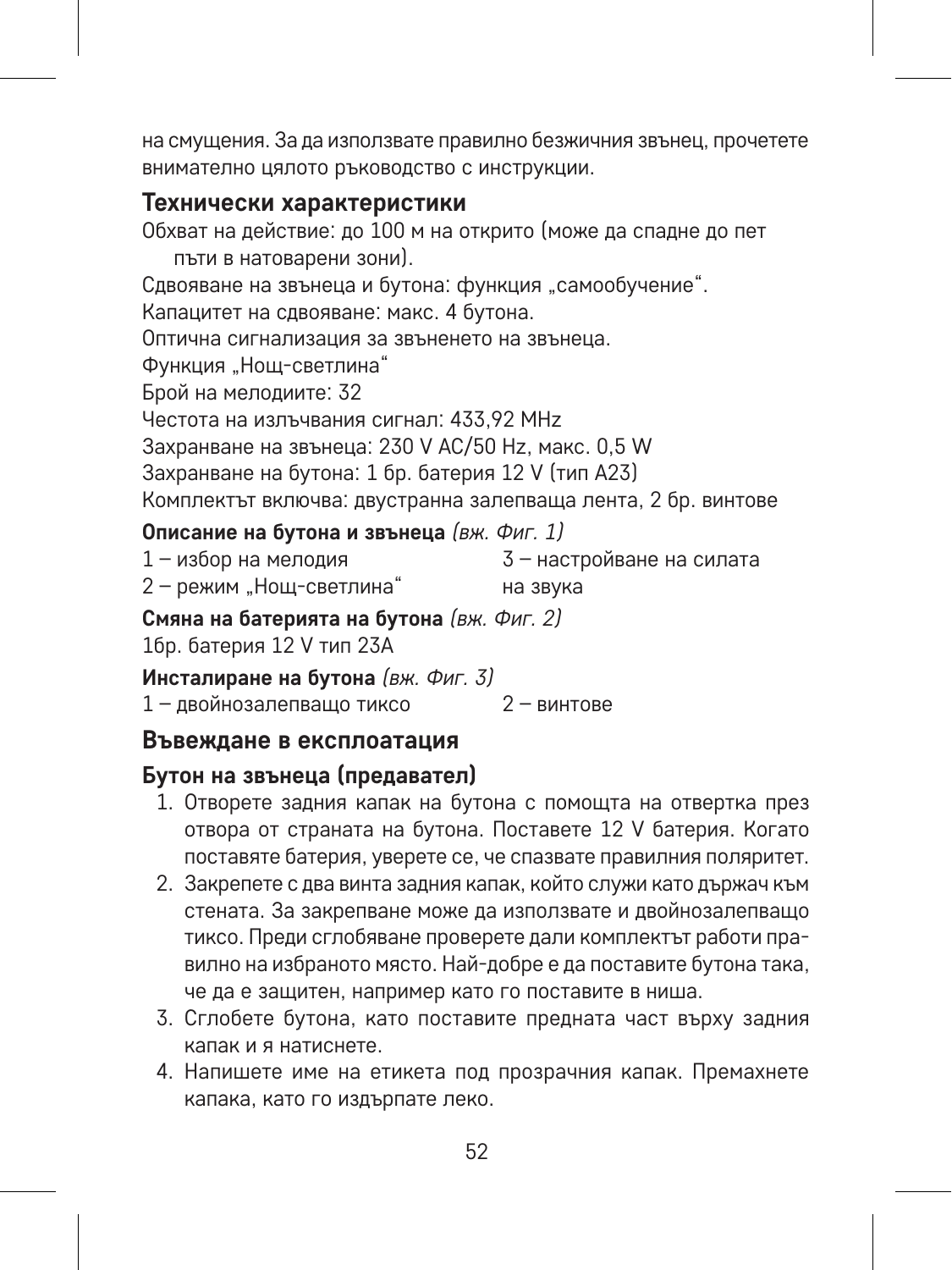*Забележка: Бутонът (предавателят) на звънеца може без проблеми да се монтира на дървена или тухлена стена. Никога обаче не поставяйте бутона директно върху метални предмети или материали, съдържащи метал, като пластмасови конструкции за прозорци или врати, които имат метална рамка. В такива случаи предавателят няма да работи правилно.* 

#### **Сдвояване на бутона със звънеца**

- 1. Включете звънеца в променливотоков контакт с напрежение 230 V/50 Hz; поставете батерията в бутона.
- 2. Задръжте бутона за избор на мелодия на звънеца; ще прозвучи мелодия. След момент ще прозвучи кратка мелодия два пъти (дзън - дзън); звънецът е в режим на сдвояване.
- 3. Натиснете бутона за звънене от бутона на звънеца (предавателя). Ще прозвучи мелодия и устройствата ще се сдвоят.
- 4. За да сдвоите други бутони, повторете процеса съгласно точка 3. Сдвояването на бутоните може да се извърши до 10 секунди след като мелодията (дзън - дзън) се възпроизведе. След 10 секунди отново ще се възпроизведе кратка мелодия (дзън - дзън), която сигнализира края на режима на сдвояване. По този начин може да сдвоите до 4 бутона, един по един.

#### **Изтриване на паметта за свързаните бутони**

- 1. Изключете звънеца от контакта, натиснете и задръжте бутона за избор на мелодия.
- 2. Вкарайте звънеца обратно в контакта; след 8 секунди отпуснете бутона за избор на мелодия. По този начин се изтрива паметта за всички свързани бутони.

#### **Настройване на силата на звука на звънеца**

Неколкократно натиснете бутона за избор на силата на звука; можете да избирате измежду 4 различни нива на сила на звука.

#### **Избиране на мелодия**

Неколкократно натиснете бутона за избор на мелодия. При всяко натискане прозвучава различна мелодия. Ще бъде избрана последната мелодия. Можете да променяте мелодията за звънене по всяко време, стига звънецът да е включен към захранването.

*Забележка: Обхватът на действие (максимум 100 м) зависи от местните условия, например от броя на стените, през които преминава сигналът,*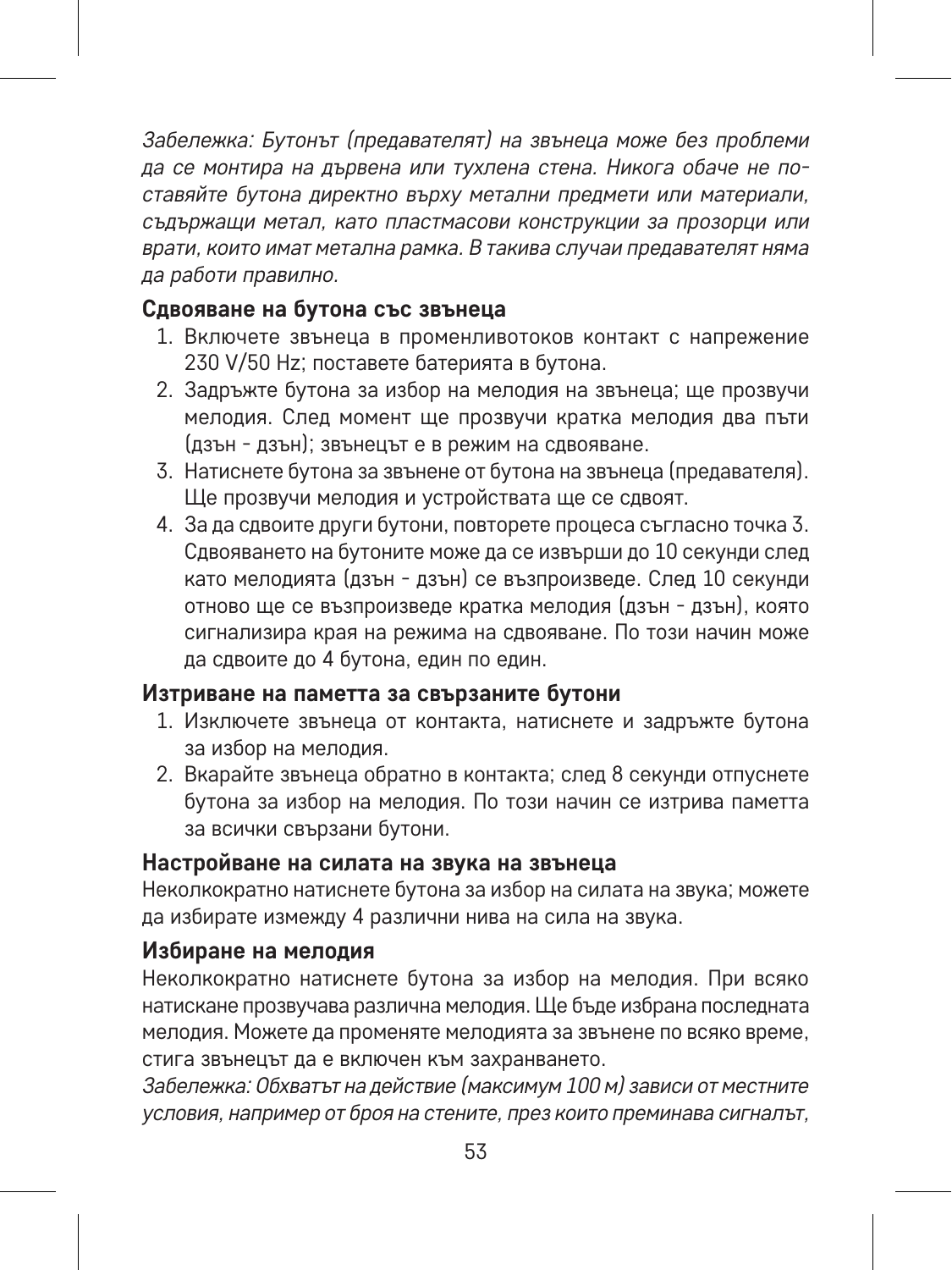*от наличието на метални каси на врати и от други елементи, които влияят върху разпространяването на радиосигнали (използване на други устройства, които излъчват радиосигнал с близка честота, например безжични термометри, контролери на портали и др.). Тези фактори могат драстично да намалят обхвата на действие.*

#### **Режим "Нощ-светлина"**

Можете да нагласите два нощни режима.

След като включите звънеца в контакт, режимът "Нощ-светлина" се активира автоматично само по време на звънене. При звънене, светлината за нощен режим започва да мига; когато звъненето спре, светлината се изключва. Натискането на бутона за светлината за нощен режим я включва за постоянно; лампата ще мига само при звънене. Натискането на бутона за светлината за нощен режим отново ще зададе предишния режим. Функцията "Нош-светлина" не може да бъде изключена.

#### **Откриване и отстраняване на неизправности**

#### **Звънецът не звъни:**

- Звънецът може да е извън обхвата.
	- Променете разстоянието между бутона и звънеца; обхватът на действие зависи от местните условия.
- Батерията на бутона може би е изтощена.
	- Сменете батерията. Спазвайте правилния поляритет.
- Звънецът няма захранване.
	- Проверете дали звънецът е включен добре в контакта, както и дали в контакта има напрежение (предпазителят/прекъсвачът на съответния клон на електрическата верига е включен).

#### **Обслужване и поддръжка**

Безжичният цифров звънец е деликатно електронно устройство. Поради това е необходимо да се спазват следните предпазни мерки:

- Звънецът (приемникът) е предназначен за използване само на закрито, в сухи помещения.
- Звънецът трябва да се разполага на достъпно място за лесно обслужване и изключване.
- Периодично проверявайте работата на бутона на звънеца и своевременно сменяйте батерията. Използвайте само качествени алкални батерии с предписани параметри.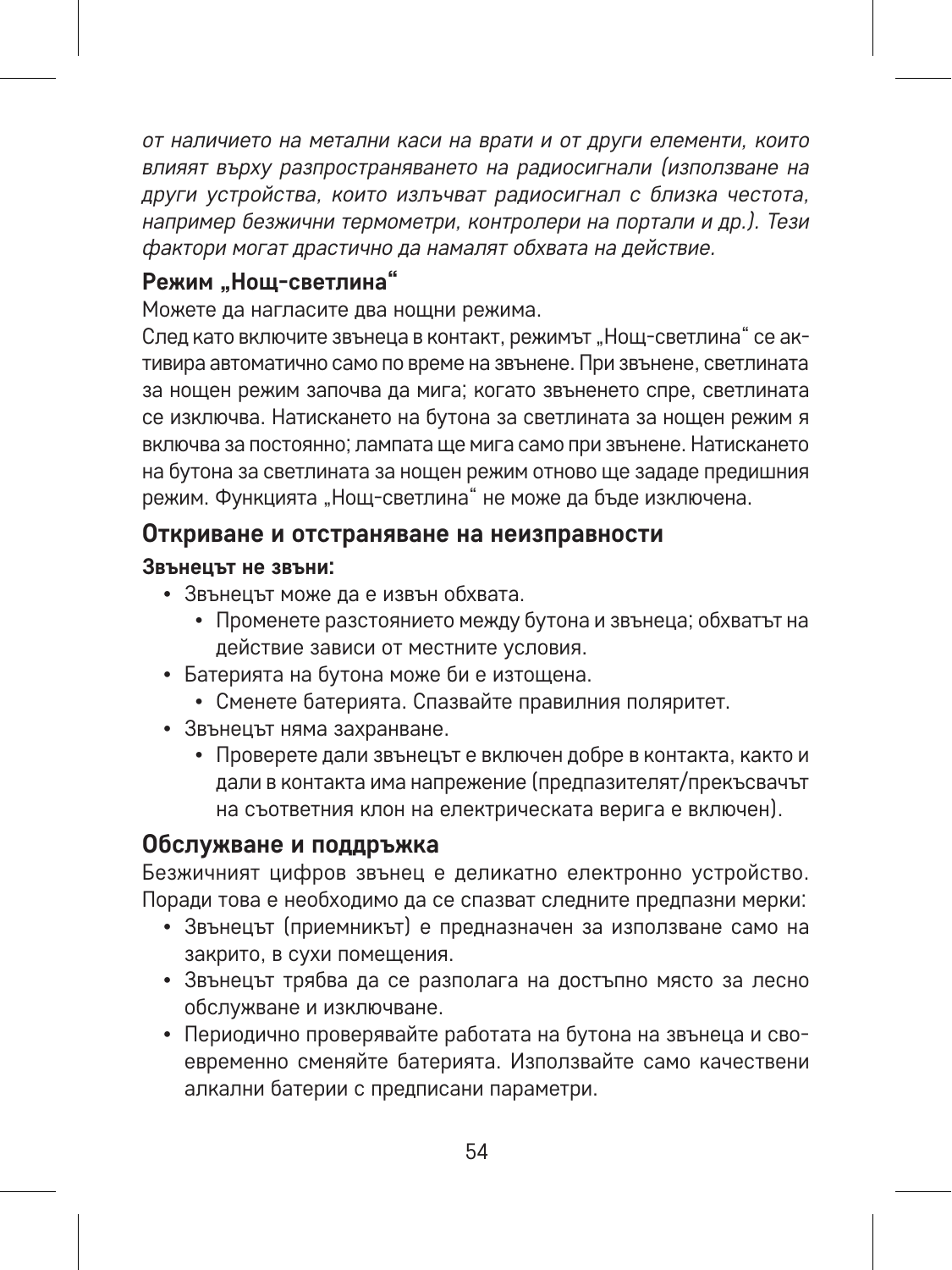- Ако възнамерявате да не използвате звънеца за продължителен период от време, извадете батерията от бутона на звънеца.
- Пазете звънеца от прекалено силни вибрации и удари.
- Не подлагайте звънеца на въздействието на високи температури, пряка слънчева светлина и голяма влажност.
- Преди почистване изключвайте звънеца от контакта.
- Почиствайте звънеца с леко навлажнена кърпа и малко миещ препарат; не използвайте агресивни препарати за почистване или разтворители.

Уредът не е предназначен за използване от лица (включително деца) с ограничени физически, сетивни или умствени способности или без достатъчно опит и знания, които поради това са неспособни да го използват по безопасен начин, освен когато са контролирани или инструктирани относно използването на уреда от лице, отговарящо за тяхната безопасност. Наблюдавайте децата, за да е сигурно, че не си играят с уреда.

Не изхвърляйте електрически уреди с несортираните домакински отпадъци; предавайте ги в пунктовете за събиране на сортирани отпадъци. Актуална информация относно пунктовете за събиране на сортирани отпадъци може да получите от компетентните местни органи. При изхвърляне на електрически уреди на сметищата е възможно в подпочвените води да попаднат опасни вещества, които след това да преминат в хранителната верига и да увредят здравето на хората.

EMOS spol. s r.o. декларира, че P5725 отговаря на основните изисквания и другите действащи разпоредби на директива 2014/53/ЕО. Устройството може да се използва без ограничения на територията на ЕС. Декларацията за съответствие може да се получи на адрес http://www.emos.eu/download.